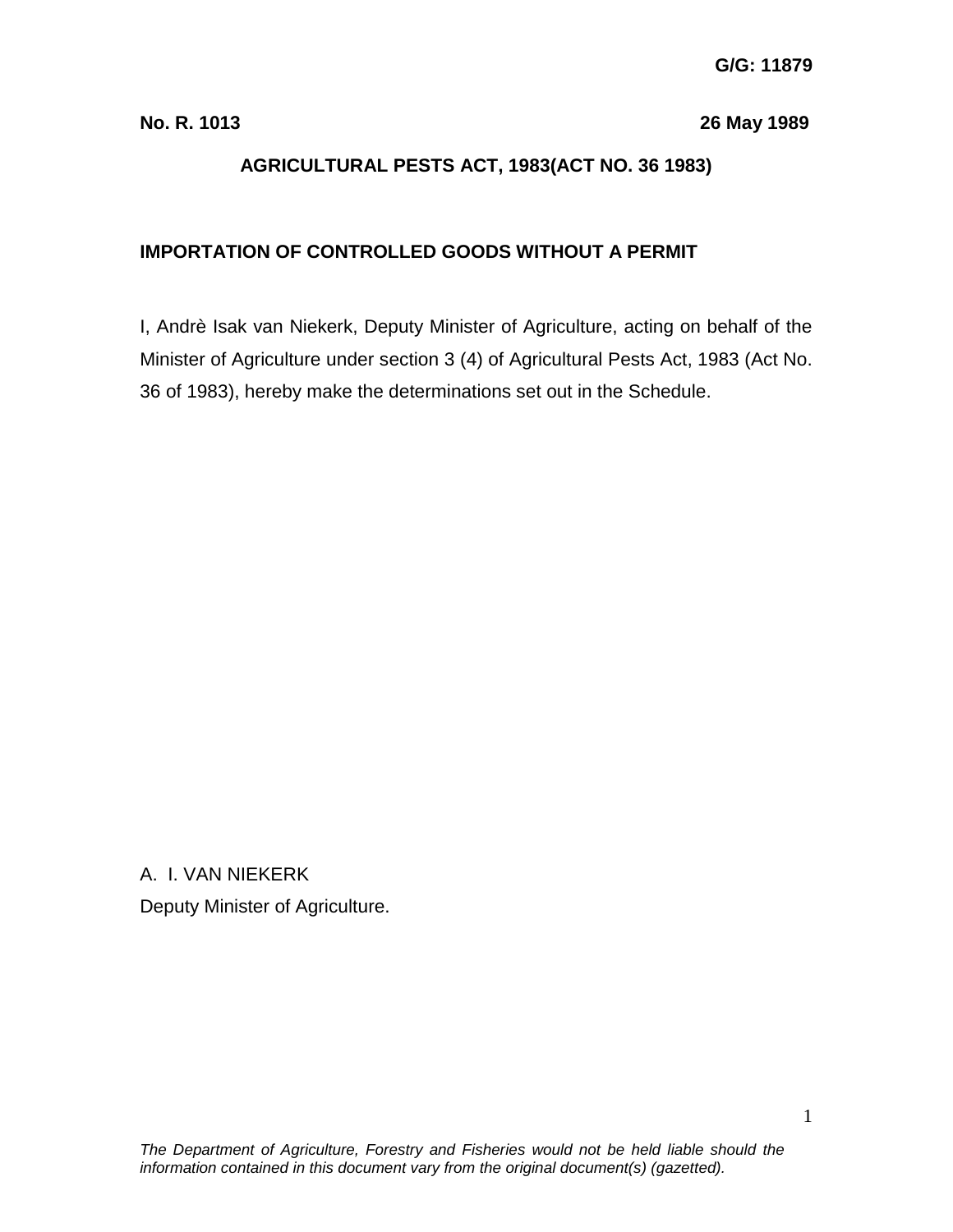#### **SCHEDULE**

In this Schedule "the Notice" means Government Notice No. R. 1013 of 26 May 1989, as amended by government notices Nos. R. 2252 of 26 November 1993, R. 23 of 8 January 1999 as revoked by, R. 57 of 8 January 1999, R. 306 of 15 March 2002, R. 830 of 21 June 2002, R. 1058 of 27 October 2006 and R. 49 of 5 February 2010.

#### **Definitions**

1. Any word or expression in this Schedule to which a meaning has been assigned in the Act shall have that meaning and, unless the context indicated otherwise-

**"area of production"** means any plot or group of plots that are cultivated as a unit, and on or in which controlled goods are produced;

**"certificate"** means –

- (a) the original specimen of a phytosanitary certificate or phytosanitary certificate of re-export, that –
	- (i) is in the form of the FAO Model Certificate appended to the International Plant Protection Convention, Rome, 1951; and
	- (ii) has been issued by a recognised empowered authority in the country of production or the country or re-export of the controlled goods to which such certificate relates;
- (b) the original specimen of a health certificate that has been issued by a recognised empowered authority in the country of production or the country of re-export of the controlled goods to which such certificate relates;

**"country of production"** means the country in which controlled goods were produced or, in the case of Australia, the United States of

2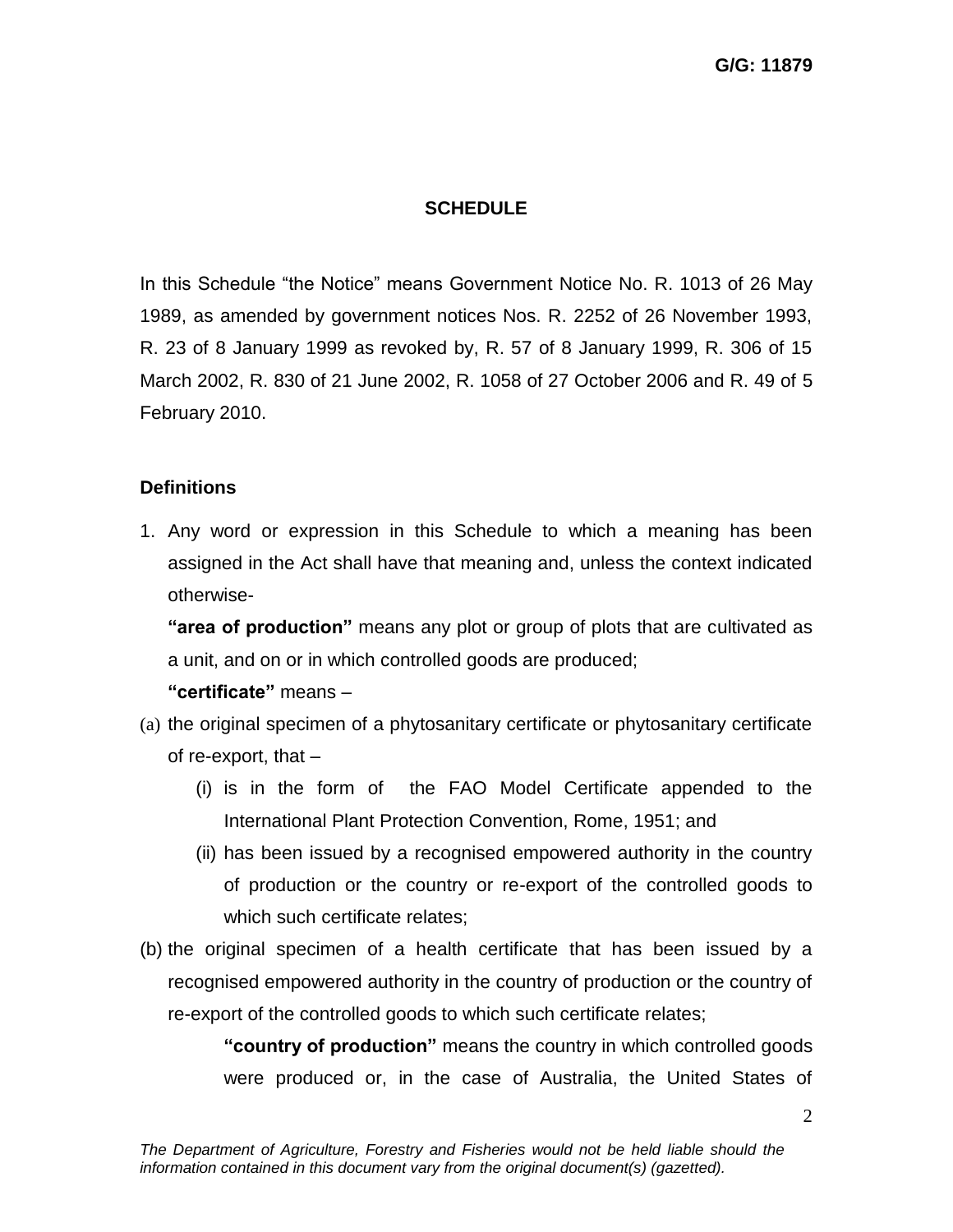America or any other country with autonomous phytosanitory services in the different states, thereof, the state in which controlled goods were produced;

**"insects and pathogens"** means insects and pathogens of the kinds indicated in numerical sequence in Table 2; and

**"the Act"** means the Agricultural Pests Act, 1983 ( Act No. 36 of 1983).

### *Exemption from permit requirements*

2. The classes of controlled goods specified in column 1 of Table 1 may be imported into the Republic without a permit referred to in section 3(1) of the Act.

### *Conditions of exemption*

- 3. (1) The exemption granted in clause 2 shall be subject to the following conditions:
	- (a) The applicable equirements specified in column 2 of Table 1 opposite a particular class of controlled goods shall be complied with in respect of each consignment of that class of controlled goods.
	- (b) The controlled goods concerned may only be imported through a port of entry specified in the Table 3.
	- (c) Each consignment of controlled goods shall be presented to the executive officer at the port of entry thereof for such inspection as he may deem necessary.
	- (d) The certificate that accompanies a consignment of controlled goods shall be retained by the executive officer.
	- (e) No consignment of controlled goods may be removed from the port of entry thereof before the executive officer has consented thereto in writing.
- (2) The symbols used in column 2 of Table 1 shall have the following meanings: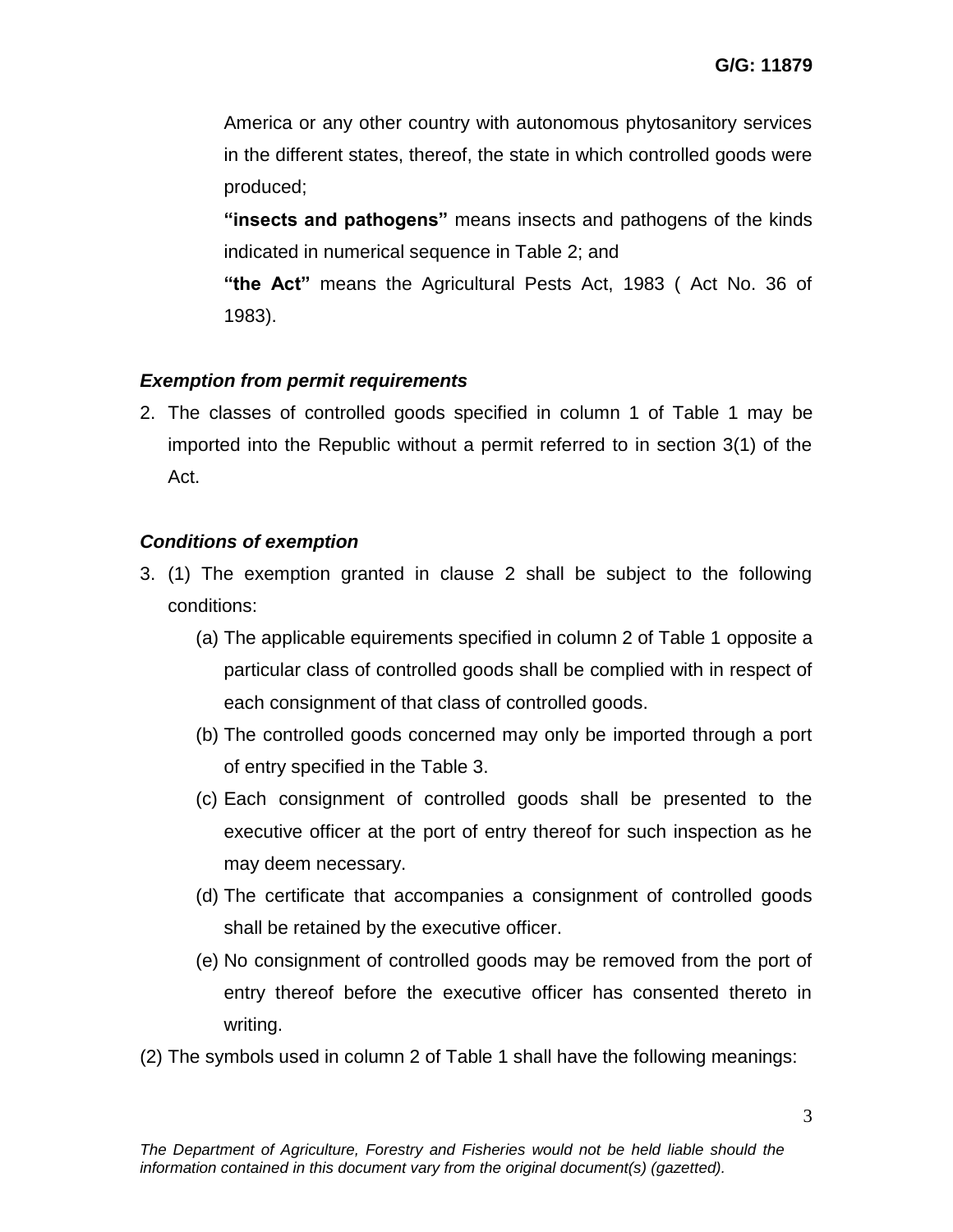- (a) "AD" and "T" means that each consignment of the class of the controlled goods concerned shall be accompanied by a certificate.
- (b) "D" means the importer of a consignment of class of controlled goods concerned shall submit a declaration on a form obtainable from the executive officer for this purpose, in which he declares that such consignment is intended for immediate re-export or for purposes other than the cultivation thereof in the Republic.
- (c) "AD 1" followed by one or more numbers in brackets, means that the applicable certificate shall contain an additional declaration that insects and pathogens of the kinds represented by the numbers in brackets-
	- (i) as appears from inspections during the active growth of the mother plants concerned, did not occur on those mother plants; or
	- (ii) do not occur in the area of production concerned.
- (d) "AD 2" followed by one or more numbers in brackets, means that the applicable certificate shall contain an additional declaration that insects and pathogens of the kinds represented by the numbers in brackets do not occur in the country of production concerned.
- (e) ""AD 3" followed by one or more numbers in brackets, means that the applicable certificate shall contain an additional declaration that insects and pathogens of the kinds represented by numbers in brackets do not occur in the area of production concerned.
- (f) "AD 4" followed by one or more numbers in brackets, means that the applicable certificate shall contain additional declaration that the consignment concerned is free of insects and pathogens of the kinds represented by the numbers in brackets.
- (g) "AD 5" means that the applicable certificate shall contain an additional declaration that the seed comprising the consignment concerned was germinated in or on a sterilisted medium and is packed in a sterilisted medium.
- (h) "AD 6" means that the applicable certificate shall contain an additional declaration that the plants comprising the consignment concerned were

4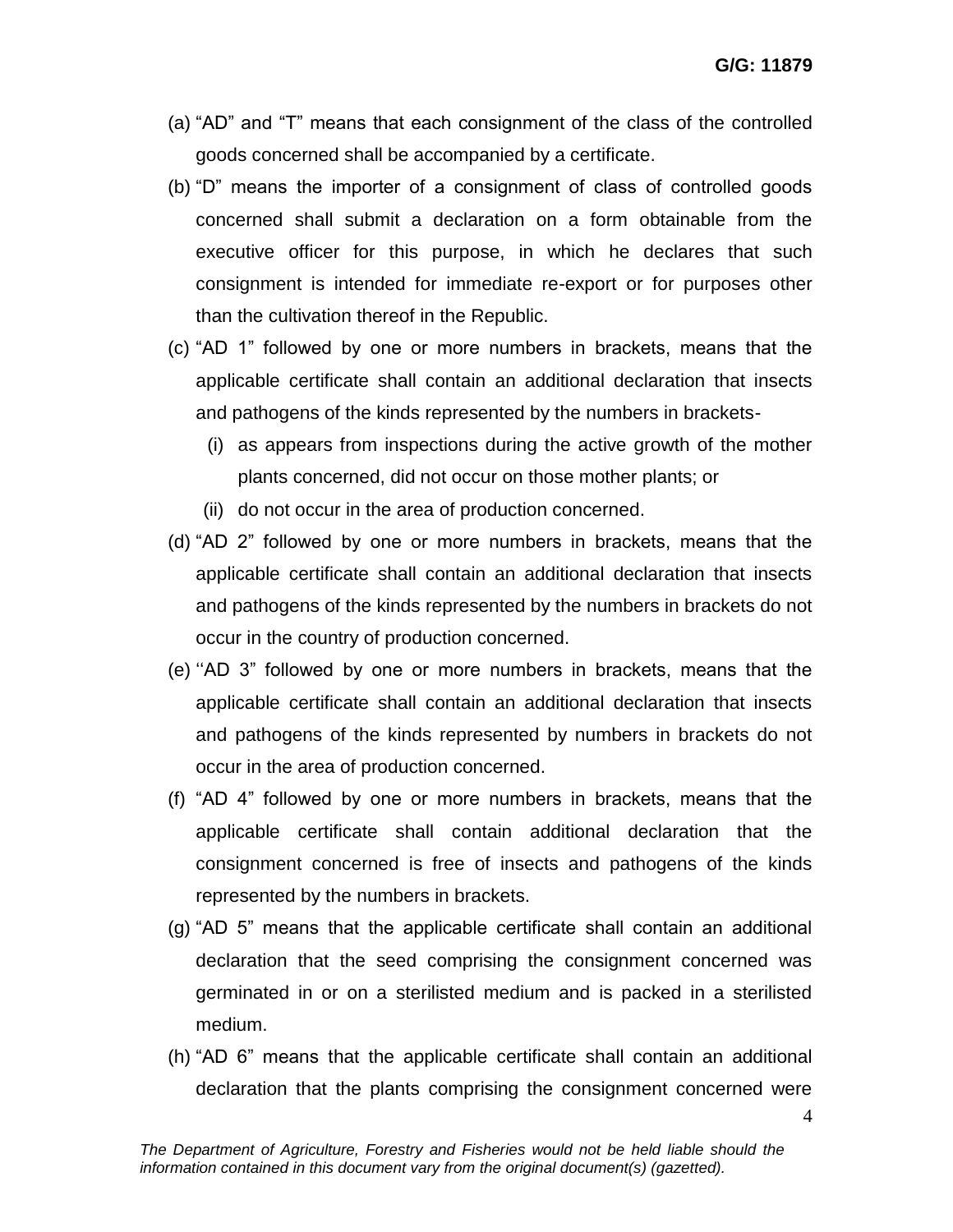rooted and grown in or on a sterilisted medium and are packed in a sterilisted medium.

- (i) "AD 7" means that the applicable certificate shall contain an additional declaration that the plants comprising the consignment concerned are packed in a sterilisted medium.
- (j) "AD 8" means that the applicable certificate shall contain an additional declaration that the tissue culture or tissue culture transplants comprising the consignment concerned was obtained from mother plants that are practically free from virus and other diseases.
- (k) "AD 9" means that the applicable certificate shall contain an additional declaration that the timber comprising the consignment concerned has been kiln-dried to a moisture content of 20 per cent or less.
- (l) "AD 10" followed by one or more numbers in brackets, means that the applicable certificate shall contain a confirmation that the mother plants from which the tissue or tissue culture plants comprising the consignment were obtained, were indexed for and found free from virusses and viruslike organisms of the kinds represented by the numbers in brackets.
- (m)"AD 11" means that the applicable certificate shall contain an additional declaration that the consignment concerned is free of growth mediums and soil.
- (n) "T 1" means that the applicable certificate shall contain a confirmation that the consignment concerned was treated with a wide spectrum fungicide, and in cases where it is followed by one or more numbers in brackets, such confirmation shall refer specifically to the pathogens of the kinds represented by the numbers in brackets.
- (o) ""T 2" means that the applicable certificate shall contain a confirmation that the consignment concerned was treated with a wide spectrum insecticide or fumigant, and in cases where it is followed by one or more numbers in brackets, such confirmation shall refer specifically to the insects of the kinds represented by the numbers in brackets.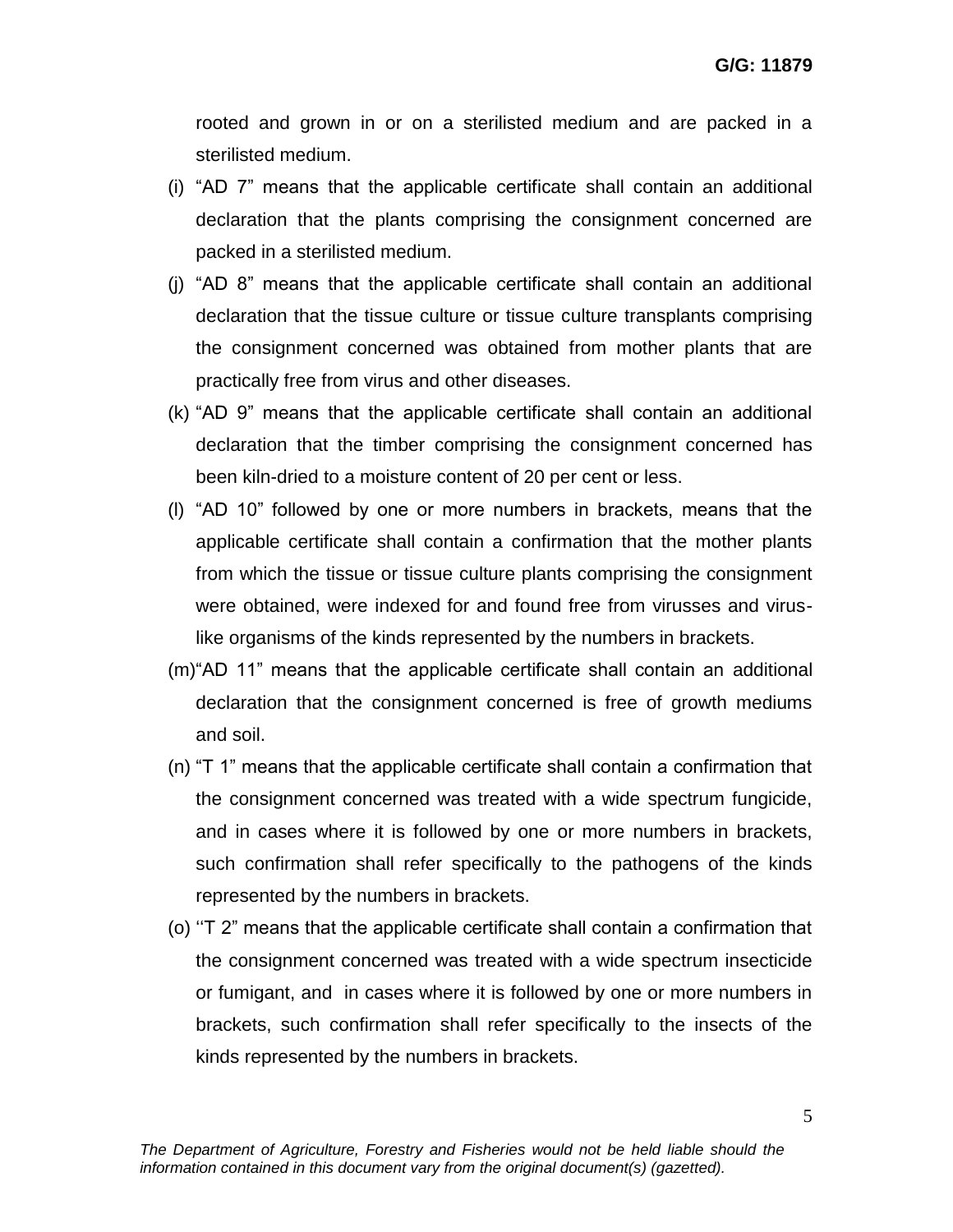- (p) "T 3" means that the applicable certificate shall contain a confirmation that the consignment concerned was treated with a wide spectrum acaricide, and in cases where it is followed by one or more numbers in brackets, such confirmation shall refer specifically to the insects of the kinds represented by the numbers in brackets.
- (q) "T 4" means that the applicable certificate shall contain a confirmation that the consignment concerned was treated by immersing it for 10 minutes in an appropriate solution of hydrogen peroxide or for 45 seconds in an appropriate solution of hydroxyquinoline sulphate.
- (r) "T 5" means that the applicable certificate shall contain a conformation that the consignment concerned has been kiln-dried to a moisture content of less than 20 per cent.
- (s) ""T 6" means that the applicable certificate shall contain a confirmation that the consignment concerned was treated with an appropriate hot water treatment
- (t) ""T 7" means that the applicable certificate shall contain a confirmation that the consignment concerned was treated by means of an appropriate fumigation with methyl bromide gas.
- (u) "T 8" means that the applicable certificate shall contain a confirmation that the consignment concerned was treated by immersion in an appropriate solution of sodium hypochloride.

(v) "None" means that no phytosanitary certificate is required *[Amended by R.57 of 8 January 1999]*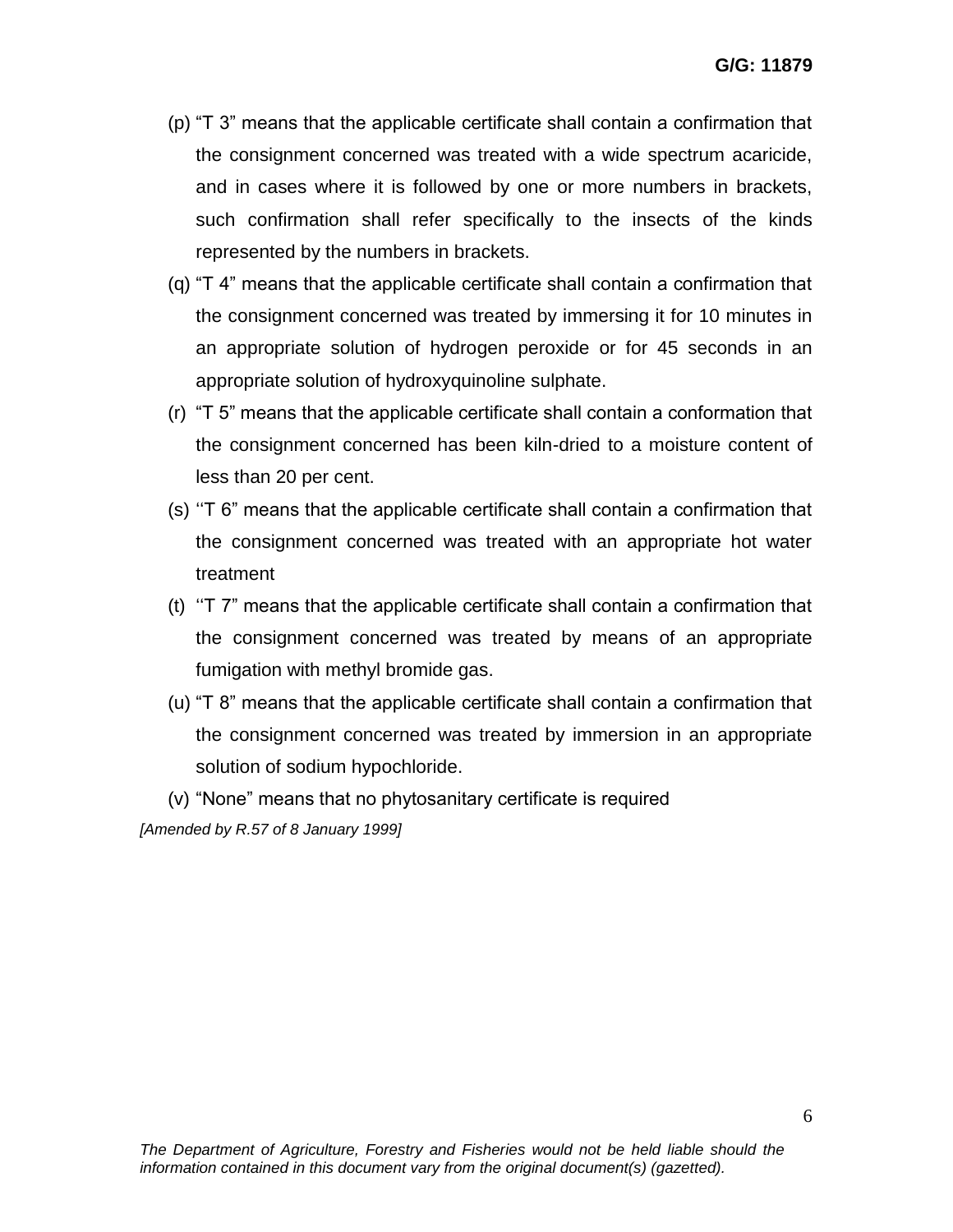| Class of controlled goods                                     | Requirements                          |
|---------------------------------------------------------------|---------------------------------------|
| Column 1                                                      | Column 2                              |
| 1. Seed of species of the following genera and families       |                                       |
| intended for planting:                                        |                                       |
|                                                               |                                       |
| Acanthus,<br>Achillea,<br>Achimenes,<br>Aciphylla,<br>Acaena, | No phytosanitary certificate required |
| Actaea, Actinidia, Actinotus,<br>Aconitum,<br>Adenophora,     |                                       |
| Adenostyles,<br>Aethionema,<br>Agastache,<br>Ageratum,        |                                       |
| Aglaonema, Agrostemma, Alcea, Alliaria, Alseuosmia,           |                                       |
| Althaea, Alstroemeria, Alyssoides, Alyssum, Amaranthus,       |                                       |
| Amaryllis, Ammi, Ammobium, Amorphophallus, Amsonia,           |                                       |
| Anacyclus, Ananas, Anaphalis, Anchusa,<br>Anemone,            |                                       |
| Anethum, Angelica, Anigozanthos, Antennaria, Anthemis,        |                                       |
| Antholyza, Anthriscus, Anthurium, Anthyllis, Antirrhinum,     |                                       |
| Aphelandra, Apios, Apocynum, Aquilegia, Arctium, Arctotis,    |                                       |
| Argyroderma, Armeria, Artemisia, Asarina, Asclepias, Aster,   |                                       |
| Astrantia, Asyneuma, Aubrieta,<br>Astragalus,<br>Aurinia,     |                                       |
| Axonopus, Ballota, Balsamita, Baptisia, Basilicum, Bassia,    |                                       |
| Begonia, Bergenia, Berlandiera, Beschorneria, Boltonia,       |                                       |
| Bouvardia,<br>Brachycome,<br>Borago,<br>Brachysema,           |                                       |
| Brachystegia,<br>Bromelia,<br>Browallia,<br>Brachystelma,     |                                       |
| Buphthalmum,<br>Calamintha,<br>Brugmansia,<br>Byblis,         |                                       |
| Calendula,<br>Calceolaria,<br>Calathea,<br>Callistephus,      |                                       |
| Calocephalus, Caltha, Calycanthus, Campanula, Canavalia,      |                                       |
| Canna, Caralluma, Carlina, Carludovica, Carpanthea,           |                                       |
| Carthamus, Cassine, Catananche, Catharanthus, Celosia,        |                                       |
| Centaurea, Centranthus, Cephalaria, Cerastium, Cerinthe,      |                                       |

**TABLE 1 CONTROLLED GOODS EXEMPTED FROM PERMITS, AND REQUIREMENTS OF EXEMPTION**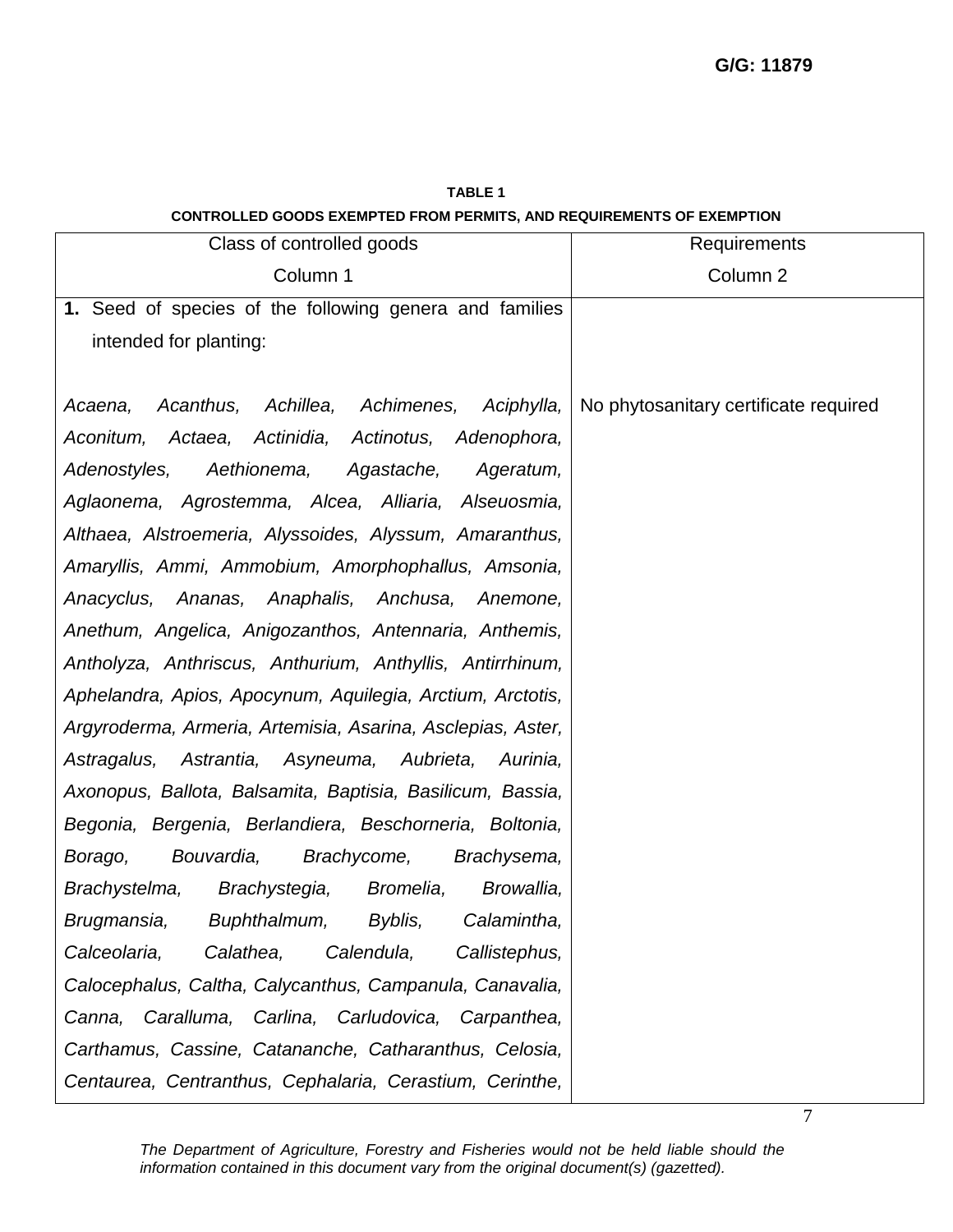*Ceropegia, Cheiranthus, Chelone, Chrysopsis, Cimicifuga, Cineraria, Cladanthus, Clarkia, Cleome, Clinopodium, Clivia, Cochlearia, Codonopsis, Coleus, Collinsia, Commiphora, Conophytum, Consolida, Convolvulus, Coriandrum, Coreopsis, Cosmos, Crambe, Crepis, Crescentia, Crossandra, Cryptotaenia, Cuminum, Cuphea, Curculigo, Curcuma, Cyclamen, Cynara, Cynoglossum, Dahlia, Darlingtonia, Diascia, Dicentra, Dichondra, Didelta, Dimorphotheca, Dionaea, Dioscorea, Dipsacus, Dischidia, Dischidia, Dodecatheon, Doronicum, Doryanthes, Draba, Dracocephalum, Drosera, Duvalia, Echeveria, Echinacea, Echinops, Echium, Elettaria, Epilobium, Erigeron, Eriogonum, Eruca, Eryngium, Erysimum, Eschscholzia, Eupatorium, Euphorbia, Euryops, Eustoma, Evolvulus, Exacum, Felicia, Fittonia, Foeniculum, Freesia, Fuchsia, Fumaria, Galega, Galium, Gaura, Gazania, Gentiana, Geranium, Gerbera, Geum, Gilia, Gladiolus, Glaucium, Globularia, Gloxinia, Godetia, Gomphrena, Grindelia, Gypsophila, Hedera, Helenium, Helichrysum, Heliophila, Heliopsis, Heliotropium, Helipterum, Hesperis, Heuchera, Hieracium, Hosta, Hyacinthus, Hydrocotyle, Hyoscyamus, Hypoestes, Hyssopus, Iberis, Incarvillea, Inula, Isatis, Ixodia, Jasione, Jurinea, Kalanchoe, Knautia, Kniphofia, Kochia, Lachnostachys, Lasthenia, Lathyrus, Laurentia, Lavandula, Lavatera, Layia, Loenotis, Leontopodium, Lepidium, Lespedeza, Leucanthemum, Levisticum, Lewisia, Liatris, Ligularia, Lilium, Limnanthes, Limonium, Linanthus, Linaria, Lisianthus, Lobularia, Lomatium, Lonas, Lunaria, Luzula, Lychnis, Lycopodiella, Lycopodium, Lycopus, Lysichiton, Lysimachia, Lythrum, Macarthuria, Macleaya,*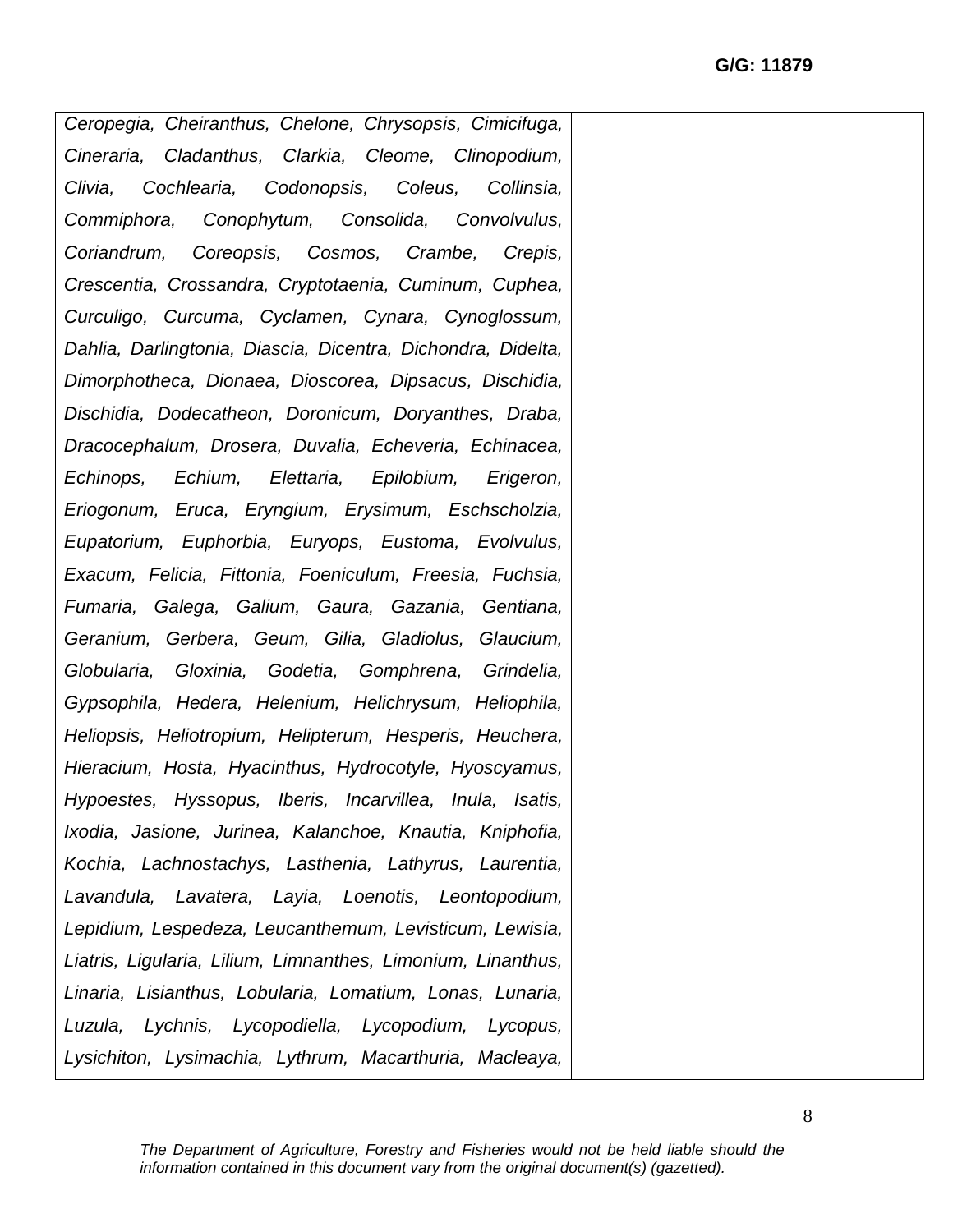*Macropidia, Malcolmia, Malva, Maranta, Matricaria, Matthiola, Meconopsis, Medusagyne, Melampodium, Melissa, Menyanthes, Mertensia, Mesembryanthemum, Mimulus, Mina, Mirabilis, Moluccella, Monarda, Monstera, Morina, Mundulea, Myosotidium, Myrrhis, Nandina, Nasturtium, Nemesia, Nemophila, Nepenthes, Nepeta, Nertera, Newtonia, Nierembergia, Nigella, Nolana, Ocimum, Oenothera, Olearia, Origanum, Ornithopus, Osteospermum, Oxypetalum, Pachypodium, Paeonia, Parnassia, Parthenium, Pastinaca, Peltiphyllum, Penstemon, Peperomia, Perilla, Petalostemon, Petasites, Petroselinum, Petunia, Peucedanum, Phacelia, Philodendron, Phylloglossum, Physostegia, Phyteuma, Pimpinella, Pinguicula, Platycodon, Polemonium, Pothos, Pratia, Primula, Prunella, Pseudolachnostylis, Psilotum, Psoralea, Pulicaria, Pulmonaria, Reseda, Reyesia, Rhodohypoxis, Rhoeo, Rodgersia, Romneya, Rubia, Rudbeckia, Ruellia, Ryania, Sagina, Salpiglossis, Salvia, Sanvitalia, Saponaria, Sarracenia, Satureja, Saxifraga, Scabiosa, Schizaea, Schizanthus, Scindapsus, Scorzonera, Sempervivum, Shasta, Sidalcea, Silene, Solenostemon, Solidago, Solidaster, Stachys, Stevia, Stizolobium, Stokesia, Streptocarpus, Symphytum, Syngonium, Tacca, Talinum, Tanacetum, Tetragonia, Teucrium, Thalictrum, Thermopsis, Thymophylla, Thymus, Tiarella, Tibouchina, Torenia, Trachelium, Trachymene, Tradescantia, Tragopogon, Trigonella, Tritonia, Tropaeolum, Ursinia, Utricularia, Valerianella, Verbena, Veronica, Villarsia, Vinca, Viscaria, Voandzeia, Wahlenbergia, Wasabia, Xanthisma, Xeranthemum and Zinnia*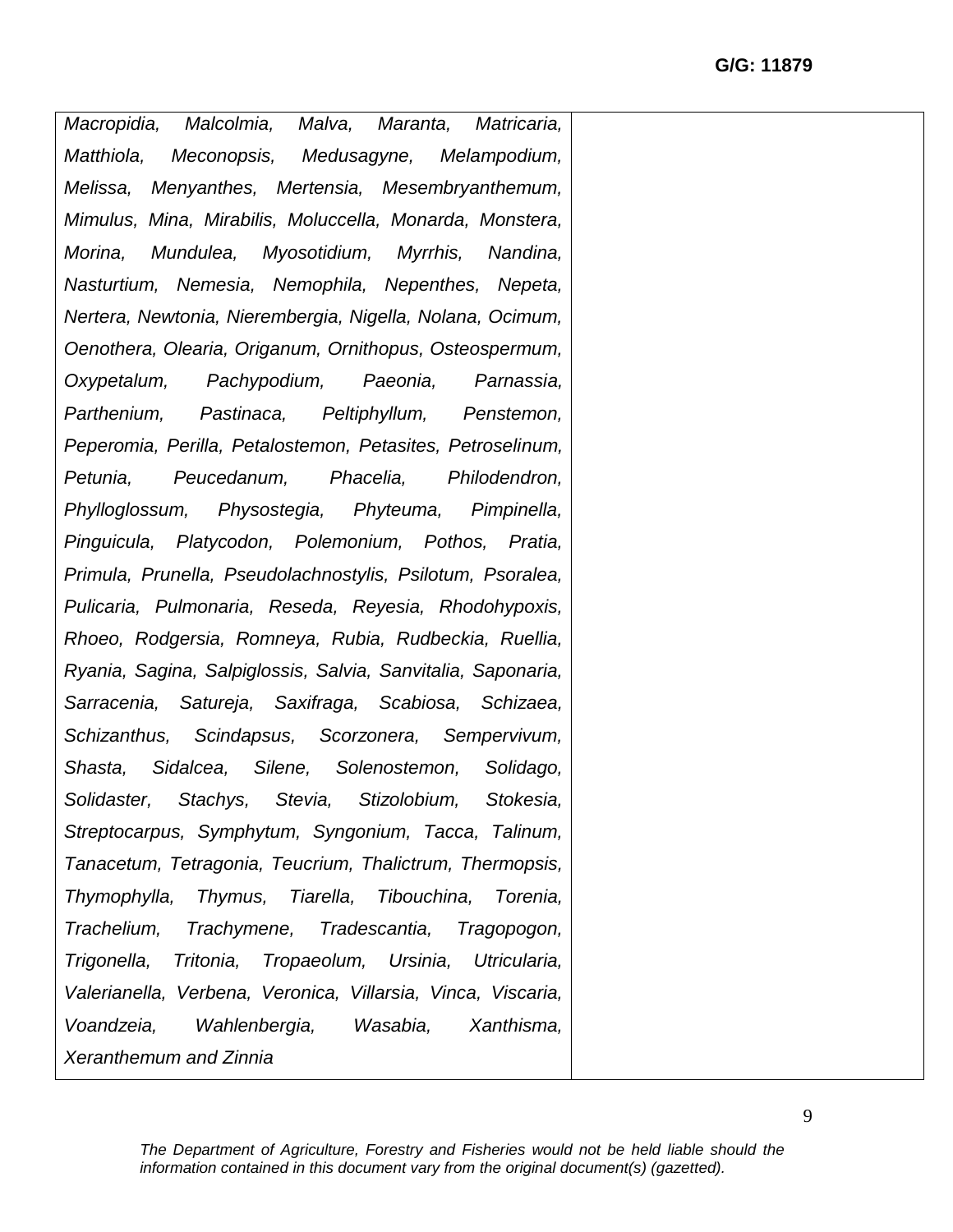*Abrus, Abutilon, Acokanthera, Acrocarpus, Adansonia, Adenanthos, Adenium, Aetoxicon, Agathis, Agave, Agonis, Akebia, Alberta, Alectryon, Aleurites, Alloteropsis, Alluaudia, Alnus, Alocasia, Aloe, Aloysia, Amorpha, Amphicarpaea, Angophora, Anthocleista, Antidesma, Antigonon, Aralia, Arbutus, Arctostaphylos, Ardisia, Arisaema, Aristolochia, Artocarpus, Arum, Asimina, Astartea, Atalaya, Atriplex, Azadirachta, Azanza, Azara, Baeckea, Balanites, Banksia, Bauhinia, Beaufortia, Beaucarnea, Beaumontia, Bignonia, Bischofia, Biserrula, Bossiaea, Botrychium, Bougainvillea, Brachychiton, Brachylaena, Brachystemma, Bridelia, Brighamia, Briza, Brownea, Brunfelsia, Buckinghamia, Buddleia, Bupleurum, Burchellia, Bursaria, Bursera, Cajanus, Caladium, Calamus, Calliandra, Callistemon, Callitris, Calothamnus, Calpurnia, Cananga, Canthium, Capparis, Caragana, Carissa, Carpinus, Carpodetus, Caryocar, Caryopteris, Cassia, Cassiope, Ceanothus, Cecropia, Cedrela, Cedrus, Celtis, Cenchrus, Cephalotaxus, Ceratonia, Ceratopetalum, Cercidium, Cercis, Chamaecytisus, Chamelaucium, Chionathus, Chionochloa, Chloris, Chorizema, Chrysophyllum, Chukrasia, Cichorium, Cinnamomum, Cistus, Cladrastis, Clerodendrum, Clianthus, Clitoria, Cneorum, Cobaea, Coccoloba, Cochlospermum, Codiaeum, Cola, Colchicum, Colubrina, Colutea, Colvillea, Coprosma, Cordyline, Corema, Coriaria, Coronilla, Cortaderia, Corydalis, Corynocarpus, Cotinus, Cotoneaster, Crinodendron, Croton, Cupaniopsis, Cussonia, Cyathea, Cycadales, Cymbopogon, Cynodon, Cytisus, Dais, Dalbergia, Danae, Daphne, Darwinia, Dasylirion, Davidia,*  Phytosanitory certificate is required but no additional declaration is required.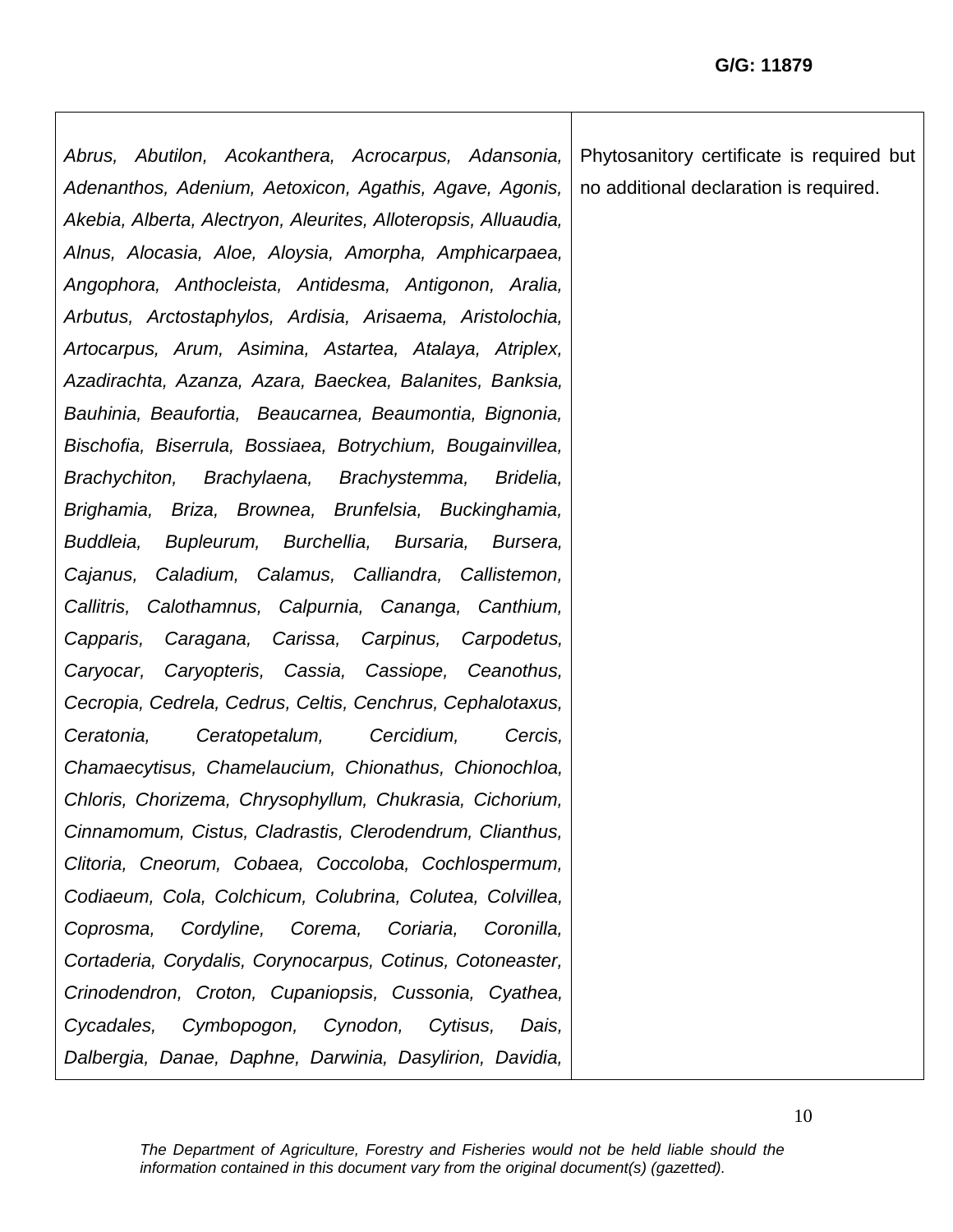*Delonix, Dialium, Didierea, Didymaotus, Dieffenbachia, Dillenia, Dimocarpus, Dipterocarpus, Dodonaea, Dombeya, Dorstenia, Dracaena, Dryandra, Dysoxylum, Edgeworthia, Ehretia, Elaeagnus, Elaeocarpus, Eleutherococcus, Enterolobium, Epacris, Ephedra, Eremophila, Eriobotrya, Eriophyllum, Erythrina, Escallonia, Euclea, Eucommia, Eucryphia, Euphorbia, Euptelea, Faucaria, Ficus, Flacourtia, Flindersia, Fremontodendron, Furcraea, Gahnia, Gaillardia, Galphimia, Garcinia, Gardenia, Genista, Ginkgo, Gleditsia, Gliricidia, Gmelina, Goodenia, Gossypium (Acid del), Gossweilerodendron, Gouania, Grevillea, Greyia, Griselinia, Gymnosporia, Haloxylon, Hamamelis, Hardenbergia, Harungana, Hebe, Hebenstretia, Hedysarum, Helinus, Heliocarpus, Helleborus, Helminthostachys, Hemigenia, Hibbertia, Hildegardia, Hippophae, Hoheria, Hovea, Hovenia, Hymenachne, Hymenantherum, Hymenosporum, Hypocalymma, Ilex, Impatiens, Indigofera, Ixora, Jatropha, Justica, Kalmia, Kennedia, Khaya, Kiggelaria, Kirengeshoma, Kirkia, Kissenia, Knightia, Koelreuteria, Kolkwitzia, Kunzea, Laburnum, Lagerstroemia, Landolphia, Langsdorffia, Lannea, Laportea, Larix, Laurelia, Laurus, Lechenaultia,Lesquerella, Leucopogon, Leucothoe, Lindera, Liquidambar, Litchi, Lithops, Lobelia, Lophiocarpus Lophotocarpus, Lotus, Luculia, Luehea, Macfadyena, Macropiper, Macroptilium, Maesa, Magnolia, Mammea, Mandevilla, Manikara, Markhamia, Marrubium, Medinilla, Melaleuca, Melianthus, Memecylon, Mentzelia, Meryta, Metrosideros, Meum, Miconia, Mikania, Millettia, Mimosa, Mimusops, Momordica, Moringa, Mucuna, Myristica, Myrsine, Myrtus, Nerium, Nuxia, Nuytsia, Nymphaea,*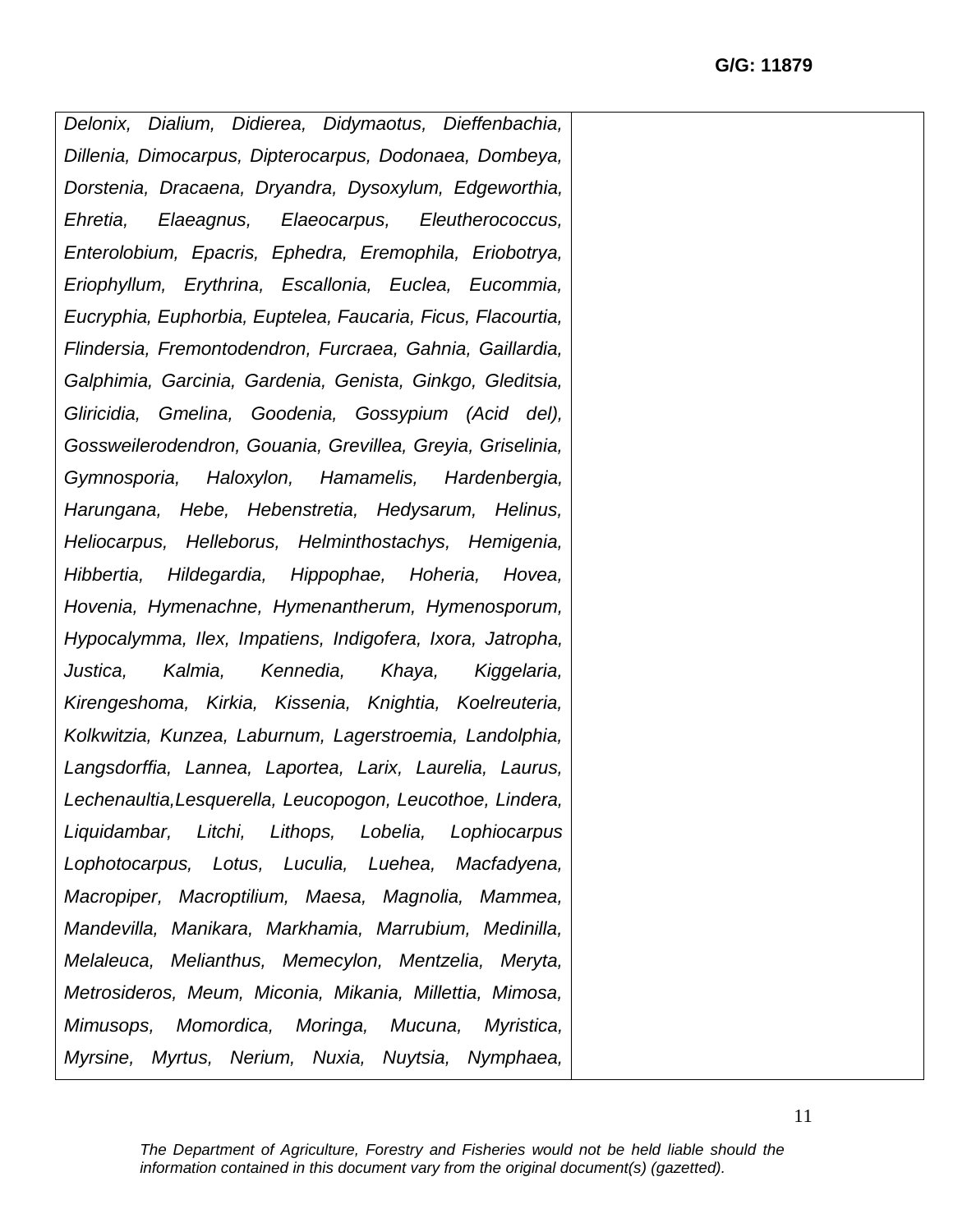*Nyssa, Oncoba, Ongokea, Onobrychis, Operculicarya, Ophioglossum,* Orchidaceae*, Ostrya, Osyris, Parinari, Parkinsonia, Paulownia, Pavetta, Peganum, Peltophorum, Pentas, Perovskia, Persoonia, Petrophila, Phalaris, Phleum, Phlomis, Phlox, Phormium, Phygelius, Phyllanthus, Phyllocladus, Phytolacca, Picea, Pieris, Piper, Pisonia, Pithecellobium, Pittosporum, Plagianthus, Plectranthus, Plumbago, Plumeria, Podocarpus, Polyscias, Pouteria, Prieurella, Prumnopitys, Pseudolarix, Pseudotsuga, Psiloxylon, Psophocarpus, Pterocarpus, Pteradiscus, Puccinellia, Puelia, Pultenaea, Pyrostegia, Radermachera, Raphionacme, Ravenala, Rehmannia, Restio, Rhamnus, Rhodochiton, Rhododendron, Rhodosphaera, Rhytidocaulon, Roscoea, Rosmarinus, Rothmannia, Salix, Samanea, Sandoricum, Santalum, Sapium, Saraca, Sarcocephalus, Sarcococca, Scaevola, Schefflera, Schinus, Schizolobium, Schoenocaulon, Schotia, Securidaca, Sesamum, Shepherdia, Sicana, Simmondsia, Sinapsis, Soleirolia, Sollya, Sophora, Sparmannia, Spartium, Spathiphyllum, Spiraea, Spondias, Spyridium, Stenocarpus, Stephanotis, Stereospermum, Strychnos, Stylosanthes, Styphelia, Swainsona, Swartzia, Swietenia, Symphoricarpos, Synsepalum, Syzygium, Tabebuia, Tabernaemontana, Tamarindus, Tamarix,* Taxodiaceae, *Telopea, Templetonia, Tephrosia, Tetraclinis, Tetrataxis, Thespesia, Thunbergia, Tilia, Tmesipteris, Triaspis, Tristania, Tsuga, Turraea, Umbellularia, Uncarina, Valeriana, Vangueria, Verbascum, Vernonia, Verticordia, Viburnum, Victoria, Vitex, Warburgia, Weinmannia, Welwitschia, Wisteria, Witheringia.*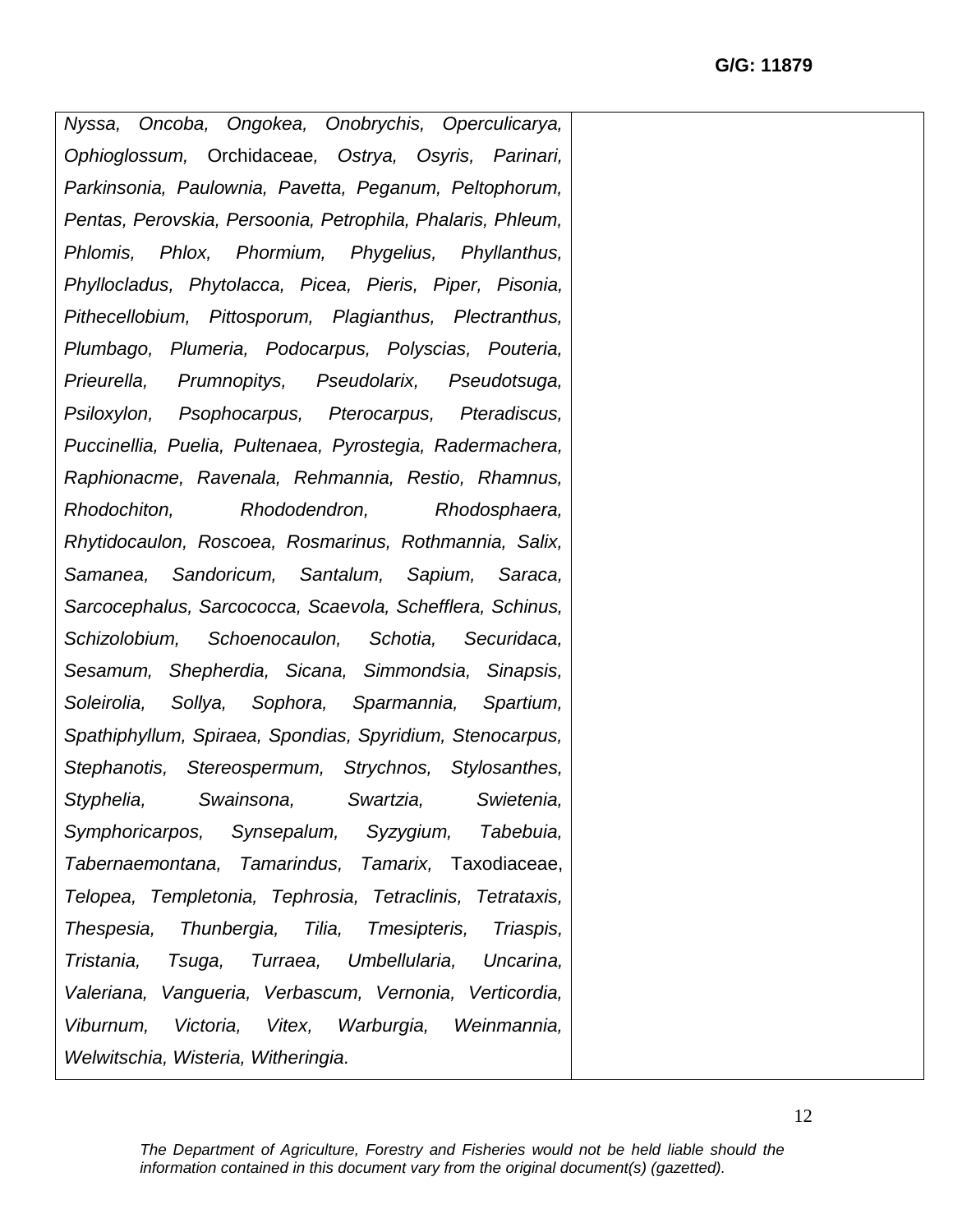| 2. Deleted by R.57 of 8 January 1999]                   |                                |
|---------------------------------------------------------|--------------------------------|
| 3. Unrooted vegetative propagating material (excluding  |                                |
| bulbs, tubers and rhizomes) of species of the following |                                |
| genera and families:                                    |                                |
|                                                         |                                |
|                                                         | T <sub>1</sub> .T <sub>2</sub> |
|                                                         | T1.T2                          |
|                                                         | T1.T2                          |
|                                                         | T1.T2                          |
|                                                         | T1.T2                          |
|                                                         | AD 4 (146. 310. 318)           |
|                                                         | T1.T2                          |
|                                                         | T <sub>1</sub> .T <sub>2</sub> |
|                                                         | AD 1 (278).T1.T2               |
|                                                         | AD 1 (278).T1.T2               |
|                                                         | AD 4 (9. 360). T1.T2           |
|                                                         | AD 1 (152, 401), T1, T2        |
|                                                         | T1, T2                         |
|                                                         | T1, T2                         |
|                                                         | AD 1 (297, 345), T1, T2        |
|                                                         | AD 1 (290) T1, T2              |
|                                                         | AD 4 (44,123, 378, 381, 382)   |
|                                                         | T1, T2                         |
|                                                         | T1, T2                         |
|                                                         | T1, T2                         |
|                                                         | T1, T2                         |
|                                                         | AD 4 (321), T1, T2             |
|                                                         | T1, T2                         |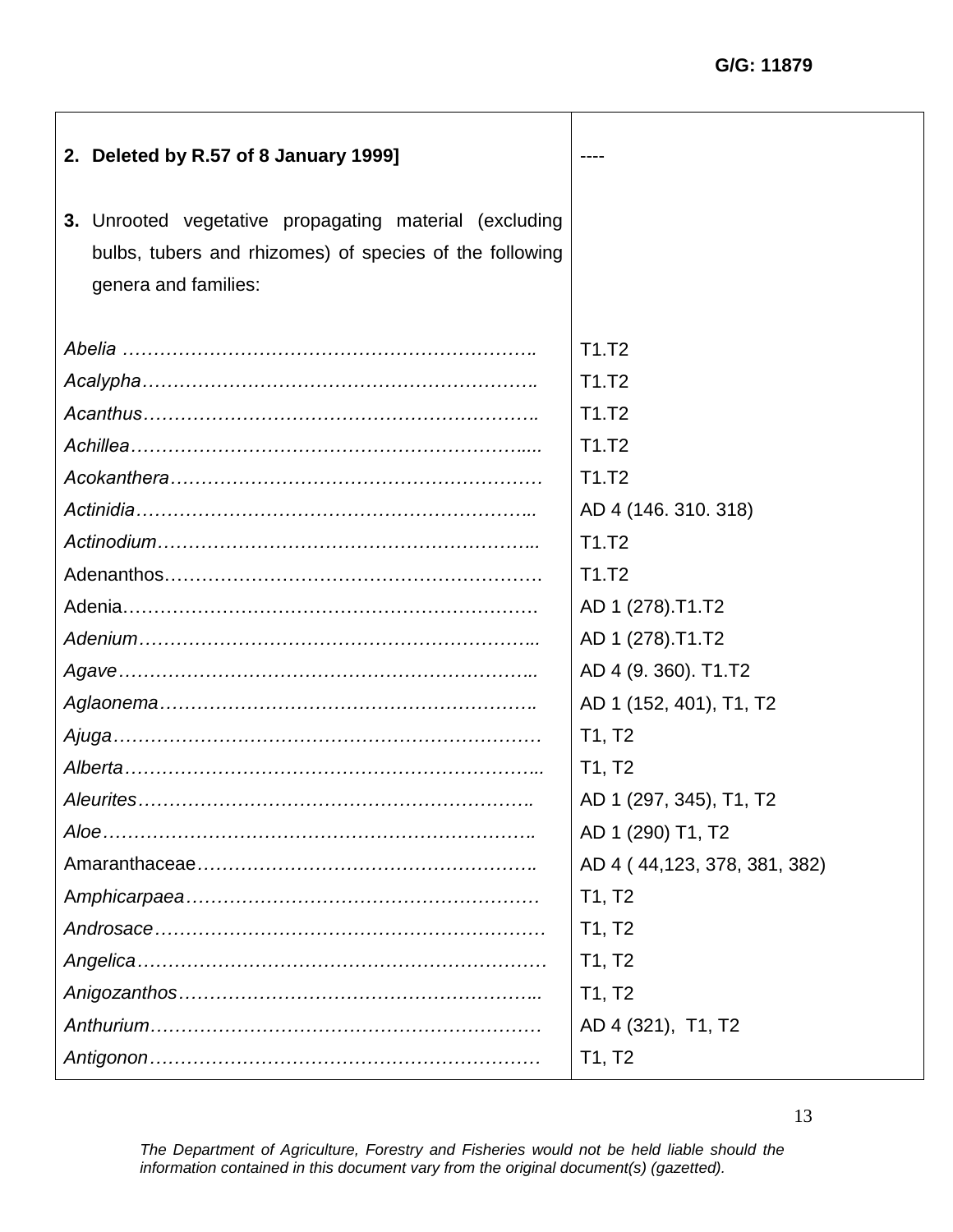| T1, T2                  |
|-------------------------|
| AD 1(44, 123), T1, T2   |
| AD 1(197, 409)          |
| AD 1 (401)              |
| T1, T2                  |
| T1, T2                  |
| T1, T2                  |
| AD 1 (123)              |
| T1, T2                  |
| AD 1 (44, 60, 270, 366) |
| AD 1 (282, 283)         |
| AD 1 (194, 278)         |
| T1, T2                  |
| AD 1 (251, 377), T1, T2 |
| AD 1 (168, 289)         |
| AD 1 (88, 234, 346)     |
| T1, T2                  |
| T1, T2                  |
| T1, T2                  |
| T1, T2                  |
| T1, T2                  |
| T1, T2                  |
| T1, T2                  |
| T1, T2                  |
| AD1 (44)                |
| T1, T2                  |
| T1, T2                  |
| T1, T2                  |
| AD 1 (278), T1, T2      |
| T1, T2                  |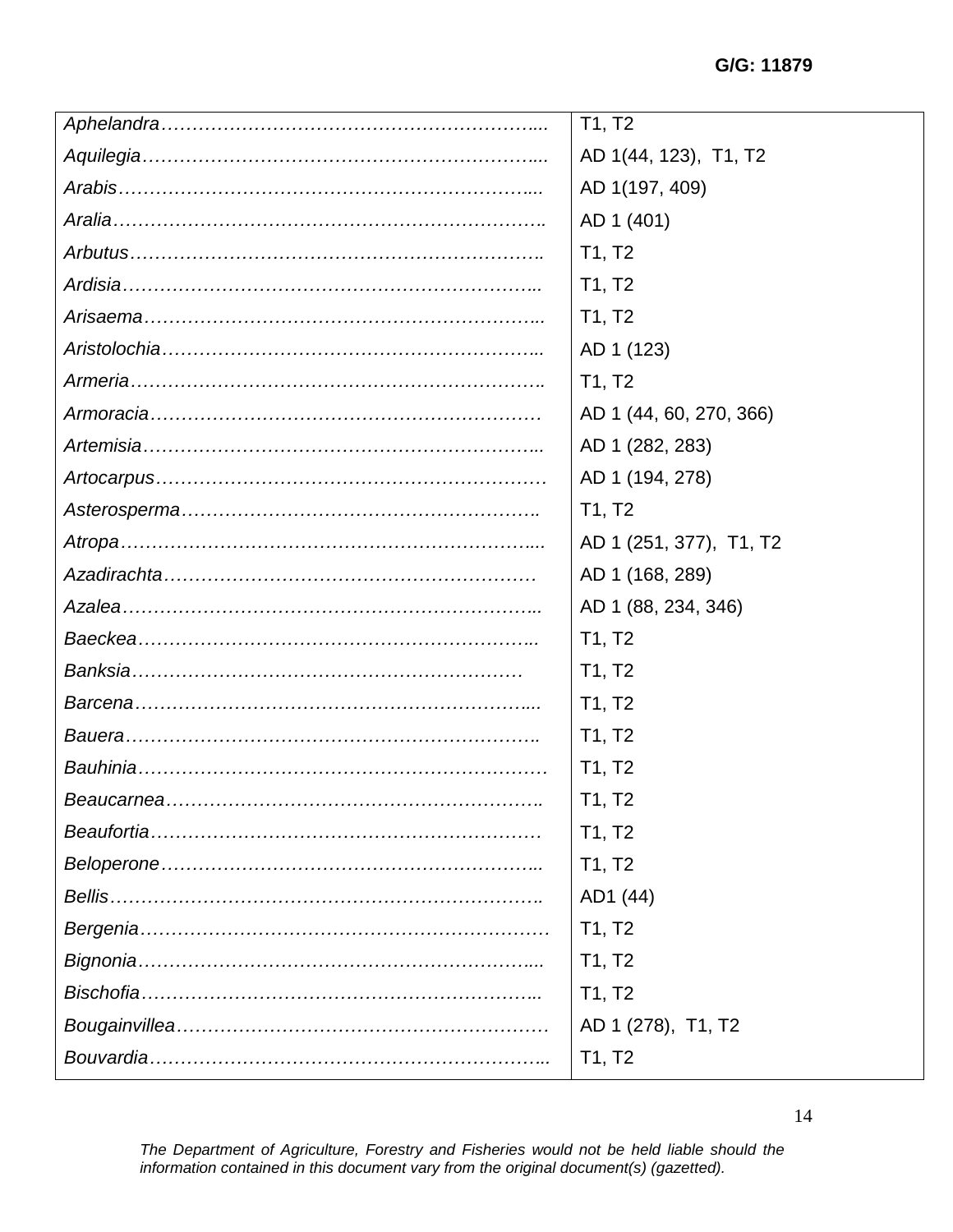|            | AD 1 (278), T1, T2                       |
|------------|------------------------------------------|
|            | AD 1 (44, 123, 317, 401)                 |
|            | T1, T2                                   |
|            | AD 3 (270, 366), AD 4 (9, 22, 23, 24,    |
|            | 132, 133)                                |
|            | T1, T2                                   |
|            | AD 1 (79, 121, 179, 190, 344)            |
|            | T1, T2                                   |
|            | T1, T2                                   |
|            | T1, T2                                   |
|            | T1, T2                                   |
|            | AD 2 (54, 160, 161) material is of elite |
|            | stock. AD 4 (61, 266, 425), T1, T2       |
|            | AD 1 (44, 123, 317, 401) AD 4 (388)      |
|            | T1, T2                                   |
|            | T1, T2                                   |
|            | T1, T2                                   |
|            | T1, T2                                   |
|            | AD 4 (426)                               |
|            | T1, T2                                   |
|            | AD 1 (256), T1, T2                       |
| Ceratonia. | T1, T2                                   |
|            | T1, T2                                   |
|            | T1, T2                                   |
|            | T1, T2                                   |
|            | AD 1 (281, 409)                          |
|            | AD 1 (32, 44, 401, 411)                  |
|            | AD 4 (260), T1, T2                       |
|            | AD 1 (401), T1, T2                       |
|            | T1, T2                                   |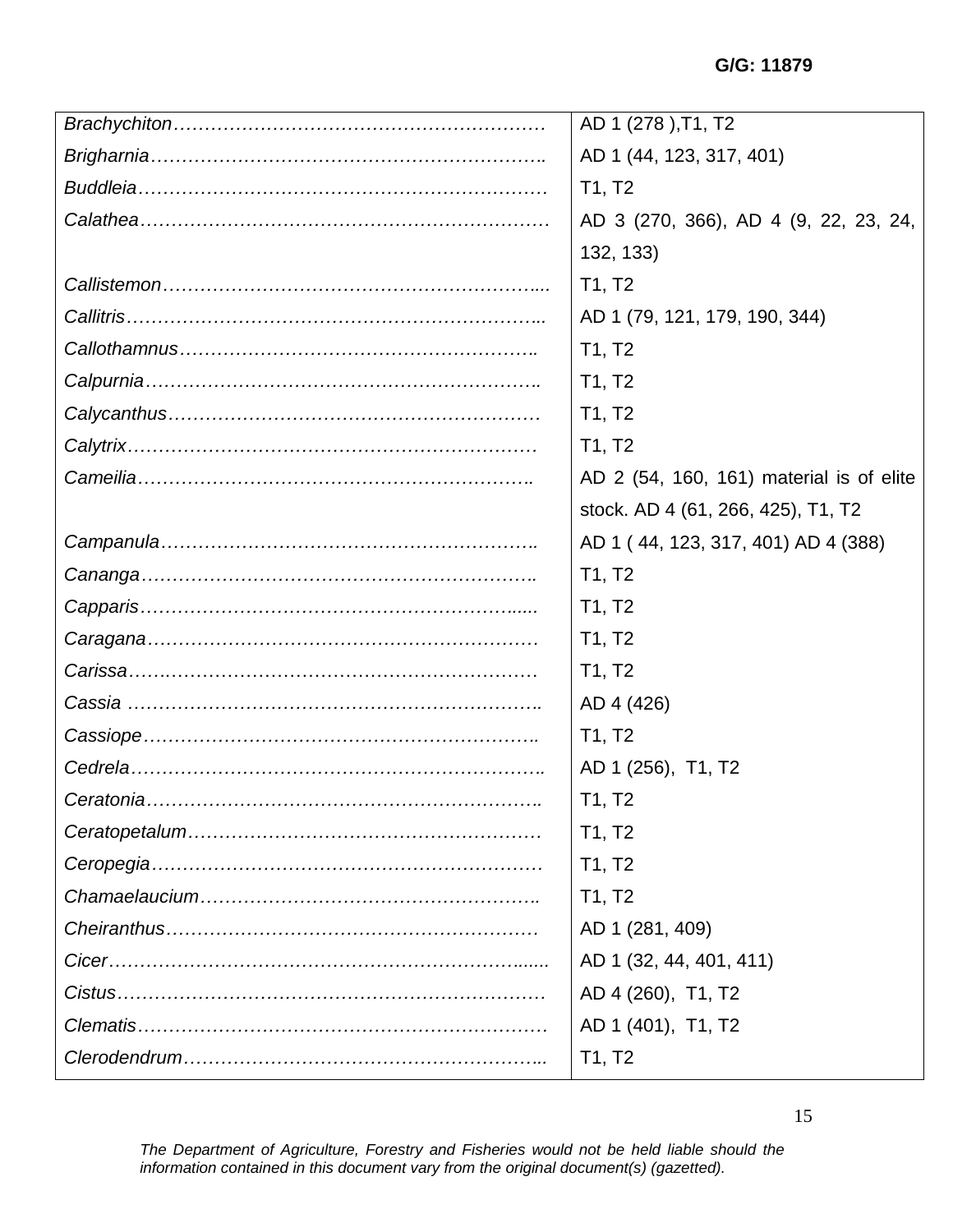| T1, T2                                |
|---------------------------------------|
| T1, T2                                |
| T1, T2                                |
| AD 1 (36,269)                         |
| T1, T2                                |
| T <sub>6</sub>                        |
| T1, T2                                |
| T1, T2                                |
| T1, T2                                |
| T1, T2                                |
| T1, T2                                |
| AD 1 (401)                            |
| AD 3 (270, 366), AD 4 (9, 22, 23, 24, |
| 132, 133), AD 11                      |
| AD 1 (392, 393)                       |
| AD 1 (401, 407)                       |
| T1, T2                                |
| T1, T2                                |
| AD 1 (123)                            |
| T1, T2                                |
| T1, T2                                |
| T1, T2                                |
| AD 1 (38, 44, 378)                    |
| T1, T2                                |
| AD 1 (152, 279)                       |
| T1, T2                                |
| T1, T2                                |
| AD 4 (174, 428), T1, T2               |
| T1, T2                                |
| T1, T2                                |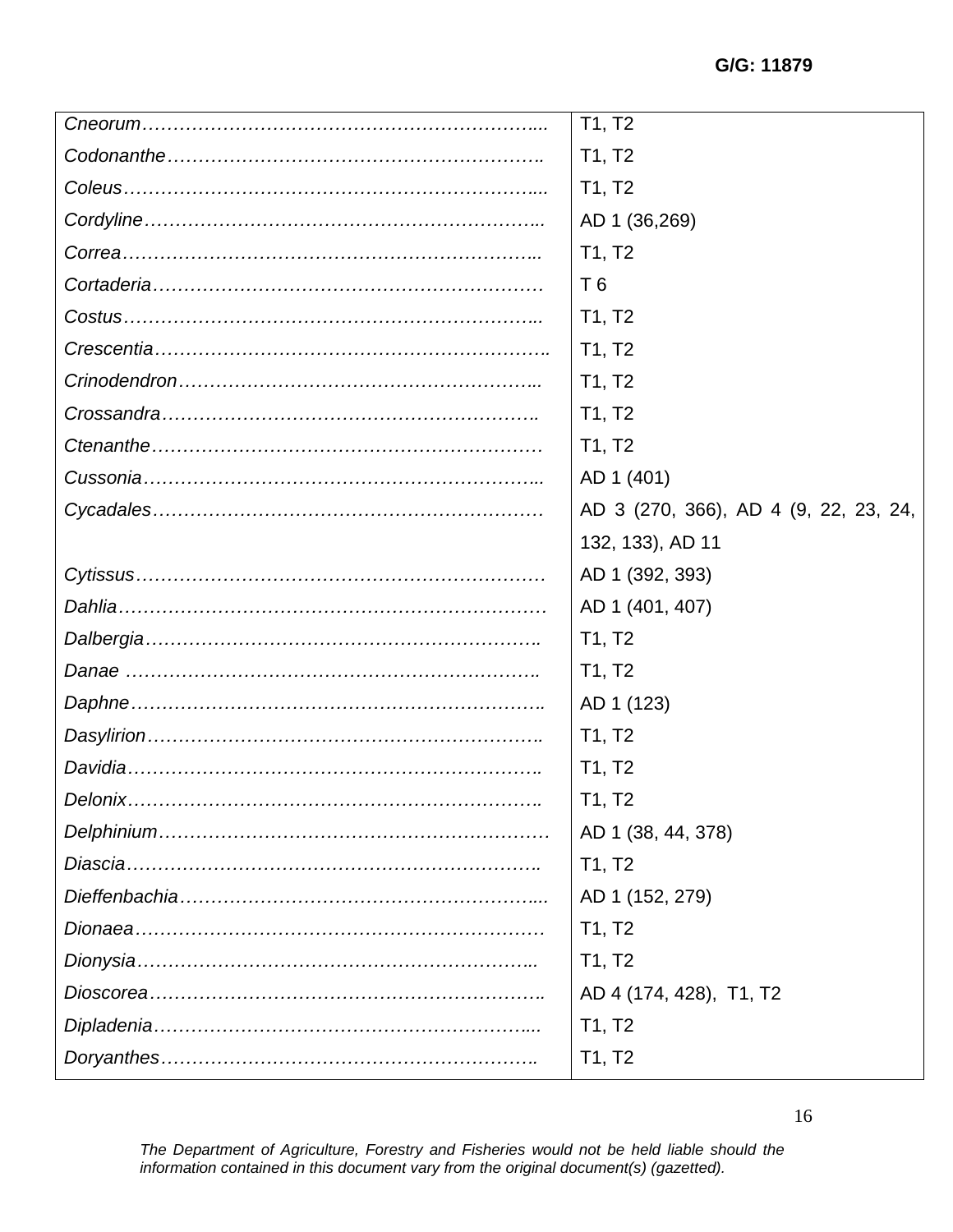|          | T1, T2                   |
|----------|--------------------------|
|          | AD 1 (36, 269)           |
|          | T1, T2                   |
|          | T1, T2                   |
|          | AD 1 (229, 401)          |
|          | T1, T2                   |
|          | T1, T2                   |
|          | AD 1(152)                |
|          | T1, T2                   |
|          | AD 4 (279, 403)          |
|          | AD 1 (38)                |
|          | AD1 (333, AD 4 (8, 9)    |
|          | AD 1 (415), T1, T2       |
|          | T1, T2                   |
|          | AD 1 (158, 232)          |
|          | AD 1 (159, 287)          |
|          | T1, T2                   |
|          | T1, T2                   |
|          | T1, T2                   |
|          | T1, T2                   |
|          | AD 1 (187), T1, T2       |
|          | AD 1(401), T1, T2        |
| Fuchsia. | AD 1 (12, 401)           |
|          | T1, T2                   |
|          | AD 1 (44, 241, 381, 401) |
|          | AD 1 (373), T1, T2       |
|          | AD1 (278)                |
|          | T1, T2                   |
|          | T1, T2                   |
|          | AD 1 (142, 289)          |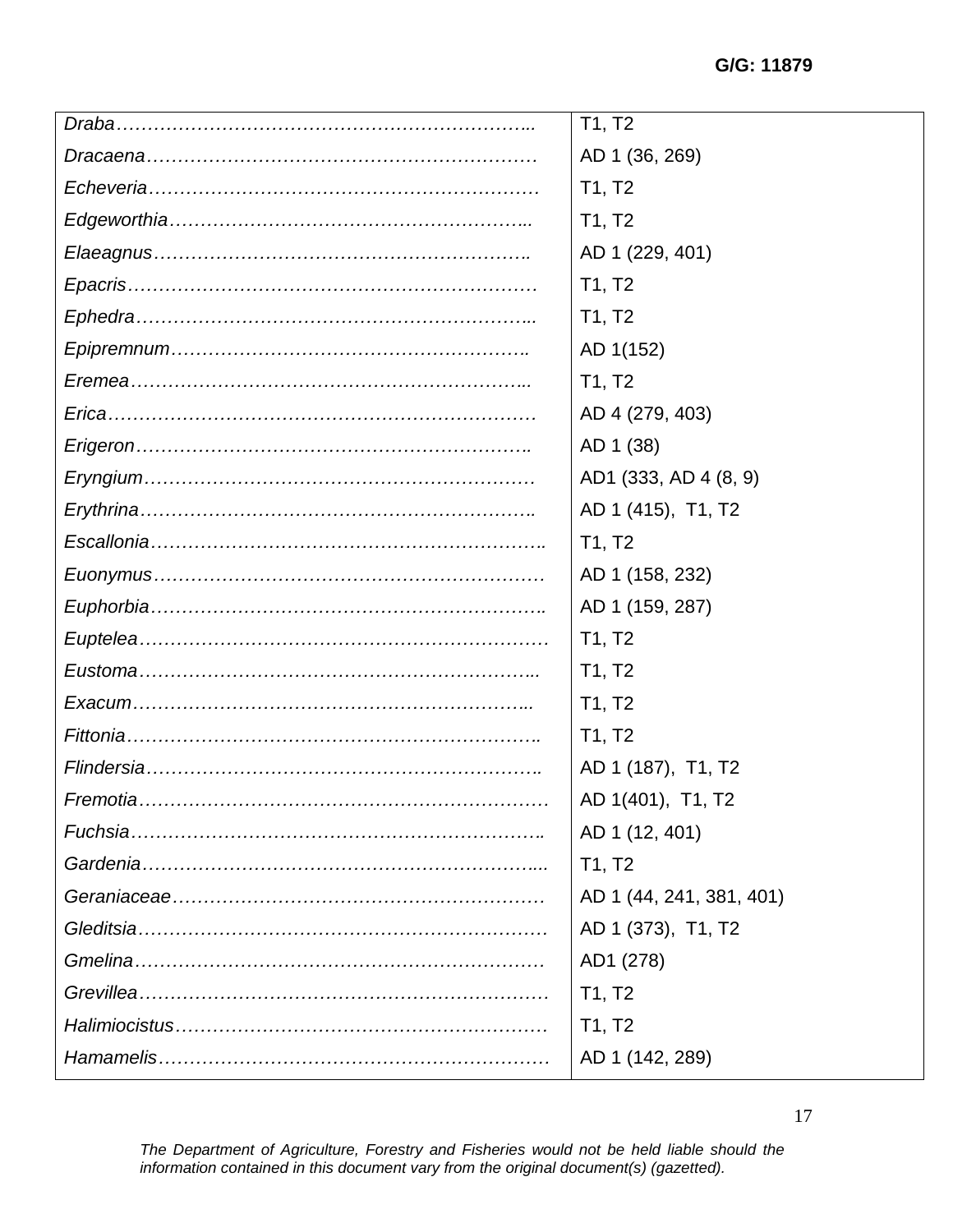| T1, T2                       |
|------------------------------|
| AD 1 (12)                    |
| T1, T2                       |
| T1, T2                       |
| AD 1 (123), T1, T2           |
| T1, T2                       |
| T1, T2                       |
| AD 1 (186, 378, 382), T1, T2 |
| AD 1 (251, 377), T1, T2      |
| T1, T2                       |
| T1, T2                       |
| T1, T2                       |
| AD 1 (257, 278)              |
| T1, T2                       |
| T1, T2                       |
| AD 4 (417), T1, T2           |
| AD 1 (25, 85, 382), T1, T2   |
| T1, T2                       |
|                              |
| AD 1 (378, 393)              |
| AD 1 (159, 287)              |
| AD 1 (123), T1, T2           |
| T1, T2                       |
| T1, T2                       |
| T1, T2                       |
| T1, T2                       |
| AD 1 (142), T1, T2           |
| AD 3 (65), T1, T2            |
| T1, T2                       |
| AD 1 (401)                   |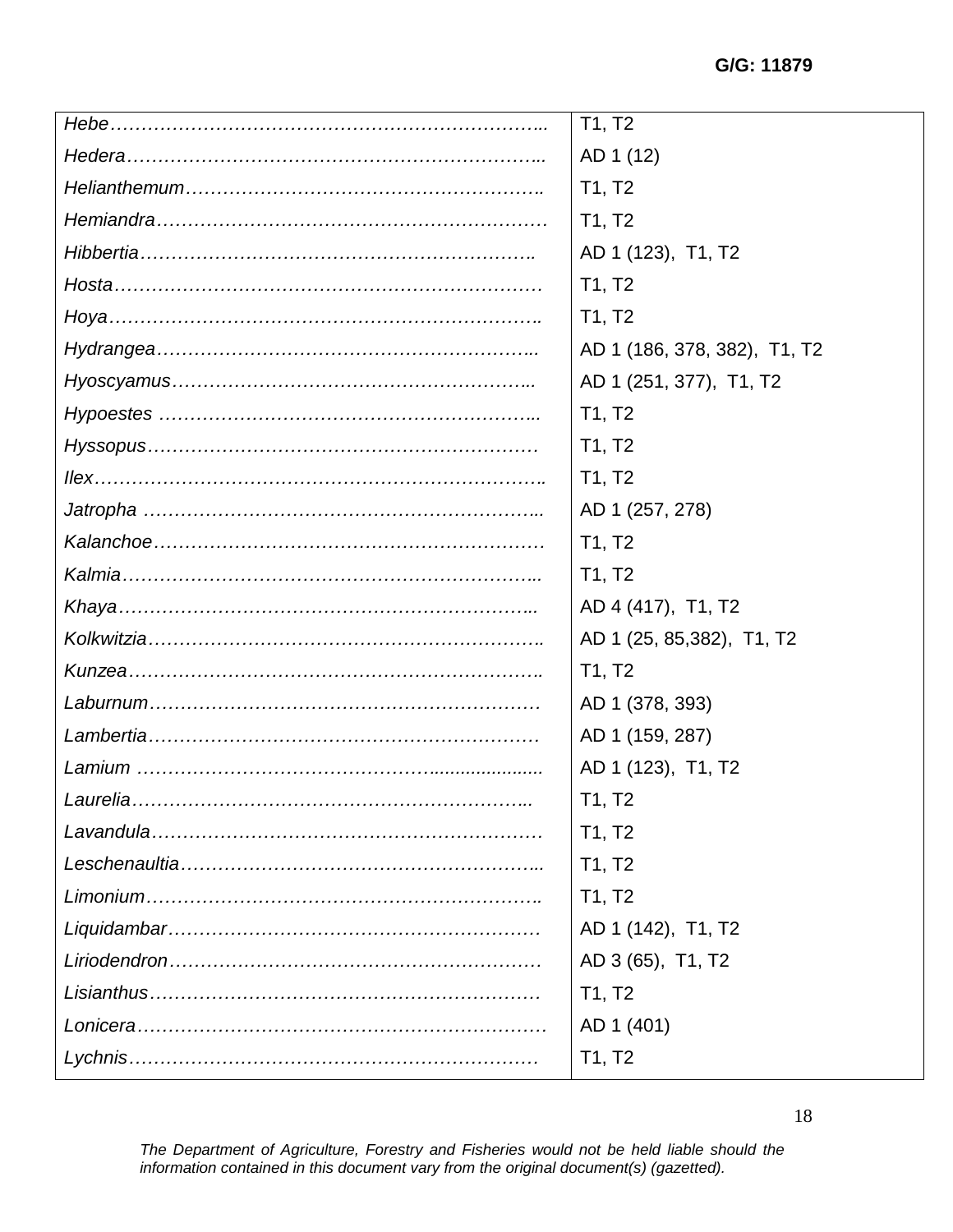| $\overline{1}1, T2$                    |
|----------------------------------------|
| T1, T2                                 |
| T1, T2                                 |
| AD 1 (401) and/ en AD 1 (229-1 km)     |
| AD 1 (2), AD 2 (111)                   |
| T1, T2                                 |
| T1, T2                                 |
| T1, T2                                 |
| AD 1 (253), T1, T2                     |
| T1, T2                                 |
| T1, T2                                 |
| AD 1 (252)                             |
| AD 1 (278)                             |
| T1, T2                                 |
| T1, T2                                 |
| T1, T2                                 |
| T1, T2                                 |
| T1, T2                                 |
| T1, T2                                 |
| T1, T2                                 |
| T1, T2                                 |
| T1, T2                                 |
| T1, T2                                 |
| AD 1 (270, 401), T1, T2                |
| T1, T2                                 |
| T1, T2                                 |
| T1, T2                                 |
| AD 1 (338, 343, 377), AD 3 (270, 366), |
| AD 4 (9, 22, 23, 24, 132, 133)         |
| T1, T2                                 |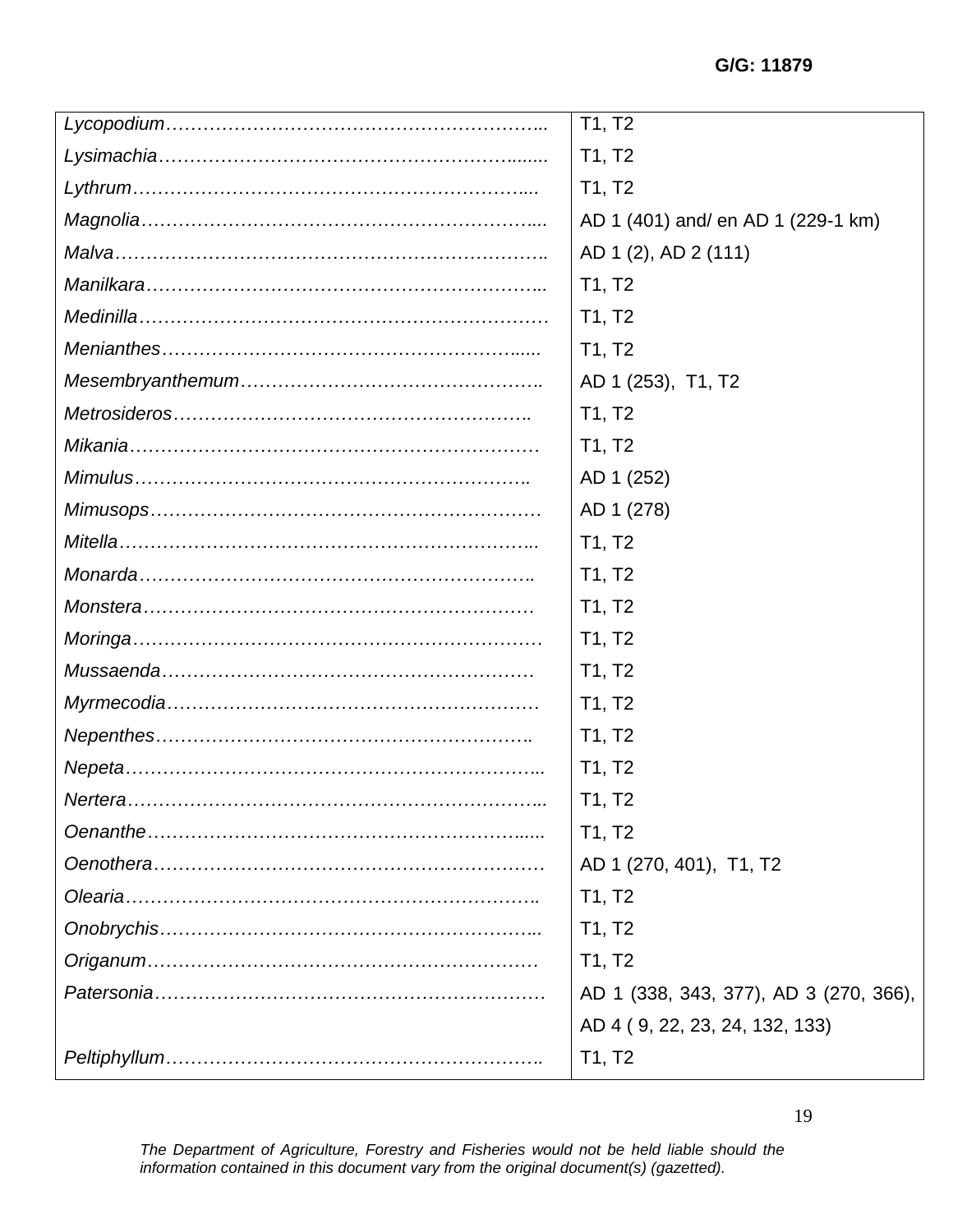| AD 1 (123, 270)          |
|--------------------------|
| AD 1(123, 242)           |
| T1, T2                   |
| T1, (317), T2            |
| AD 4 (387), T1, T2       |
| AD 1 (152)               |
| T1, T2                   |
| AD 1 (319, 380, 401)     |
| AD 1 (268, 389, 421)     |
| T1, T2                   |
| T1, T2                   |
| T1, T2                   |
| AD 1 (313), T1 (313), T2 |
| T1, T2                   |
| T1, T2                   |
| AD 1 (68, 172), T2       |
| T1, T2                   |
| T1, T2                   |
| T1, T2                   |
| AD 4 (398), T1, T2       |
| T1, T2                   |
| AD1 (401)                |
| T1, T2                   |
| T1, T2                   |
| T1, T2                   |
| T1, T2                   |
| T1, T2                   |
| T1, T2                   |
| T1, T2                   |
| T1, T2                   |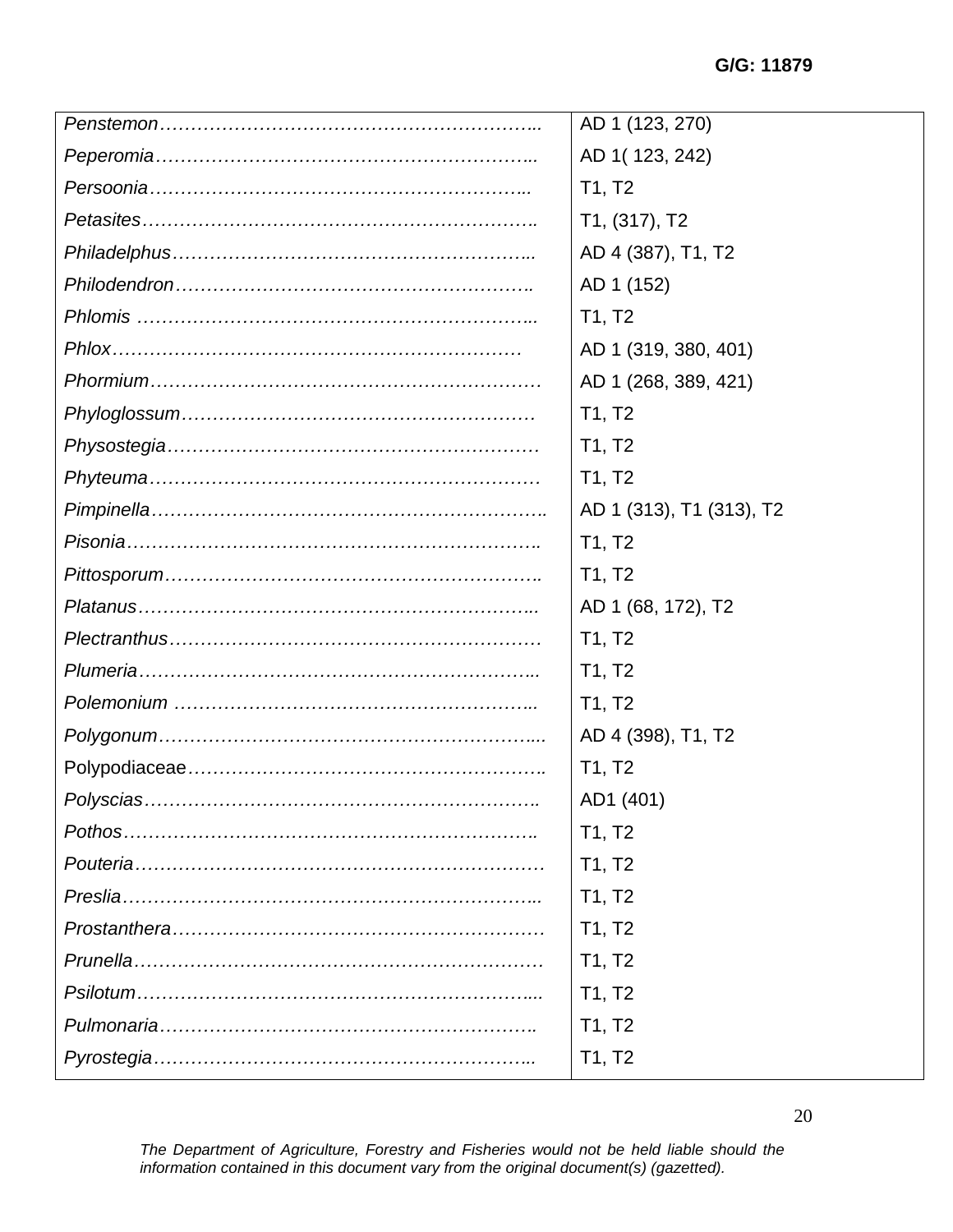| AD 1 (228), T1, T2                 |
|------------------------------------|
| AD 1 (88, 234, 346)                |
| T1, T2                             |
| T1, T2                             |
| T1, T2                             |
| T1, T2                             |
| AD 1 (304)                         |
| T1, T2                             |
| T1, T2                             |
| AD 1 (271, 288, 303, 406) and AD 1 |
| (229-1km), T1, T2                  |
| AD 1 (270), T1, T2                 |
| AD 1 (12, 25, 85, 382)             |
| T1, T2                             |
| T1, T2                             |
| T1, T2                             |
| AD 4 (387), T1 (387)               |
| T1, T2                             |
| AD 1 (401)                         |
| T1, T2                             |
| T1, T2                             |
| T1, T2                             |
| T1, T2                             |
| T1, T2                             |
| T1, T2                             |
| T1, T2                             |
| T1, T2                             |
| T1, T2                             |
| AD 1 (87)                          |
| T1, T2                             |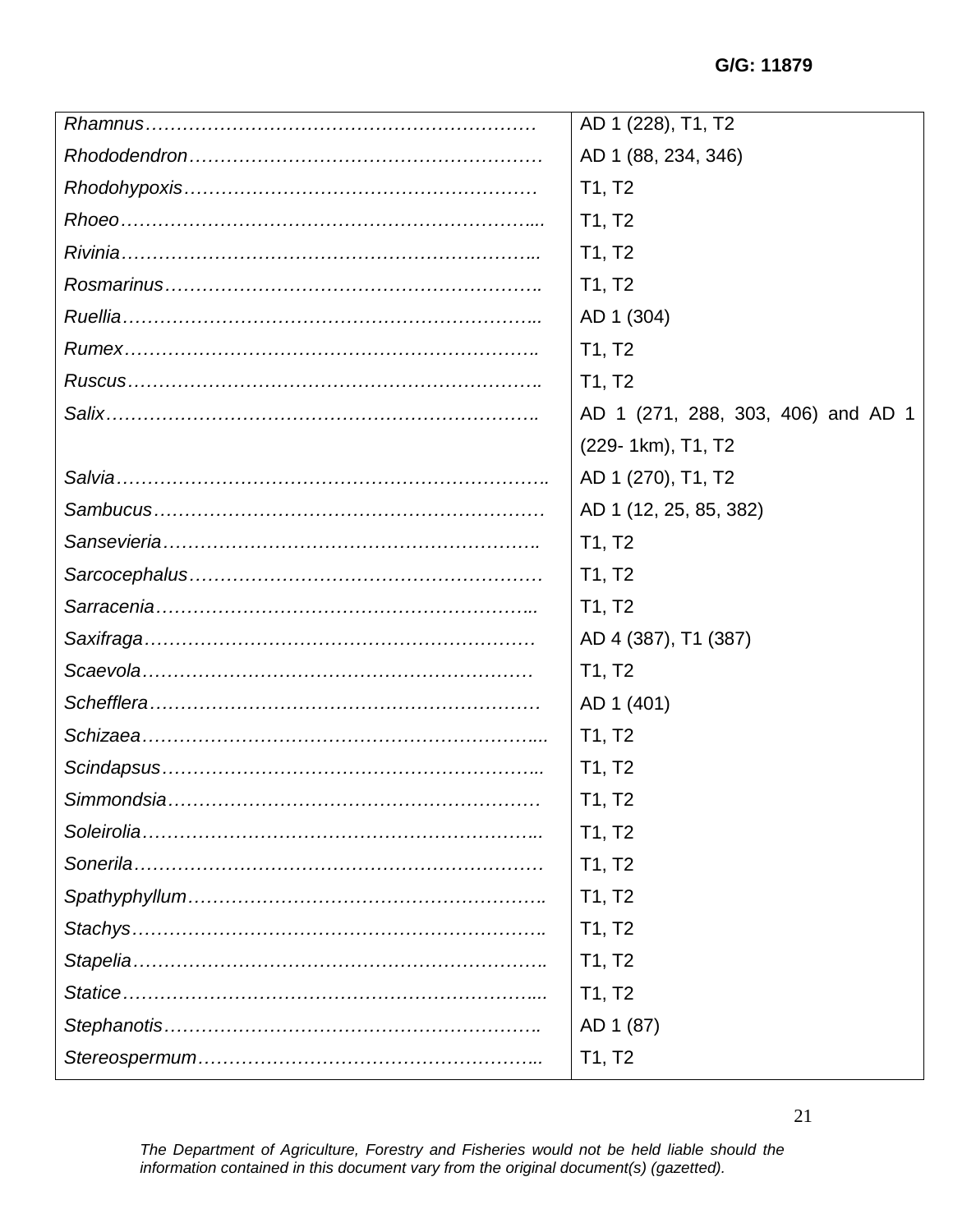|                                                           | $\overline{T}1, T2$                     |
|-----------------------------------------------------------|-----------------------------------------|
|                                                           | AD 1 (152)                              |
|                                                           | T1, T2                                  |
|                                                           | T1, T2                                  |
|                                                           | T1, T2                                  |
|                                                           | T1, T2                                  |
|                                                           | T1, T2                                  |
|                                                           | T1, T2                                  |
|                                                           | T1, T2                                  |
|                                                           | T1, T2                                  |
|                                                           | T1, T2                                  |
|                                                           | T1, T2                                  |
|                                                           | T1, T2                                  |
|                                                           | T1, T2                                  |
|                                                           | AD 1 (401), T1, T2                      |
|                                                           | AD 1 (12, 25, 85, 382)                  |
|                                                           | T1, T2                                  |
|                                                           | T1, T2                                  |
|                                                           | T1, T2                                  |
|                                                           | AD 1 (198)                              |
|                                                           | AD 1 (259), AD 3 (270), T1, T2          |
|                                                           |                                         |
| 4. Bulbs, tubers and rhizomes of species of the following |                                         |
| genera and families:                                      |                                         |
|                                                           | AD 3 (270, 366), AD 4 (9, 22, 23, 24,   |
|                                                           | 132, 133), AD 11                        |
|                                                           | AD 1(401), AD 3 (270, 366), AD 4 (9,    |
|                                                           | 22, 23, 24, 132, 133), AD 11            |
|                                                           | AD 1 (401), AD 3 (270, 366)AD 4 (9, 22, |
|                                                           | 23, 24, 132, 133), AD 11                |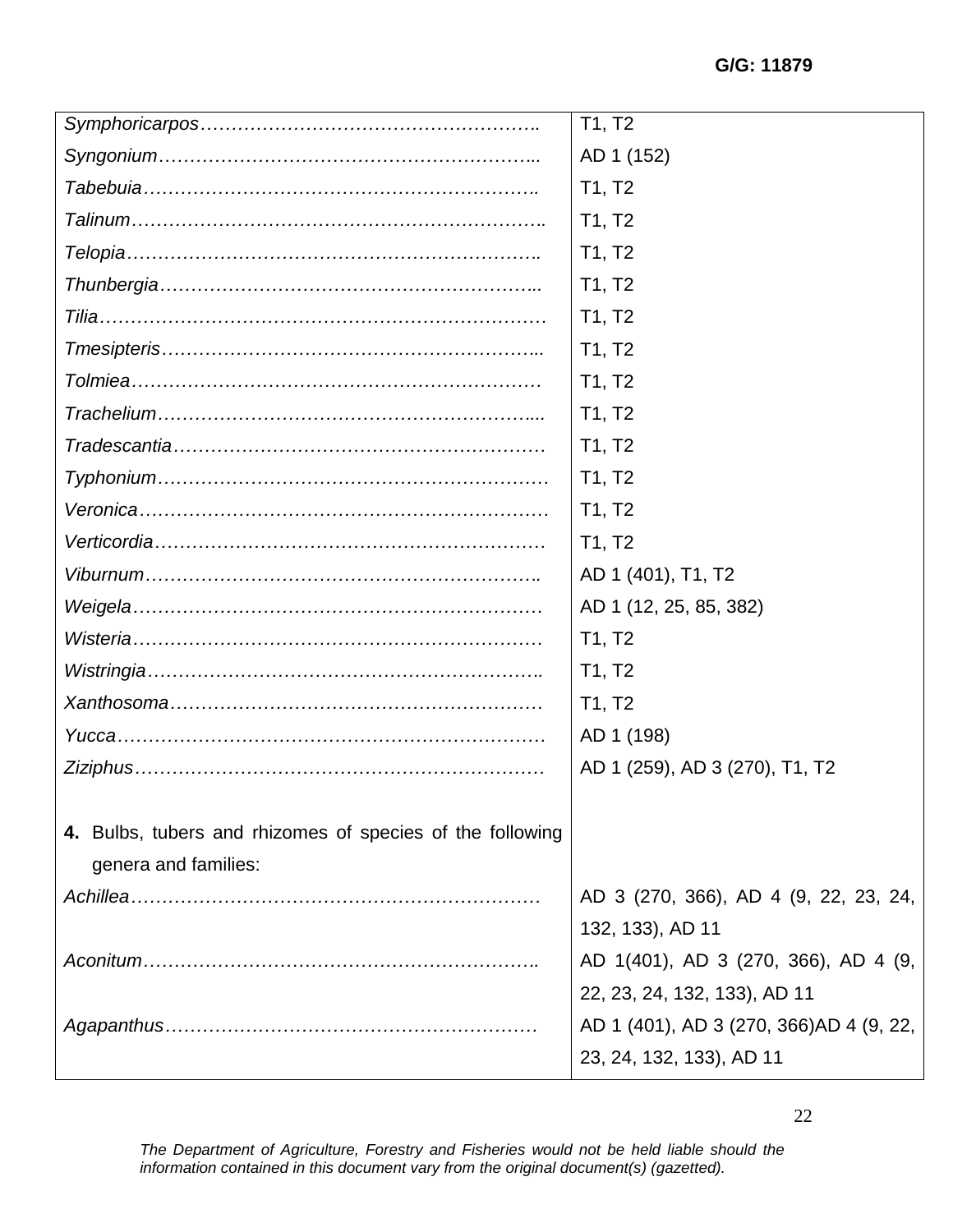|                                                       | AD 1 (152, 401) AD 3 (270, 366), AD 4   |
|-------------------------------------------------------|-----------------------------------------|
|                                                       | (9, 22, 23, 24, 132, 133), AD 11        |
|                                                       | AD 3 (270, 366), AD 4 (9, 22, 23, 24,   |
|                                                       | 132, 133), AD 11                        |
| Amaryllidaceae (excluding species of genera indicated | AD 3 (270, 366), AD 4 (9, 22, 23, 24,   |
| elsewhere)                                            | 132, 133), AD 11                        |
|                                                       |                                         |
|                                                       | AD 3 (270, 366), AD 4 (9, 22, 23, 24,   |
|                                                       | 132, 133), AD 11                        |
|                                                       | AD 3 (270, 366), AD 4 (9, 22, 23, 24,   |
|                                                       | 132, 133), AD 11                        |
|                                                       | AD 3 (44, 123, 270, 366), AD 4 (9, 22,  |
|                                                       | 23, 24, 132, 133), AD 11                |
|                                                       | AD 2 (35), AD 3 (270, 366) AD 4 (9, 22, |
|                                                       | 23, 24, 132, 133), AD 11                |
|                                                       | AD 2 (35), AD 3 (270, 366) AD 4 (9, 22, |
|                                                       | 23, 24, 132, 133), AD 11                |
|                                                       | AD 1 (408), AD 3 (270, 366), AD 4 (9,   |
|                                                       | 22, 23, 24, 132, 133), AD 11            |
|                                                       | AD 1(44), AD 3 (270, 366), AD 4 (9, 22, |
|                                                       | 23, 24, 132, 133), AD 11                |
| Caladium                                              | AD 1(337, 343,) AD 3 (270, 366), AD 4   |
|                                                       | (9, 22, 23, 24, 132, 133), AD 11        |
|                                                       | AD 3 (270, 366), AD 4 (9, 22, 23, 24,   |
|                                                       | 132, 133), AD 11                        |
|                                                       | AD 1(337, 343), AD 3 (270, 366), AD 4   |
|                                                       | (9, 22, 23, 24, 132, 133), AD 11        |
| Clivia.                                               | AD 3 (270, 366), AD 4 (9, 22, 23, 24,   |
|                                                       | 132, 133, 294, 343, 360), AD 11         |
|                                                       | AD 1(343, 391), AD 3 (270, 366), AD 4   |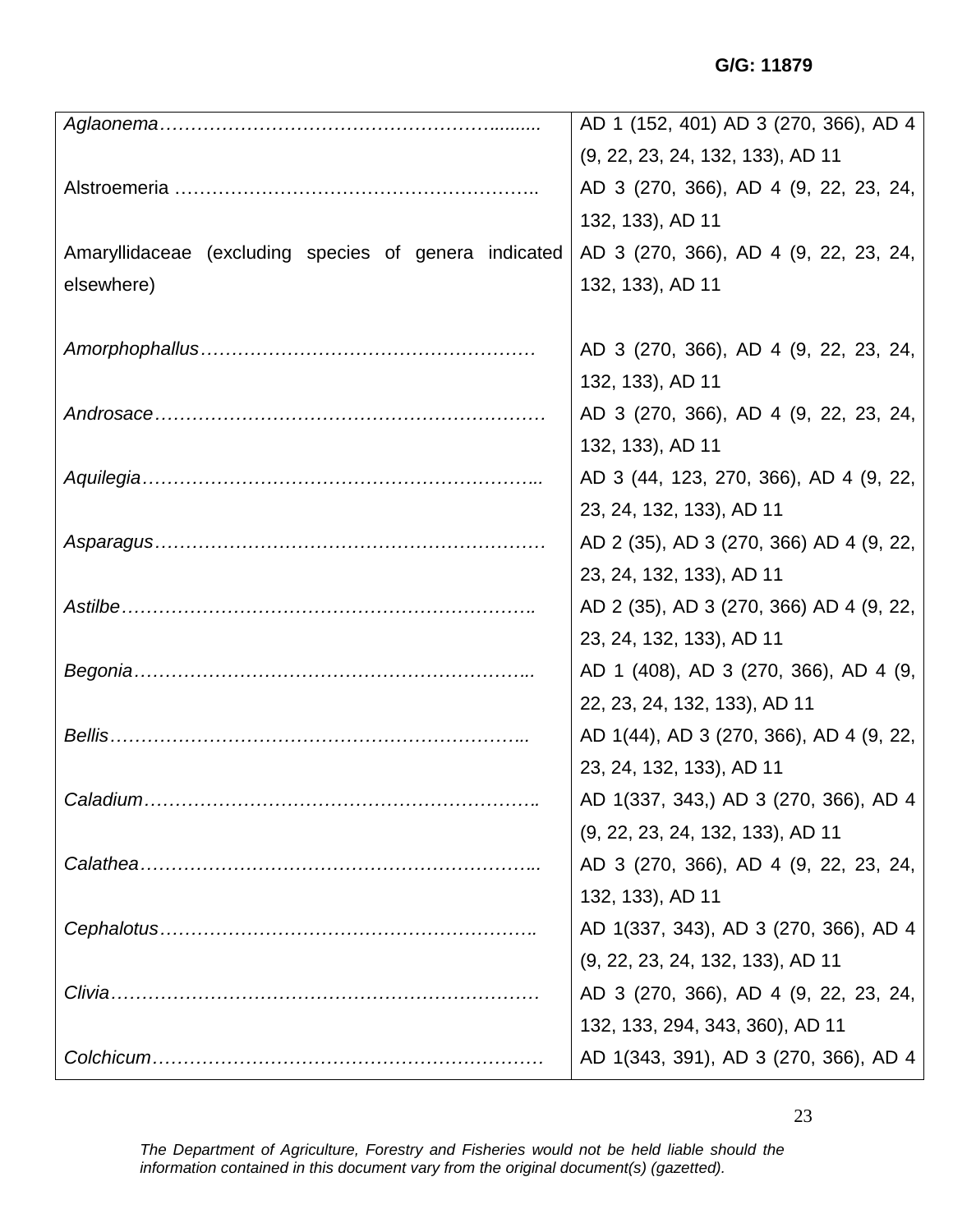|                                                             | (9, 22, 23, 24, 132, 133), AD 11         |
|-------------------------------------------------------------|------------------------------------------|
|                                                             | AD 1(324), AD 3 (270, 366), AD 4 (9,     |
|                                                             | 22, 23, 24, 132, 133), AD 11             |
|                                                             | AD 1 (26, 27, 28), AD 3 (270, 366), AD   |
|                                                             | 4 (9, 22, 23, 24, 132, 133, 134), AD 11  |
|                                                             | AD 1 (401, 407), AD 3 (270, 366), AD 4   |
|                                                             | (9, 22, 23, 24, 132, 133), AD 11         |
|                                                             | AD 3 (270, 366), AD 4 (9, 22, 23, 24,    |
|                                                             | 132, 133), AD 11                         |
|                                                             | AD 3 (270, 366), AD 4 (9, 22, 23, 24,    |
|                                                             | 132, 133), AD 11                         |
|                                                             | AD 1 (333), AD 3 (270, 366), AD 4 (8, 9, |
|                                                             | 22, 23, 24, 132, 133), AD 11             |
|                                                             | AD 3 (270, 366), AD 4 (9, 22, 23, 24,    |
|                                                             | 132, 133), AD 11                         |
|                                                             | AD 3 (270, 366), AD 4 (9, 22, 23, 24,    |
|                                                             | 132, 133), AD 11                         |
|                                                             | AD 1 (337, 343, 416), AD 3 (270, 366),   |
|                                                             | AD 4 (22, 23, 132, 133), AD 11           |
|                                                             | AD 3 (270, 366), AD 4 (9, 22, 23, 24,    |
|                                                             | 132, 133), AD 11                         |
| Iridaceae (excluding species of genera indicated elsewhere) | AD 1 (137, 337, 343, 377), AD 3 (270,    |
|                                                             | 366), AD 4 (9, 22, 23, 24, 132, 133), AD |
|                                                             | 11                                       |
|                                                             | AD 3 (270, 366), AD 4 (9, 22, 23, 24,    |
|                                                             | 132, 133), AD 11                         |
|                                                             | do                                       |
| (excluding<br>species of genera<br>indicated<br>Liliaceae   | AD 1 (201, 202), AD 3 (270, 366), AD 4   |
|                                                             | (9, 22, 23, 24, 132, 133), AD 11         |
|                                                             | AD 1 (337, 343), AD 3 (201, 202, 270,    |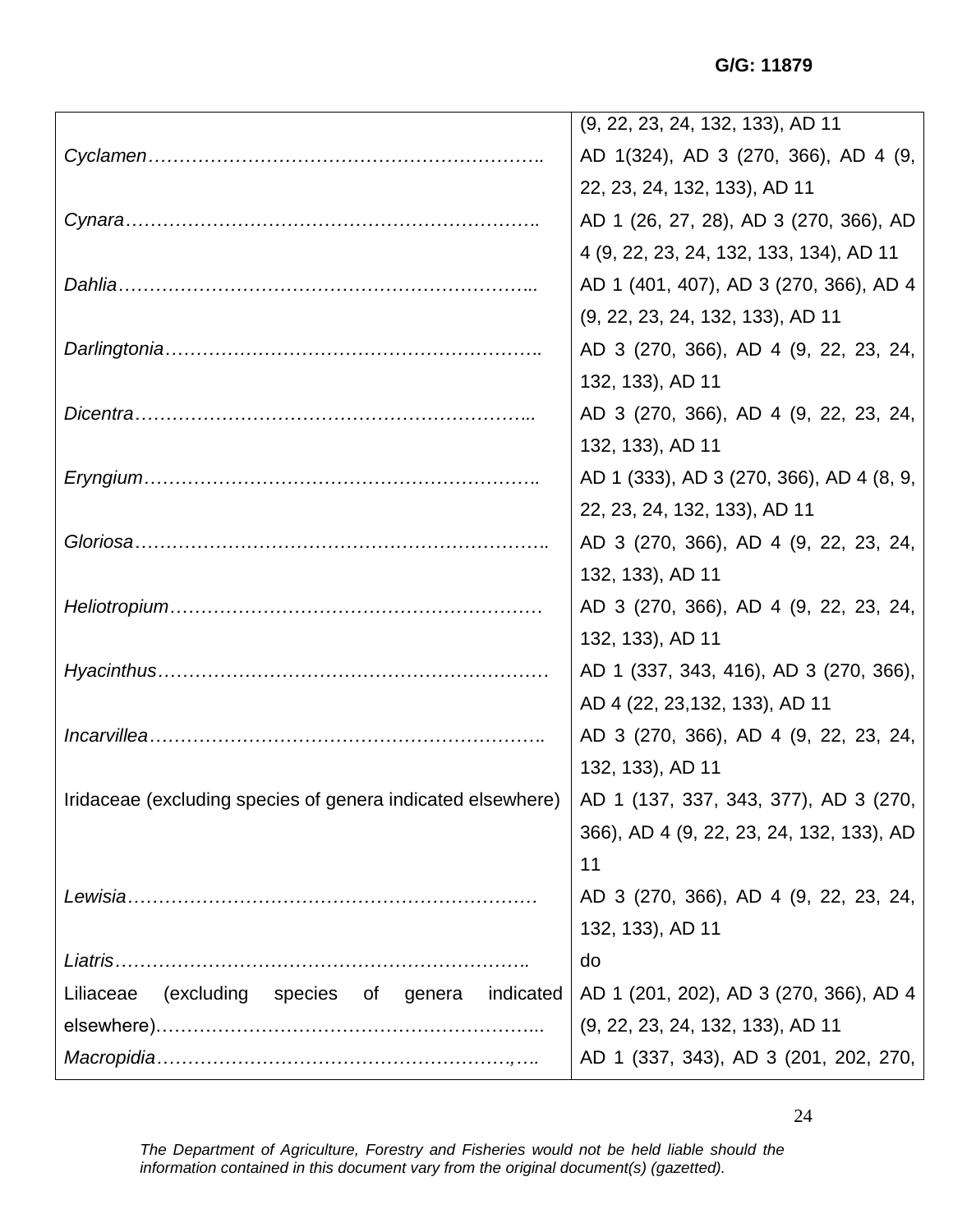**G/G: 11879**

|                                                      | 366), AD 4 (9, 22, 23, 24, 132, 133), AD  |
|------------------------------------------------------|-------------------------------------------|
|                                                      | 11                                        |
|                                                      | AD 1 (1, 333), AD 3 (270, 366), AD 4 (9,  |
|                                                      | 22, 23, 24, 132, 133), AD 11              |
|                                                      | AD 3 (270, 366), AD 4 (9, 22, 23, 24,     |
|                                                      | 132, 133), AD 11                          |
|                                                      | do                                        |
|                                                      | do                                        |
|                                                      | AD 3 (270, 366), AD 4 (9, 22, 23, 24,     |
|                                                      | 132, 133), AD 11                          |
|                                                      | AD 3 (270, 366), AD 4 (9, 22, 23, 24,     |
|                                                      | 132, 133, 387), AD 11                     |
|                                                      | AD 1 (103), AD 3 (270, 366), AD 4 (9,     |
|                                                      | 22, 23, 24, 132, 133), AD 11              |
|                                                      | AD 3 (267, 366), AD 4 (9, 22, 23, 24,     |
|                                                      | 132, 133), AD 11                          |
|                                                      | do                                        |
|                                                      | AD 3 (270, 366), AD 4 (9, 22, 23, 24,     |
|                                                      | 132, 133), AD 11                          |
| Strelitzia                                           | AD 1(1, 42, 150, 164), AD 3 (223, 270,    |
|                                                      | 304, 366, 412), AD 4 (9, 22, 23, 24, 132, |
|                                                      | 133, 321, 322), AD 11                     |
|                                                      | AD 3 (270, 366), AD 4 (9, 22, 23, 24,     |
|                                                      | 132, 133), AD 11                          |
|                                                      | do                                        |
|                                                      | AD 1 (152, 279), AD 3 (270, 366), AD 4    |
|                                                      | (9, 22, 23, 24, 132, 133), AD 11          |
|                                                      |                                           |
| 5. Rooted greenhouse plants [not older than 10 weeks |                                           |
| and/or height not exceed 200mm] of species of the    |                                           |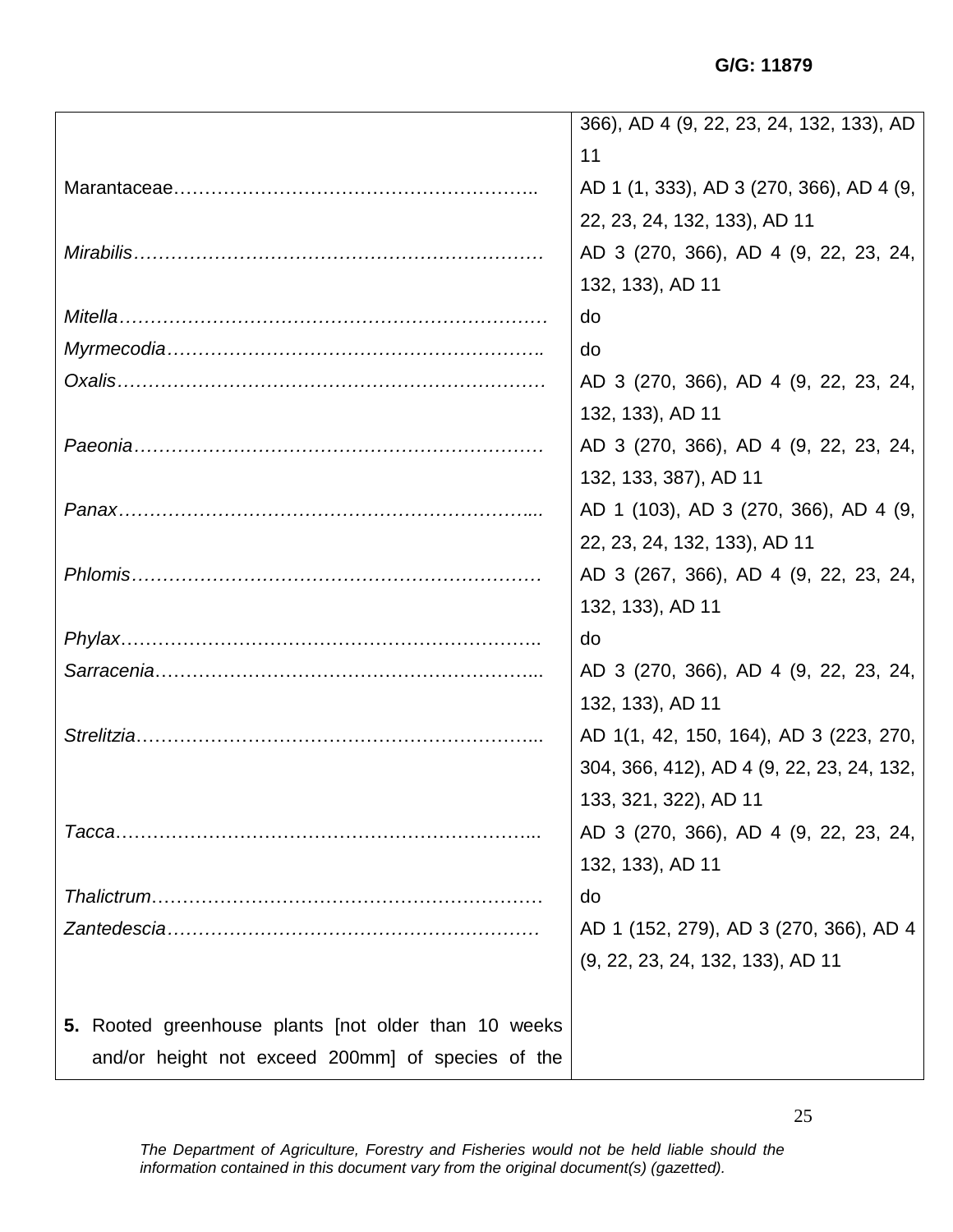| following genera and families |                                           |
|-------------------------------|-------------------------------------------|
|                               | AD 4 (22, 23, 24, 132, 133, 145, 146,     |
|                               | 162, 203, 270, 366, 368, 369, 370, 371,   |
|                               | 372), AD 6                                |
|                               | do                                        |
|                               | do                                        |
|                               | do                                        |
|                               | AD 1 (278), AD 4 (22, 23, 24, 132, 133,   |
|                               | 145, 146, 162, 203, 270, 366, 368, 369,   |
|                               | 370, 371, 372), AD 6                      |
|                               | do                                        |
|                               | AD 1(152, 401), AD 4 (9, 22, 23, 24,      |
|                               | 132, 133, 145, 146, 162, 203, 270, 366,   |
|                               | 368, 369, 370, 371, 372), AD 6            |
|                               | AD 4 (22, 23, 24, 132, 133, 145, 146,     |
|                               | 162, 203, 270, 366, 368, 369, 370, 371,   |
|                               | 372), AD 6                                |
|                               | do                                        |
|                               | do                                        |
|                               | AD 1 (290), AD 4 (22, 23, 24, 132, 133,   |
|                               | 145, 146, 162, 203, 270, 366, 368, 369,   |
|                               | 370, 371, 372), AD 6                      |
| Alstroemeria.                 | AD 4 (9, 22, 23, 24, 132, 133, 145, 146,  |
|                               | 162, 203, 270, 366, 368, 369, 370, 371,   |
|                               | 372), AD 6                                |
|                               | AD 4 (22, 23, 24, 44, 123, 132, 133, 145, |
|                               | 146, 162, 203, 270, 366, 368, 369, 370,   |
|                               | 371, 372, 378, 381, 382), AD 6            |
|                               | AD 4 (9, 22, 23, 24, 132, 133, 145, 146,  |
|                               | 162, 203, 270, 366, 368, 369, 370, 371,   |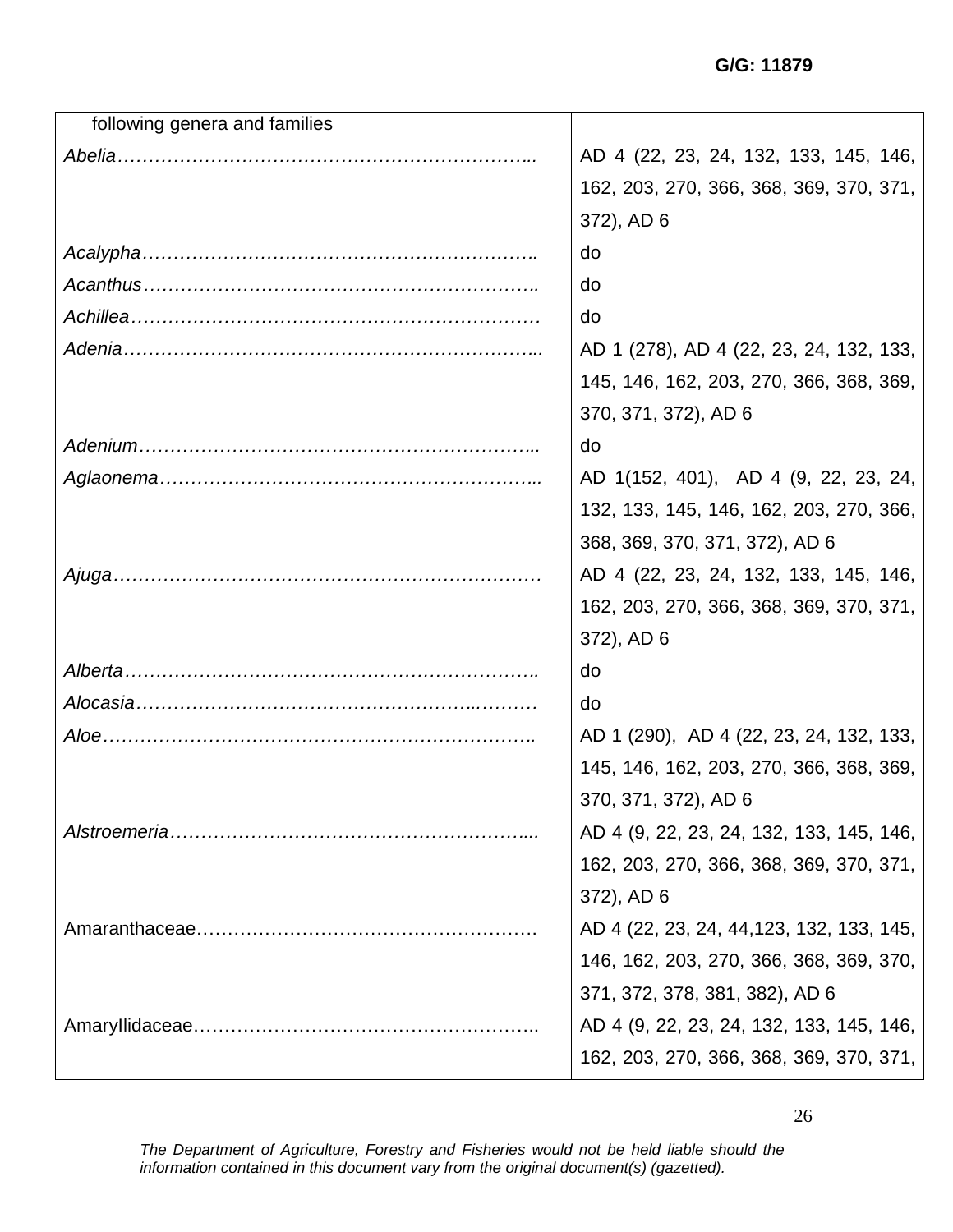**G/G: 11879**

|          | 372), AD 6                              |
|----------|-----------------------------------------|
|          | AD 4 (22, 23, 24, 132, 133, 145, 146,   |
|          | 162, 203, 270, 366, 368, 369, 370, 371, |
|          | 372), AD 6                              |
|          | do                                      |
|          | AD 4 (22, 23, 24, 132, 133, 145, 146,   |
|          | 162, 203, 270, 366, 368, 369, 370, 371, |
|          | 372), AD 6                              |
|          | AD 4 (22, 23, 24, 132, 133, 145, 146,   |
|          | 162, 203, 270, 366, 368, 369, 370, 371, |
|          | 372), AD 6                              |
|          | AD 1 (401), AD 4 (22, 23, 24, 132, 133, |
|          | 145, 146, 162, 203, 270, 366, 368, 369, |
|          | 370, 371, 372), AD 6                    |
|          | AD 4 (22, 23, 24, 132, 133, 145, 146,   |
|          | 162, 203, 270, 366, 368, 369, 370, 371, |
|          | 372), AD 6                              |
|          | do                                      |
|          | AD 4 (22, 23, 24, 132, 133, 145, 146,   |
|          | 162, 203, 270, 366, 368, 369, 370, 371, |
|          | 372), AD 6                              |
| Armeria. | do                                      |
|          | AD 1 (194, 278), AD 4 (22, 23, 24, 132, |
|          | 133, 145, 146, 162, 203, 270, 366, 368, |
|          | 369, 370, 371, 372), AD 6               |
|          | AD 2 (35), AD 4 (9, 22, 23, 24, 132,    |
|          | 133, 145, 146, 162, 203, 270, 366, 368, |
|          | 369, 370, 371, 372), AD 6               |
|          | AD 4 (22, 23, 24, 132, 133, 145, 146,   |
|          | 162, 203, 270, 366, 368, 369, 370, 371, |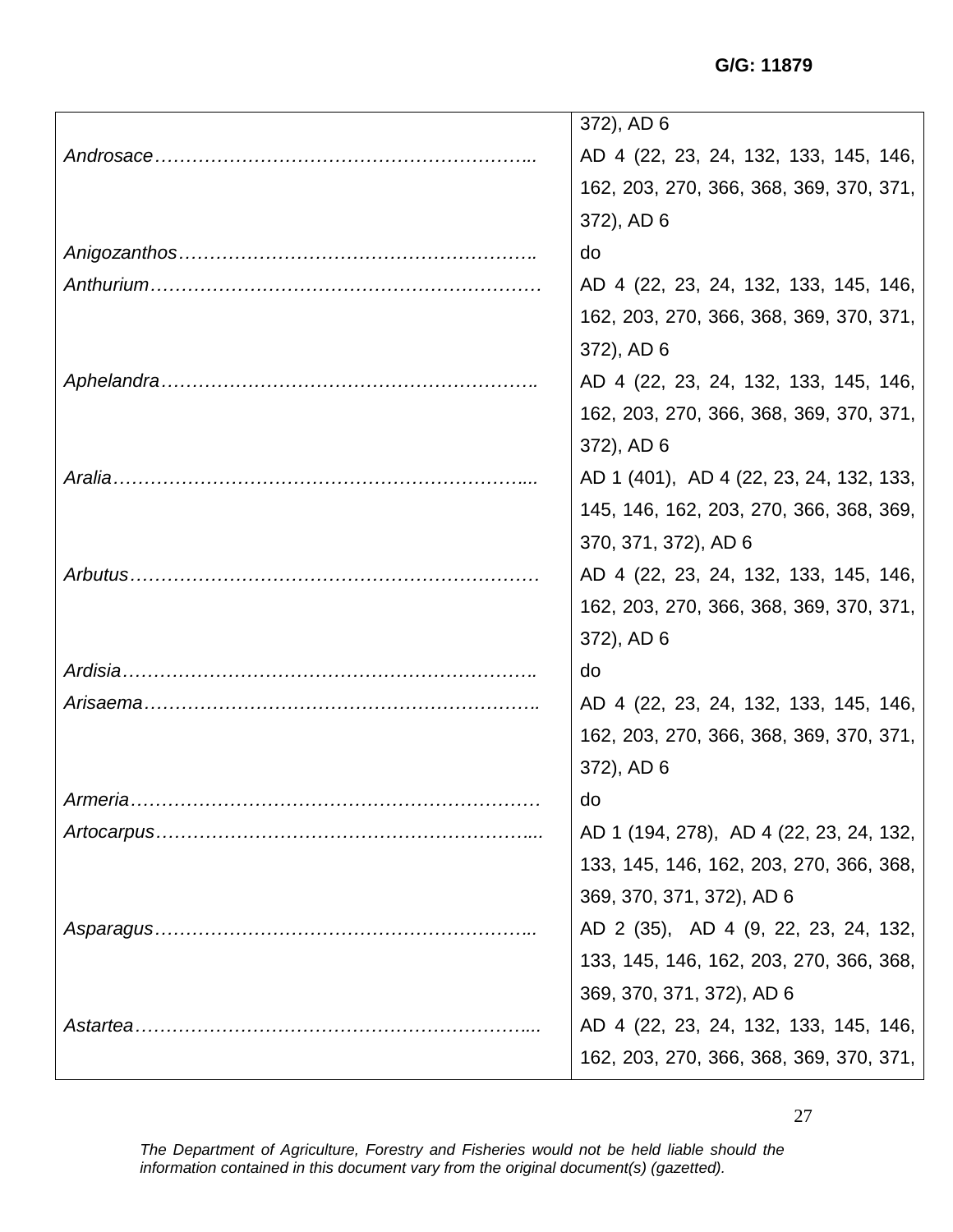**G/G: 11879**

| 372), AD 6                               |
|------------------------------------------|
| AD 1(88, 234, 346), AD 4 (22, 23, 24,    |
| 132, 133, 145, 146, 162, 203, 270, 366,  |
| 368, 369, 370, 371, 372), AD 6           |
| AD 4 (22, 23, 24, 132, 133, 145, 146,    |
| 162, 203, 270, 366, 368, 369, 370, 371,  |
| 372), AD 6                               |
| do                                       |
| do                                       |
| AD 4 (22, 23, 24, 132, 133, 145, 146,    |
| 162, 203, 270, 366, 368, 369, 370, 371,  |
| 372), AD 6                               |
| do                                       |
| do                                       |
| AD 1 (278), AD 4 (22, 23, 24, 132, 133,  |
| 145, 146, 162, 203, 270, 366, 368, 369,  |
| 370, 371, 372), AD 6                     |
| AD 4 (22, 23, 24, 132, 133, 145, 146,    |
| 162, 203, 270, 366, 368, 369, 370, 371,  |
| 372), AD 6                               |
| AD 1 (278), AD 4 (22, 23, 24, 132, 133,  |
| 145, 146, 162, 203, 270, 366, 368, 369,  |
| 370, 371, 372), AD 6                     |
| AD 1 (44, 123, 317, 401), AD 4 (22, 23,  |
| 24, 132, 133, 145, 146, 162, 203, 270,   |
| 366, 368, 369, 370, 371, 372), AD 6      |
| do                                       |
| AD 4 (9, 22, 23, 24, 132, 133, 145, 146, |
| 162, 203, 270, 366, 368, 369, 370, 371,  |
| 372), AD 6                               |

*The Department of Agriculture, Forestry and Fisheries would not be held liable should the information contained in this document vary from the original document(s) (gazetted).*

28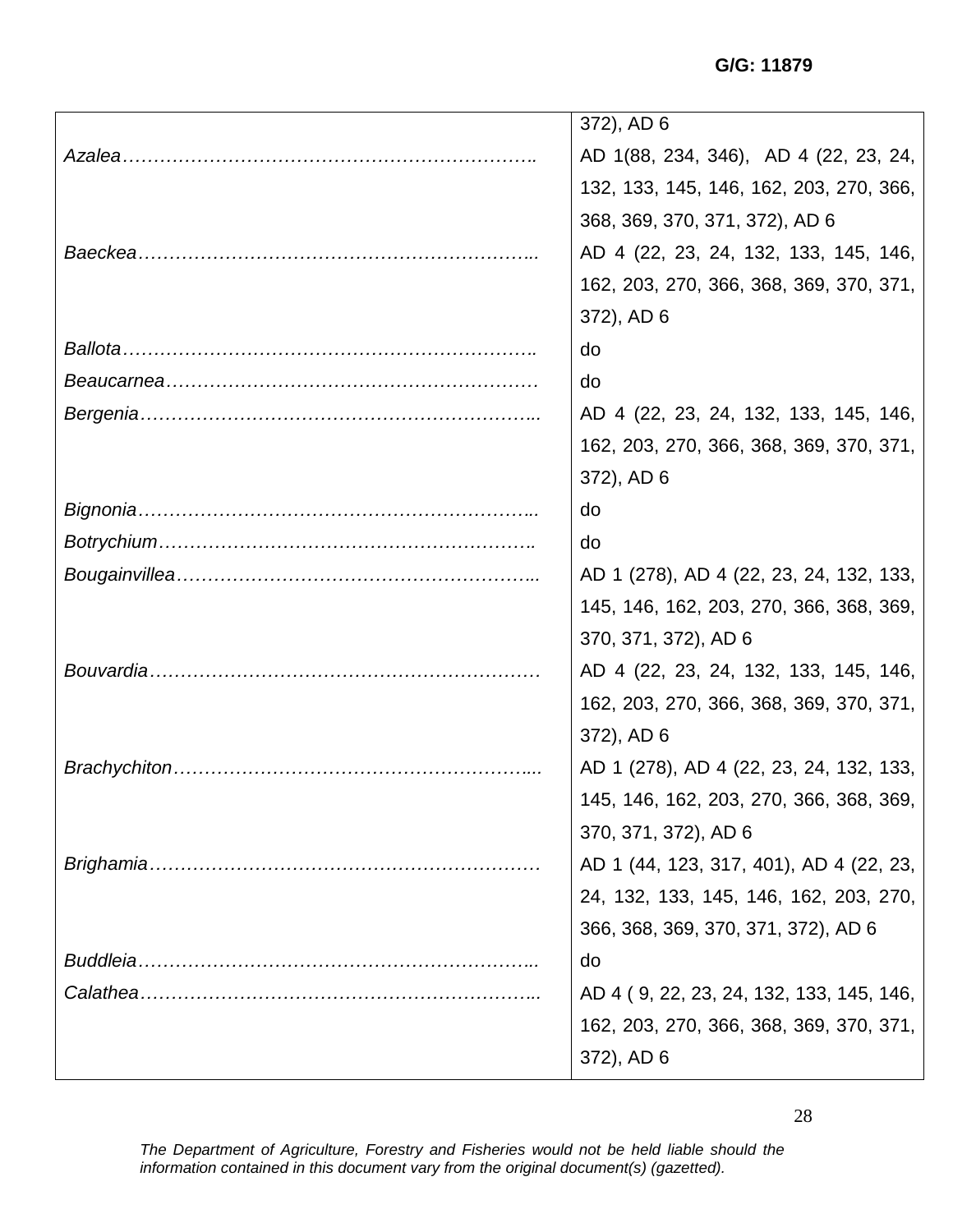| AD 1 (279), AD 4 (22, 23, 24, 132, 133,  |
|------------------------------------------|
| 145, 146, 162, 203, 270, 366, 368, 369,  |
| 370, 371, 372), AD 6                     |
| AD 4 (22, 23, 24, 132, 133, 145, 146,    |
| 162, 203, 270, 366, 368, 369, 370, 371,  |
| 372), AD 6                               |
| AD 2(54, 160, 161), AD 4 (22, 23, 24, 61 |
| 132, 133, 145, 146, 162, 203, 270, 366,  |
| 368, 369, 370, 371, 372), AD 6           |
| AD 1 (44, 123, 317, 401), AD 4 (9, 22,   |
| 23, 24, 132, 133, 145, 146, 162, 203,    |
| 270, 366, 368, 369, 370, 371, 372), AD   |
| 6                                        |
| AD 4 (22, 23, 24, 132, 133, 145, 146,    |
| 162, 203, 270, 366, 368, 369, 370, 371,  |
| 372), AD 6                               |
| do                                       |
| do                                       |
| do                                       |
| do                                       |
| do                                       |
| do                                       |
| do                                       |
| do                                       |
| do                                       |
| do                                       |
| do                                       |
| AD 1 (401), AD 4 (22, 23, 24, 132, 133,  |
| 145, 146, 162, 203, 270, 366, 368, 369,  |
| 370, 371, 372), AD 6                     |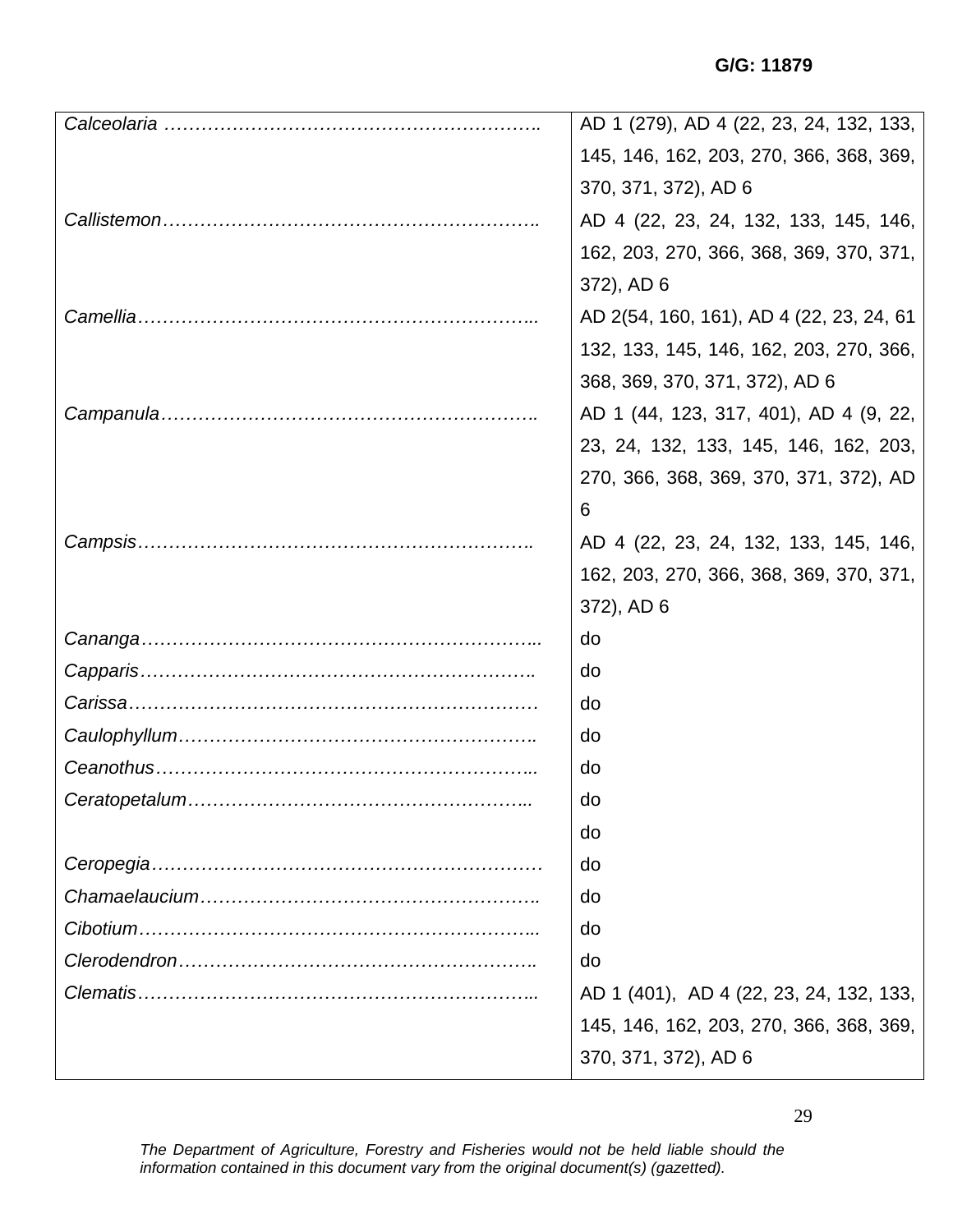|         | AD 2 (54, 160, 161), AD 4 (22, 23, 24,   |
|---------|------------------------------------------|
|         | 61 132, 133, 145, 146, 162, 203, 270,    |
|         | 366, 368, 369, 370, 371, 372), AD 6      |
|         | AD 4 (22, 23, 24, 132, 133, 145, 146,    |
|         | 162, 203, 270, 366, 368, 369, 370, 371,  |
|         | 372), AD 6                               |
|         | do                                       |
|         | do                                       |
|         | do                                       |
|         | AD 1(36, 269), AD 4 (22, 23, 24, 132,    |
|         | 133, 145, 146, 162, 203, 270, 366, 368,  |
|         | 369, 370, 371, 372), AD 6                |
|         | AD 4 (22, 23, 24, 132, 133, 145, 146,    |
|         | 162, 203, 270, 366, 368, 369, 370, 371,  |
|         | 372), AD 6                               |
|         | do                                       |
|         | AD 1 (401), AD 4 (22, 23, 24, 132, 133,  |
|         | 145, 146, 162, 203, 270, 366, 368, 369,  |
|         | 370, 371, 372), AD 6                     |
|         | AD 4 (22, 23, 24, 132, 133, 145, 146,    |
|         | 162, 203, 270, 366, 368, 369, 370, 371,  |
|         | 372), AD 6                               |
|         | AD 4 (9, 22, 23, 24, 132, 133, 145, 146, |
|         | 162, 203, 270, 366, 368, 369, 370, 371,  |
|         | 372), AD 6                               |
|         | AD 1 (324), AD 4 (9, 22, 23, 24, 132,    |
|         | 133, 145, 146, 162, 203, 270, 366, 368,  |
|         | 369, 370, 371, 372), AD 6                |
| Dahlia. | AD 1 (401, 407), AD 4 (9, 22, 23, 24,    |
|         | 132, 133, 145, 146, 162, 203, 270, 366,  |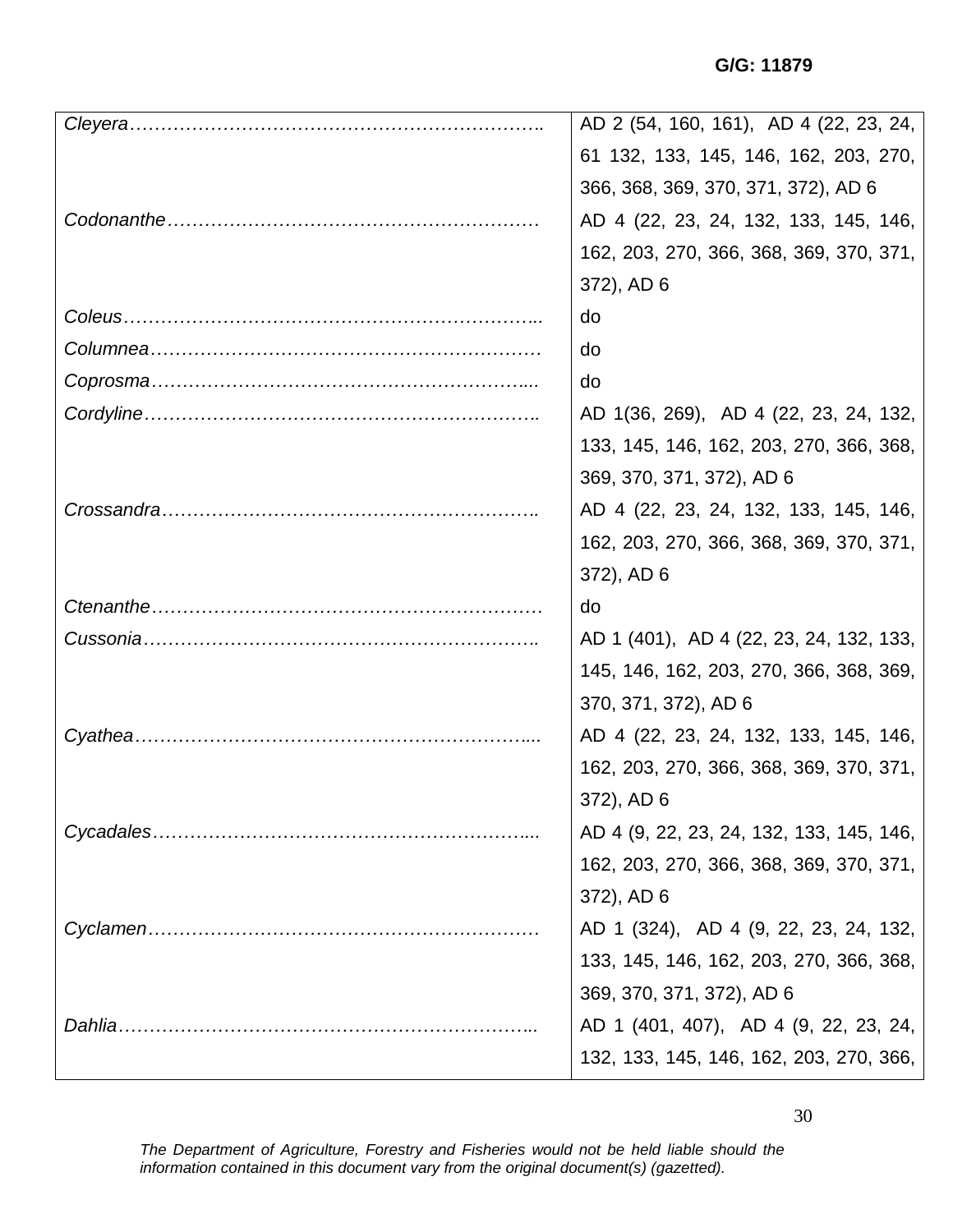|           | 368, 369, 370, 371, 372), AD 6           |
|-----------|------------------------------------------|
|           | AD 4 (22, 23, 24, 132, 133, 145, 146,    |
|           | 162, 203, 270, 366, 368, 369, 370, 371,  |
|           | 372), AD 6                               |
|           | do                                       |
|           | do                                       |
|           | AD 1 (38, 44, 378), AD 4 (22, 23, 24,    |
|           | 132, 133, 145, 146, 162, 203, 270, 366,  |
|           | 368, 369, 370, 371, 372), AD 6           |
|           | AD 1 (38, 87, 131, 152, 315, 380), AD 4  |
|           | (22, 23, 24, 132, 133, 145, 146, 162,    |
|           | 203, 270, 366, 368, 369, 370, 371, 372), |
|           | AD <sub>6</sub>                          |
|           | AD 1 (44, 50, 56, 57, 58, 153, 241, 300, |
|           | 399), AD 4 (22, 23, 24, 132, 133, 145,   |
|           | 146, 162, 203, 270, 366, 368, 369, 370,  |
|           | 371, 372), AD 6                          |
| Diascia   | AD 4 (22, 23, 24, 132, 133, 145, 146,    |
|           | 162, 203, 270, 366, 368, 369, 370, 371,  |
|           | 372), AD 6                               |
| Dicksonia | do                                       |
|           | AD 1 (152, 279), AD 4 (22, 23, 24, 132,  |
|           | 133, 145, 146, 162, 203, 270, 366, 368,  |
|           | 369, 370, 371, 372), AD 6                |
|           | AD 4 (22, 23, 24, 132, 133, 145, 146,    |
|           | 162, 203, 270, 366, 368, 369, 370, 371,  |
|           | 372), AD 6                               |
| Draba.    | do                                       |
|           | AD 1 (36, 269), AD 4 (22, 23, 24, 132,   |
|           | 133, 145, 146, 162, 203, 270, 366, 368,  |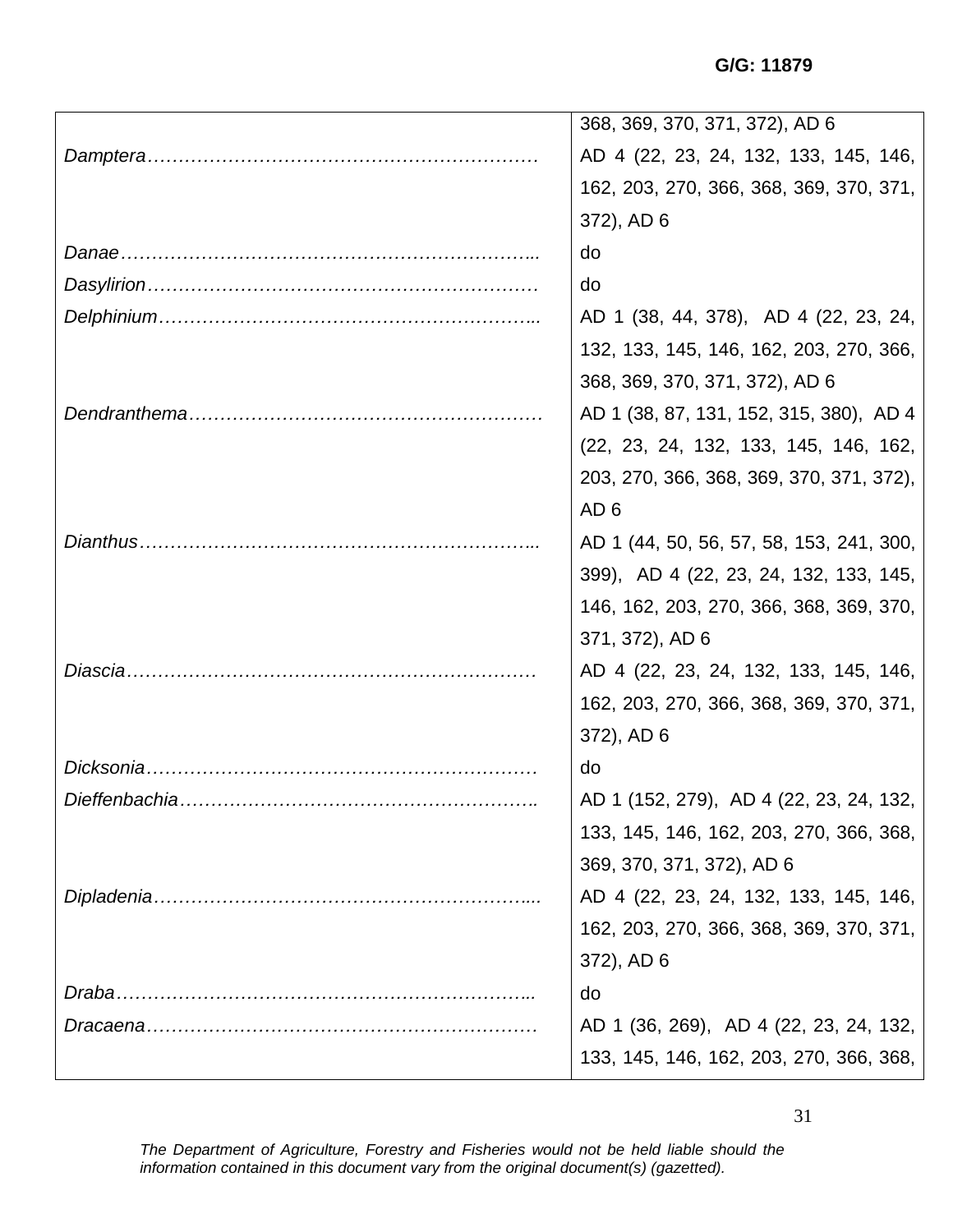| 369, 370, 371, 372), AD 6                |
|------------------------------------------|
| AD 4 (22, 23, 24, 132, 133, 145, 146,    |
| 162, 203, 270, 366, 368, 369, 370, 371,  |
| 372), AD 6                               |
| AD 1 (152), AD 4 (22, 23, 24, 132, 133,  |
| 145, 146, 162, 203, 270, 366, 368, 369,  |
| 370, 371, 372), AD 6                     |
| AD 1 (279, 403), AD 4 (22, 23, 24, 132,  |
| 133, 145, 146, 162, 203, 270, 366, 368,  |
| 369, 370, 371, 372), AD 6                |
| AD 1 (38), AD 4 (22, 23, 24, 132, 133,   |
| 145, 146, 162, 203, 270, 366, 368, 369,  |
| 370, 371, 372), AD 6                     |
| AD 1 (333), AD 4 (9, 22, 23, 24, 132,    |
| 133, 145, 146, 162, 203, 270, 366, 368,  |
| 369, 370, 371, 372), AD 6                |
| AD 1(158, 232), AD 4 (22, 23, 24, 132,   |
| 133, 145, 146, 162, 203, 270, 366, 368,  |
| 369, 370, 371, 372), AD 6                |
| AD 4 (9, 22, 23, 24, 132, 133, 145, 146, |
| 162, 203, 270, 366, 368, 369, 370, 371,  |
| 372), AD 6                               |
| AD 4 (22, 23, 24, 132, 133, 145, 146,    |
| 162, 203, 270, 366, 368, 369, 370, 371,  |
| 372), AD 6                               |
| do                                       |
| do                                       |
| AD 4 (22, 23, 24, 132, 133, 145, 146,    |
| 162, 203, 270, 366, 368, 369, 370, 371,  |
| 372), AD 6                               |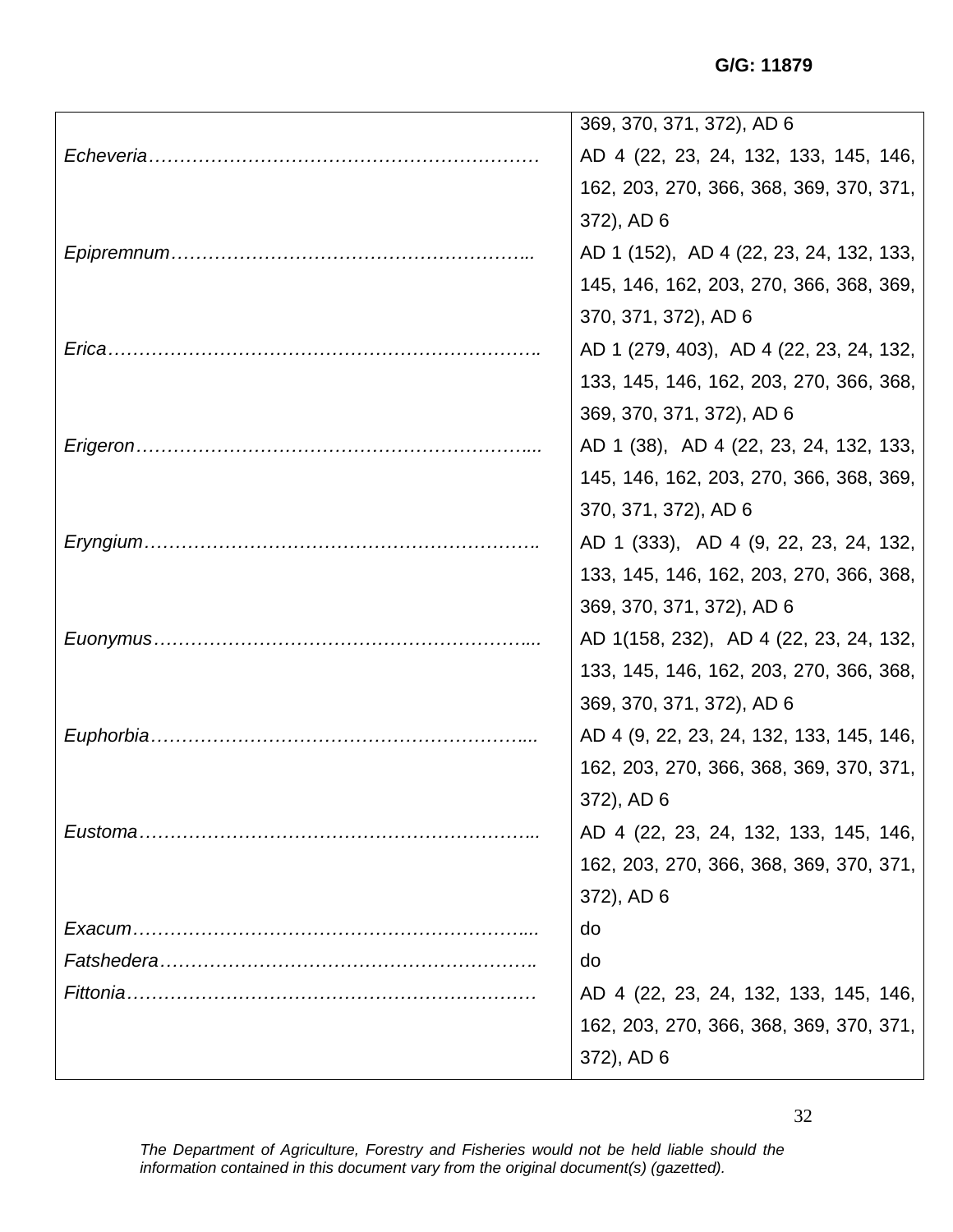|              | AD 1 (12, 401), AD 4 (22, 23, 24, 132,  |
|--------------|-----------------------------------------|
|              | 133, 145, 146, 162, 203, 270, 366, 368, |
|              | 369, 370, 371, 372), AD 6               |
|              | AD 4 (22, 23, 24, 132, 133, 145, 146,   |
|              | 162, 203, 270, 366, 368, 369, 370, 371, |
|              | 372), AD 6                              |
|              | do                                      |
|              | do                                      |
|              | AD 1 (44, 241, 381, 401), AD 4 (22, 23, |
|              | 24, 132, 133, 145, 146, 162, 203, 270,  |
|              | 366, 368, 369, 370, 371, 372), AD 6     |
|              | AD 1 (275, 401), AD 4 (22, 23, 24, 132, |
|              | 133, 145, 146, 162, 203, 270, 366, 368, |
|              | 369, 370, 371, 372), AD 6               |
|              | AD 4 (22, 23, 24, 132, 133, 145, 146,   |
|              | 162, 203, 270, 366, 368, 369, 370, 371, |
|              | 372), AD 6                              |
|              | do                                      |
|              | AD 1 (142, 289), AD 4 (22, 23, 24, 132, |
|              | 133, 145, 146, 162, 203, 270, 366, 368, |
|              | 369, 370, 371, 372), AD 6               |
| Hebe.        | AD 4 (22, 23, 24, 132, 133, 145, 146,   |
|              | 162, 203, 270, 366, 368, 369, 370, 371, |
|              | 372), AD 6                              |
| Hedera       | AD 1 (12), AD 4 (22, 23, 24, 132, 133,  |
|              | 145, 146, 162, 203, 270, 366, 368, 369, |
|              | 370, 371, 372), AD 6                    |
| Helichrysum. | AD 4 (22, 23, 24, 132, 133, 145, 146,   |
|              | 162, 203, 270, 366, 368, 369, 370, 371, |
|              | 372), AD 6                              |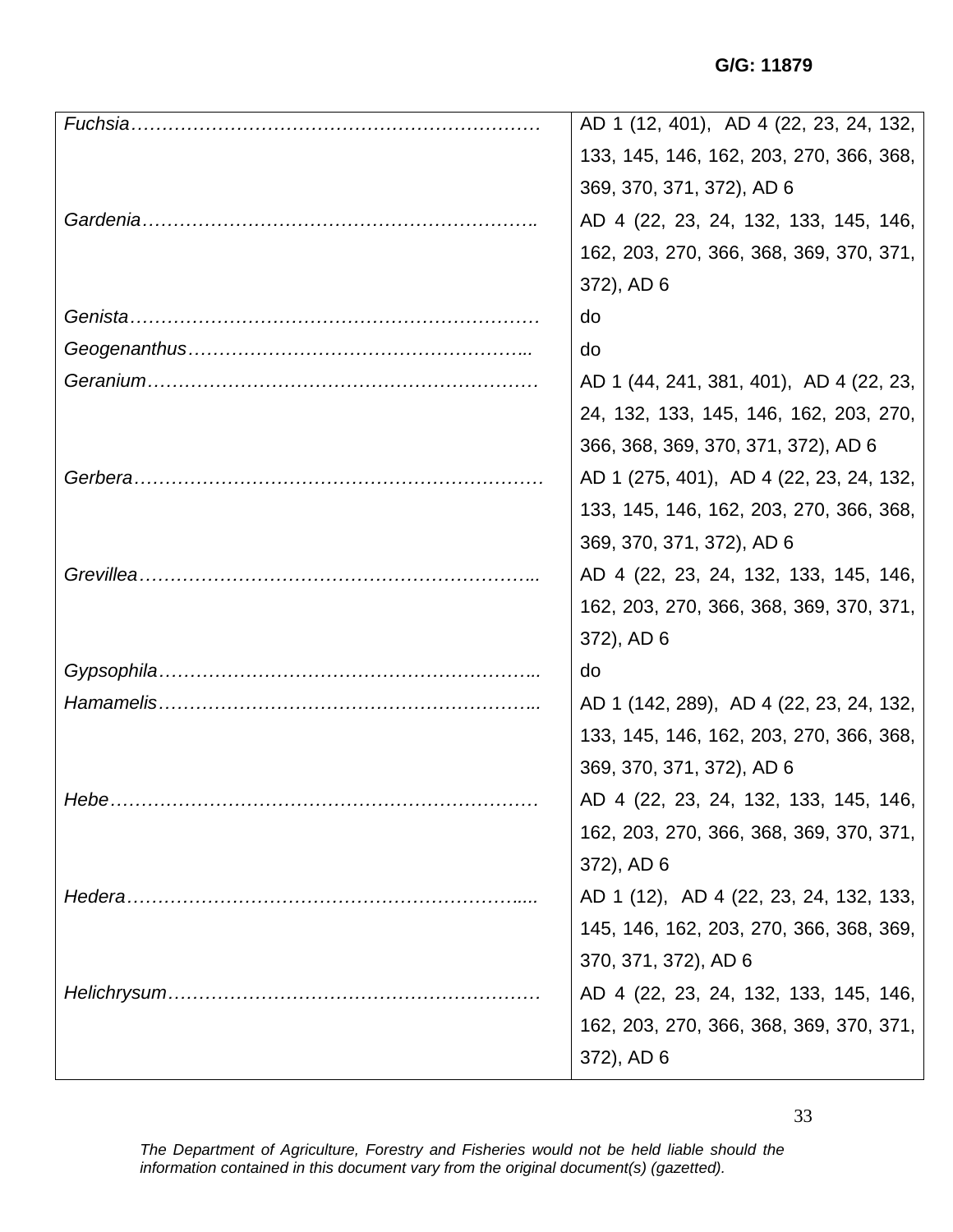|           | do                                       |
|-----------|------------------------------------------|
|           | AD 1 (123), AD 4 (22, 23, 24, 132, 133,  |
|           | 145, 146, 162, 203, 270, 366, 368, 369,  |
|           | 370, 371, 372), AD 6                     |
|           | AD 4 (22, 23, 24, 132, 133, 145, 146,    |
|           | 162, 203, 270, 366, 368, 369, 370, 371,  |
|           | 372), AD 6                               |
|           | do                                       |
|           | AD 1 (186, 378, 382), AD 4 (22, 23, 24,  |
|           | 132, 133, 145, 146, 162, 203, 270, 366,  |
|           | 368, 369, 370, 371, 372), AD 6           |
|           | AD 4 (22, 23, 24, 132, 133, 145, 146,    |
|           | 162, 203, 270, 366, 368, 369, 370, 371,  |
|           | 372), AD 6                               |
|           | do                                       |
|           | AD 1 (75), AD 4 (22, 23, 24, 132, 133,   |
|           | 145, 146, 162, 203, 270, 366, 368, 369,  |
|           | 370, 371, 372), AD 6                     |
|           | AD 1 (257, 278), AD 4 (22, 23, 24, 132,  |
|           | 133, 145, 146, 162, 203, 270, 366, 368,  |
|           | 369, 370, 371, 372), AD 6                |
| Kalanchoe | AD 4 (22, 23, 24, 132, 133, 145, 146,    |
|           | 162, 203, 270, 366, 368, 369, 370, 371,  |
|           | 372), AD 6                               |
| Kalmia.   | do                                       |
|           | AD 4 (9, 22, 23, 24, 132, 133, 145, 146, |
|           | 162, 203, 270, 366, 368, 369, 370, 371,  |
|           | 372), AD 6, AD 8 (159, 287)              |
|           | AD 1(123), AD 4 (22, 23, 24, 132, 133,   |
|           | 145, 146, 162, 203, 270, 366, 368, 369,  |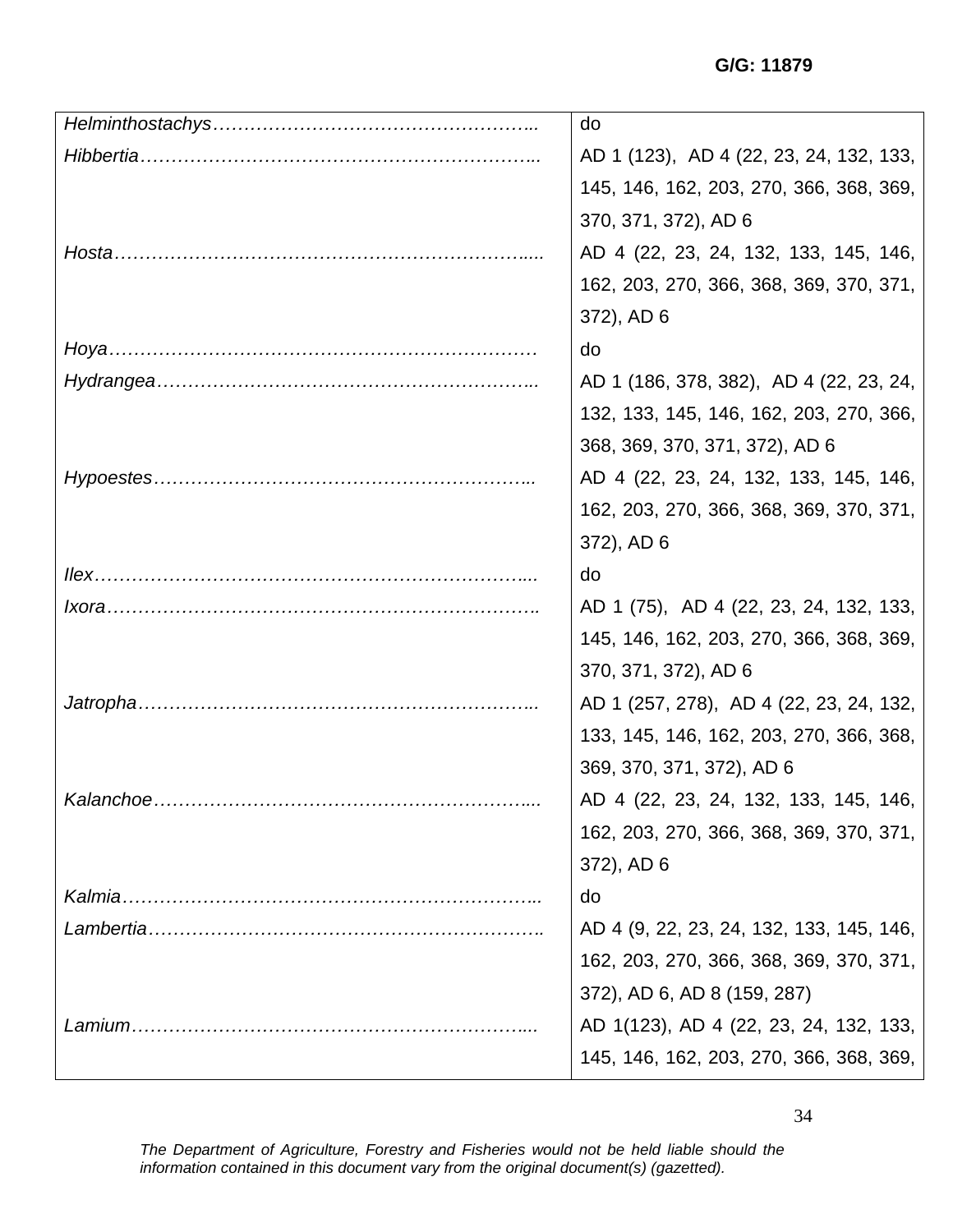| 370, 371, 372), AD 6                     |
|------------------------------------------|
| AD 4 (22, 23, 24, 132, 133, 145, 146,    |
| 162, 203, 270, 366, 368, 369, 370, 371,  |
| 372), AD 6                               |
| do                                       |
| do                                       |
| do                                       |
| AD 1 (401), AD 4 (22, 23, 24, 132, 133,  |
| 145, 146, 162, 203, 270, 366, 368, 369,  |
| 370, 371, 372), AD 6                     |
| AD 4 (22, 23, 24, 132, 133, 145, 146,    |
| 162, 203, 270, 366, 368, 369, 370, 371,  |
| 372), AD 6                               |
| do                                       |
| do                                       |
| do                                       |
| AD 1 (337, 343), AD 4 (9, 22, 23, 24,    |
| 132, 133, 145, 146, 162, 203, 270, 366,  |
| 368, 369, 370, 371, 372), AD 6           |
| AD 1 (229, 401), AD 4 (22, 23, 24, 132,  |
| 133, 145, 146, 162, 203, 270, 366, 368,  |
| 369, 370, 371, 372), AD 6                |
| AD 1 (1, 333), AD 4 (9, 22, 23, 24, 132, |
| 133, 145, 146, 162, 203, 270, 366, 368,  |
| 369, 370, 371, 372), AD 6                |
| AD 4 (22, 23, 24, 132, 133, 145, 146,    |
| 162, 203, 270, 366, 368, 369, 370, 371,  |
| 372), AD 6                               |
| do                                       |
| do                                       |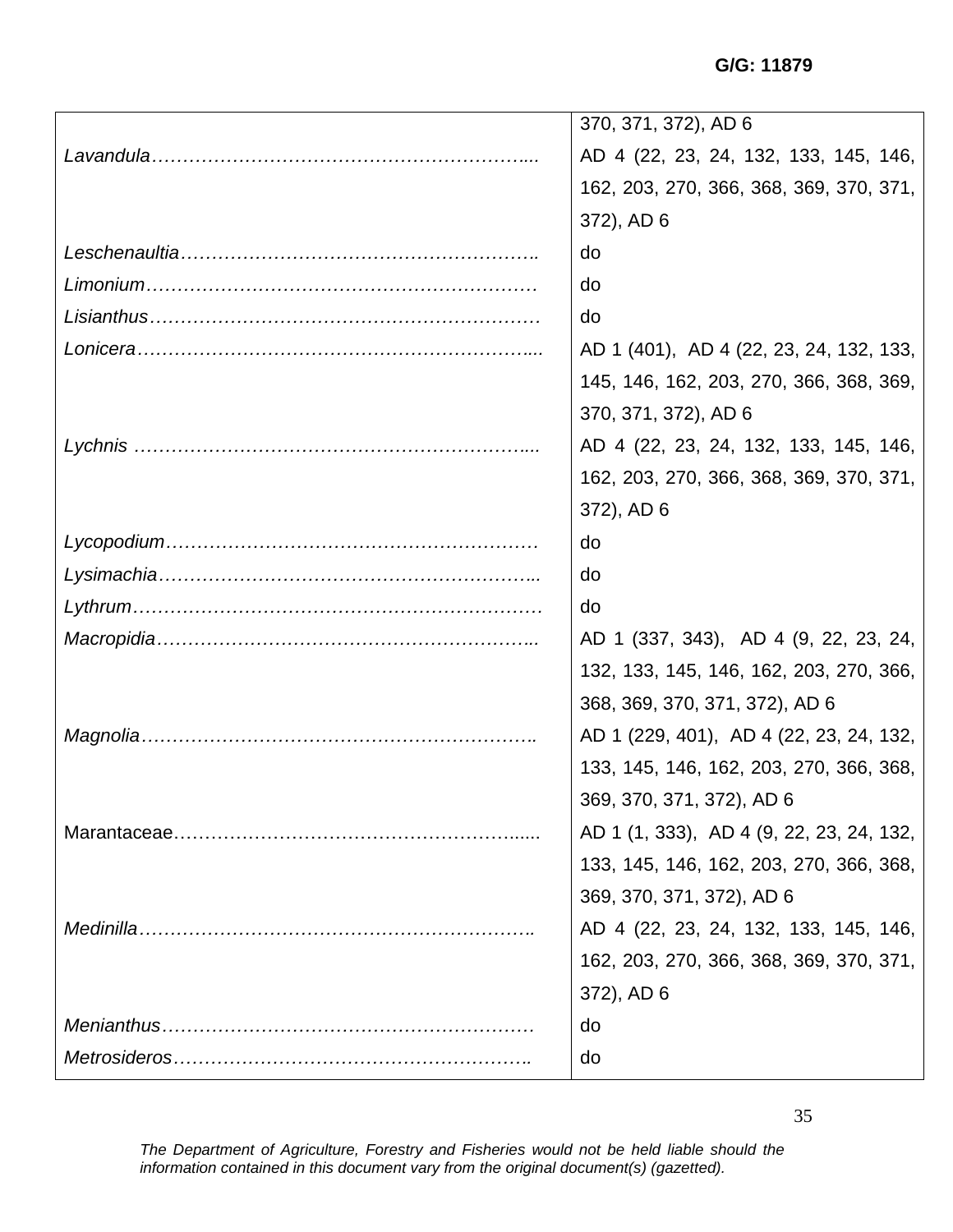| AD 1 (252), AD 4 (22, 23, 24, 132, 133,  |
|------------------------------------------|
| 145, 146, 162, 203, 270, 366, 368, 369,  |
| 370, 371, 372), AD 6                     |
| AD 4 (9, 22, 23, 24, 132, 133, 145, 146, |
| 162, 203, 270, 366, 368, 369, 370, 371,  |
| 372), AD 6                               |
| AD 4 (22, 23, 24, 132, 133, 145, 146,    |
| 162, 203, 270, 366, 368, 369, 370, 371,  |
| 372), AD 6                               |
| do                                       |
| do                                       |
| AD 4 (9, 22, 23, 24, 132, 133, 145, 146, |
| 162, 203, 270, 366, 368, 369, 370, 371,  |
| 372), AD 6                               |
| AD 4 (22, 23, 24, 132, 133, 145, 146,    |
| 162, 203, 270, 366, 368, 369, 370, 371,  |
| 372), AD 6                               |
| do                                       |
| do                                       |
| AD 4 (22, 23, 24, 132, 133, 145, 146,    |
| 162, 203, 270, 314, 366, 368, 369, 370,  |
| 371, 372), AD 6, T1                      |
| AD 4 (22, 23, 24, 132, 133, 145, 146,    |
| 162, 203, 270, 366, 368, 369, 370, 371,  |
| 372), AD 6                               |
| AD 1(401), AD 4 (22, 23, 24, 132, 133,   |
| 145, 146, 162, 203, 270, 366, 368, 369,  |
| 370, 371, 372), AD 6                     |
| AD 4 (22, 23, 24, 132, 133, 145, 146,    |
| 162, 203, 270, 366, 368, 369, 370, 371,  |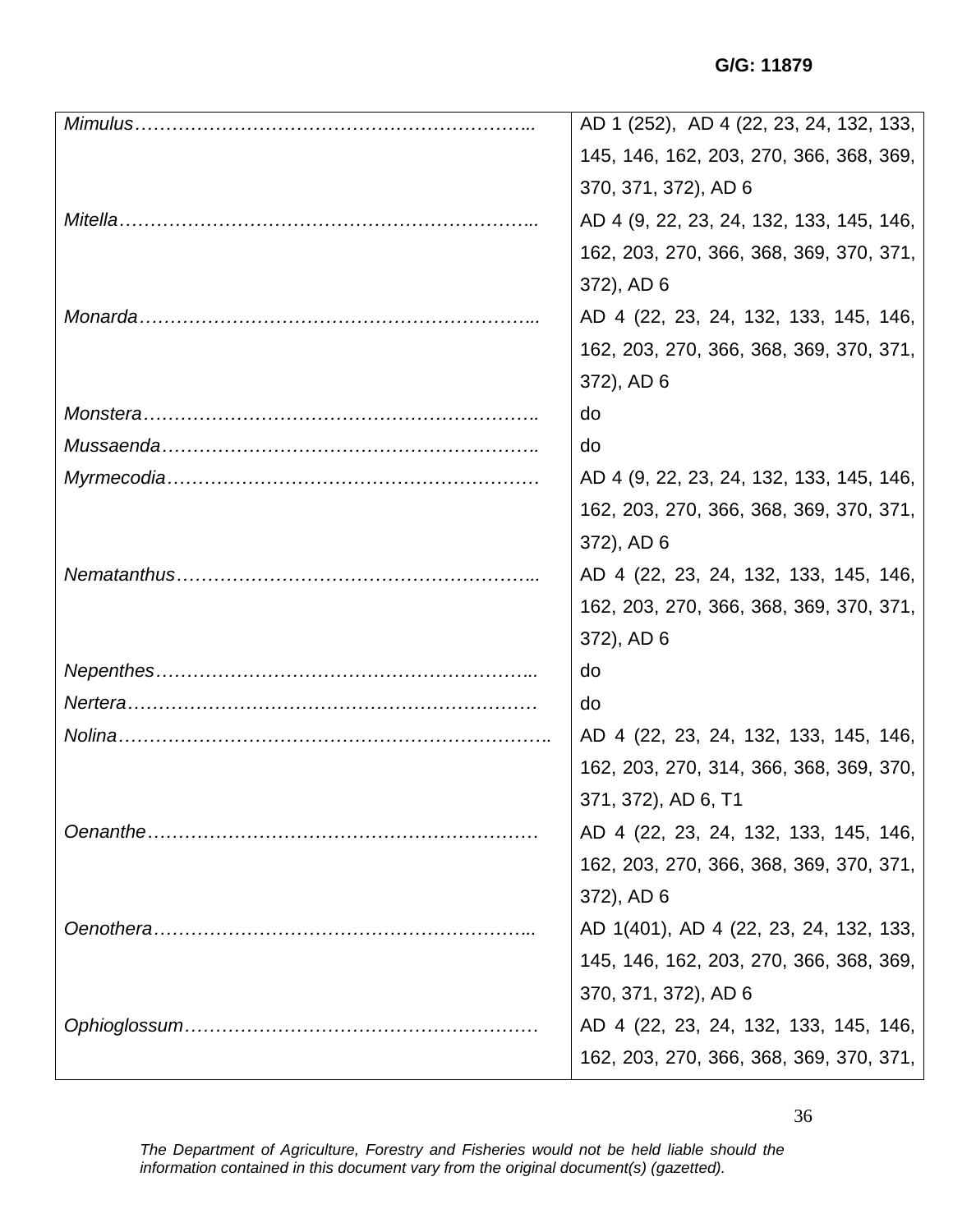**G/G: 11879**

|           | 372), AD 6                               |
|-----------|------------------------------------------|
|           | do                                       |
|           | do                                       |
|           | AD 4 (9, 22, 23, 24, 132, 133, 145, 146, |
|           | 162, 203, 270, 366, 368, 369, 370, 371,  |
|           | 372), AD 6                               |
|           | do                                       |
|           | AD 4 (22, 23, 24, 132, 133, 145, 146,    |
|           | 162, 203, 270, 366, 368, 369, 370, 371,  |
|           | 372), AD 6                               |
|           | AD 1 (51), AD 4 (22, 23, 24, 132, 133,   |
|           | 145, 146, 162, 203, 270, 366, 368, 369,  |
|           | 370, 371, 372), AD 6                     |
|           | AD 4 (22, 23, 24, 132, 133, 145, 146,    |
|           | 162, 203, 270, 366, 368, 369, 370, 371,  |
|           | 372), AD 6                               |
|           | AD 1 (23), AD 4 (22, 23, 24, 132, 133,   |
|           | 145, 146, 162, 203, 270, 366, 368, 369,  |
|           | 370, 371, 372), AD 6                     |
|           | AD 1 (23, 243), AD 4 (22, 23, 24, 132,   |
|           | 133, 145, 146, 162, 203, 270, 366, 368,  |
|           | 369, 370, 371, 372), AD 6                |
| Petasites | AD 4 (22, 23, 24, 132, 133, 145, 146,    |
|           | 162, 203, 270, 366, 368, 369, 370, 371,  |
|           | 372), AD 6                               |
|           | AD 1 (152), AD 4 (22, 23, 24, 132, 133,  |
|           | 145, 146, 162, 203, 270, 366, 368, 369,  |
|           | 370, 371, 372), AD 6                     |
|           | AD 1 (319, 401), AD 4 (22, 23, 24, 132,  |
|           | 133, 145, 146, 162, 203, 270, 366, 368,  |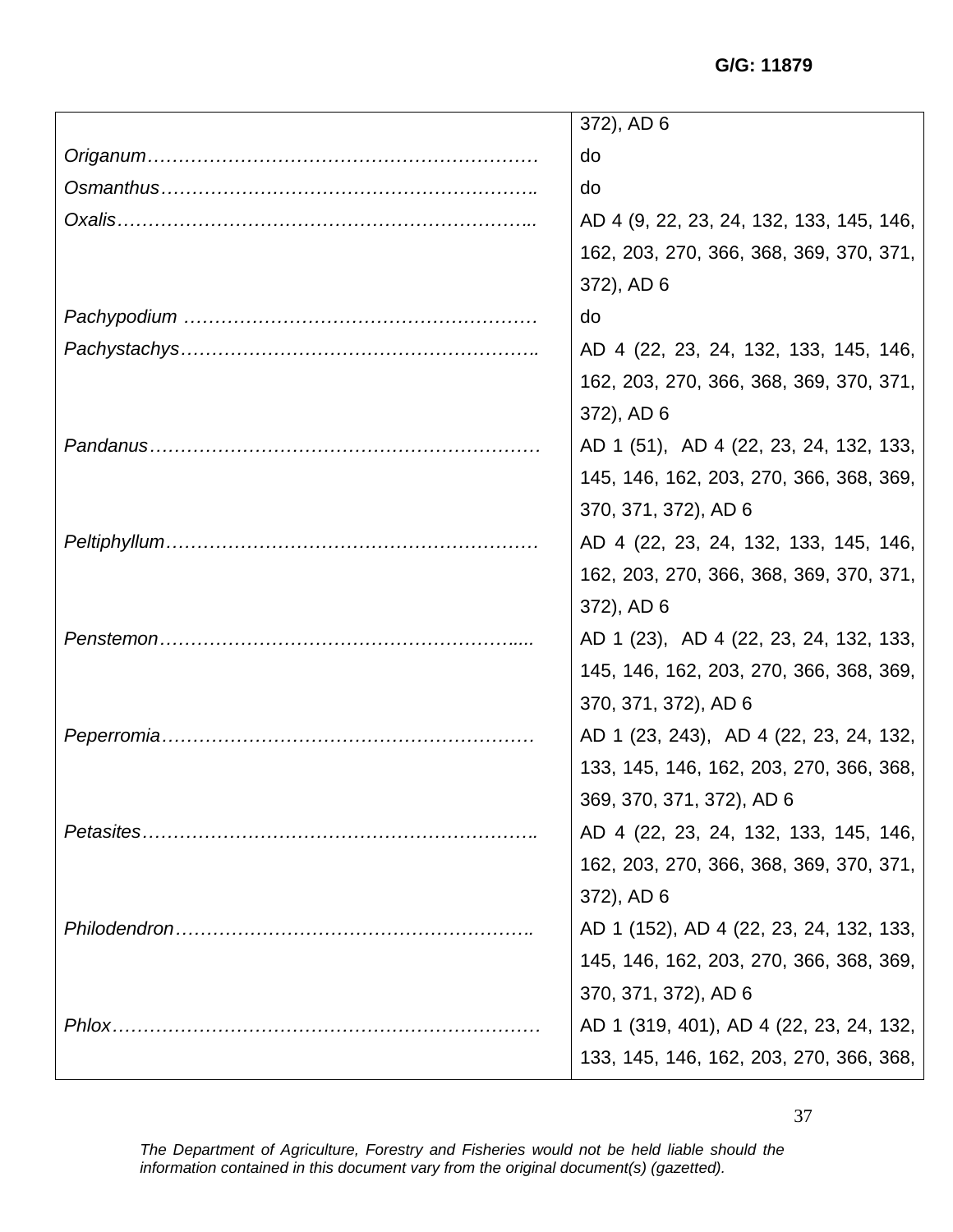| 369, 370, 371, 372), AD 6               |
|-----------------------------------------|
| AD 1 (268, 389, 421), AD 4 (22, 23, 24, |
| 132, 133, 145, 146, 162, 203, 270, 366, |
| 368, 369, 370, 371, 372), AD 6          |
| AD 4 (22, 23, 24, 132, 133, 145, 146,   |
| 162, 203, 270, 366, 368, 369, 370, 371, |
| 372), AD 6                              |
| do                                      |
| do                                      |
| do                                      |
| do                                      |
| AD 1 (401), AD 4 (22, 23, 24, 132, 133, |
| 145, 146, 162, 203, 270, 366, 368, 369, |
| 370, 371, 372), AD 6                    |
| AD 4 (22, 23, 24, 132, 133, 145, 146,   |
| 162, 203, 270, 366, 368, 369, 370, 371, |
| 372), AD 6                              |
| AD 1 (38), AD 4 (22, 23, 24, 132, 133,  |
| 145, 146, 162, 203, 270, 366, 368, 369, |
| 370, 371, 372), AD 6                    |
| AD 4 (22, 23, 24, 132, 133, 145, 146,   |
| 162, 203, 270, 366, 368, 369, 370, 371, |
| 372), AD 6                              |
| do                                      |
| do                                      |
| do                                      |
| AD 4 (22, 23, 24, 132, 133, 145, 146,   |
| 162, 203, 270, 366, 368, 369, 370, 371, |
| 372), AD 6                              |
| do                                      |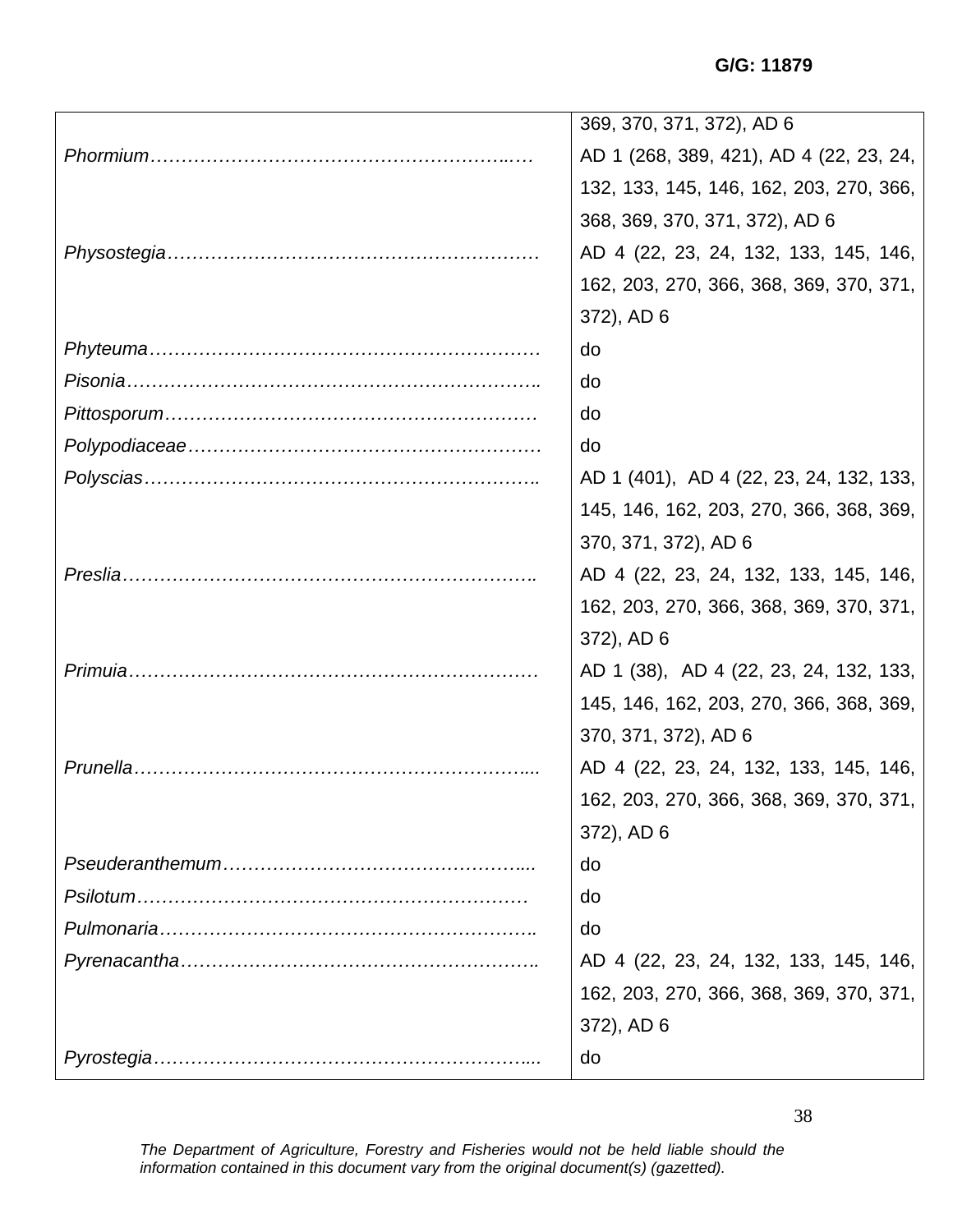| AD 1 (152, 279), AD 4 (22, 23, 24, 132,  |
|------------------------------------------|
| 133, 145, 146, 162, 203, 270, 366, 368,  |
| 369, 370, 371, 372), AD 6                |
| do                                       |
| AD 1 (88, 234, 346), AD 4 (22, 23, 24,   |
| 132, 133, 145, 146, 162, 203, 270, 366,  |
| 368, 369, 370, 371, 372), AD 6           |
| AD 4 (22, 23, 24, 132, 133, 145, 146,    |
| 162, 203, 270, 366, 368, 369, 370, 371,  |
| 372), AD 6                               |
| AD 1 (304), AD 4 (22, 23, 24, 132, 133,  |
| 145, 146, 162, 203, 270, 366, 368, 369,  |
| 370, 371, 372), AD 6                     |
| AD 4 (22, 23, 24, 132, 133, 145, 146,    |
| 162, 203, 270, 366, 368, 369, 370, 371,  |
| 372), AD 6                               |
| AD 1(271, 288, 303, 406), AD 4 (22, 23,  |
| 24, 132, 133, 145, 146, 162, 203, 270,   |
| 366, 368, 369, 370, 371, 372), AD 6      |
| AD 4 (22, 23, 24, 132, 133, 145, 146,    |
| 162, 203, 270, 366, 368, 369, 370, 371,  |
| 372), AD 6                               |
| AD 1(12, 25, 85, 378), AD 4 (22, 23, 24, |
| 132, 133, 145, 146, 162, 203, 270, 366,  |
| 368, 369, 370, 371, 372), AD 6           |
| AD 4 (22, 23, 24, 132, 133, 145, 146,    |
| 162, 203, 270, 366, 368, 369, 370, 371,  |
| 372), AD 6                               |
| do                                       |
| do                                       |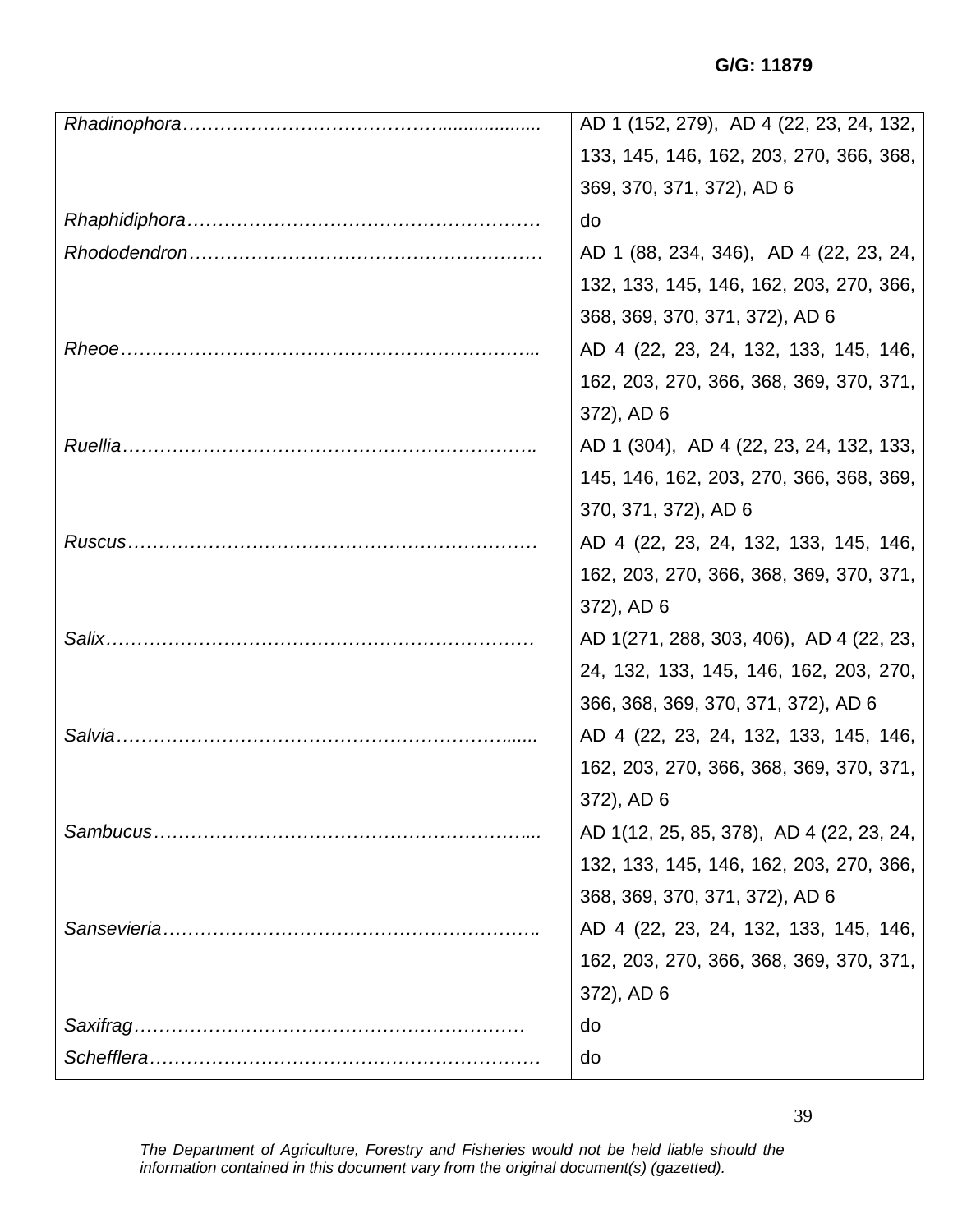|              | AD 1 (152), AD 4 (22, 23, 24, 132, 133, |
|--------------|-----------------------------------------|
|              | 145, 146, 162, 203, 270, 366, 368, 369, |
|              | 370, 371, 372), AD 6                    |
|              | AD 4 (22, 23, 24, 132, 133, 145, 146,   |
|              | 162, 203, 270, 366, 368, 369, 370, 371, |
|              | 372), AD 6                              |
|              | do                                      |
|              | do                                      |
|              | do                                      |
|              | do                                      |
|              | do                                      |
|              | do                                      |
|              | do                                      |
|              | do                                      |
|              |                                         |
|              |                                         |
|              | AD 1 (87), AD 4 (22, 23, 24, 132, 133,  |
|              | 145, 146, 162, 203, 270, 366, 368, 369, |
|              | 370, 371, 372), AD 6                    |
|              | AD 4 (22, 23, 24, 132, 133, 145, 146,   |
|              | 162, 203, 270, 366, 368, 369, 370, 371, |
|              | 372), AD 6                              |
| Sterilitzia. | AD 1 (1, 150, 164), AD 3 (223, 304,     |
|              | 412), AD 4 (9, 22, 23, 24, 132, 133,    |
|              | 145, 146, 162, 203, 270, 366, 368, 369, |
|              | 370, 371, 372), AD 6                    |
|              | AD 1 (152), AD 4 (22, 23, 24, 132, 133, |
|              | 145, 146, 162, 203, 270, 366, 368, 369, |
|              | 370, 371, 372), AD 6                    |
|              | AD 4 (22, 23, 24, 132, 133, 145, 146,   |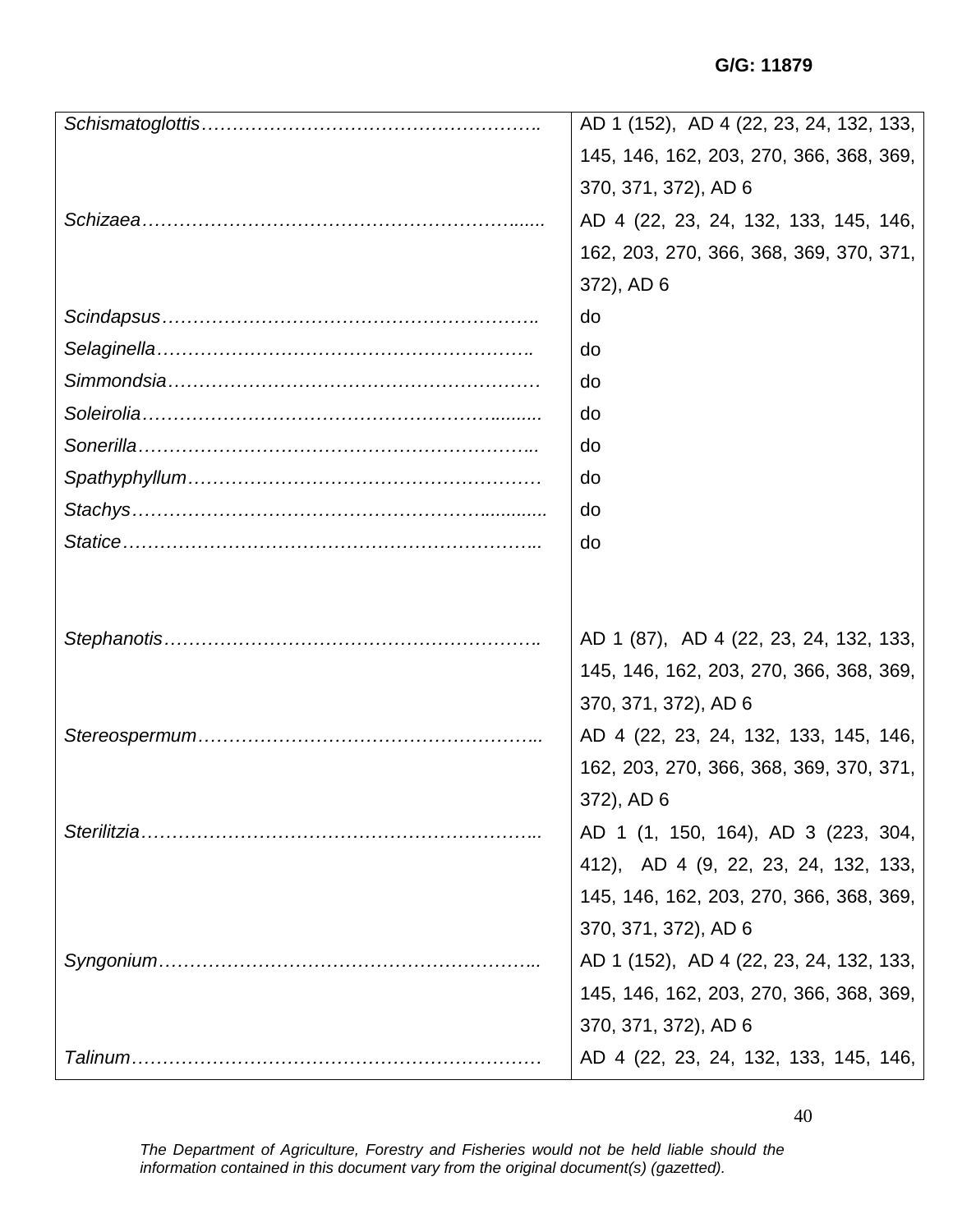**G/G: 11879**

|                                                               | 162, 203, 270, 366, 368, 369, 370, 371,  |
|---------------------------------------------------------------|------------------------------------------|
|                                                               | 372), AD 6                               |
|                                                               | AD 4 (9, 22, 23, 24, 132, 133, 145, 146, |
|                                                               | 162, 203, 270, 366, 368, 369, 370, 371,  |
|                                                               | 372), AD 6                               |
|                                                               | AD 4 (22, 23, 24, 132, 133, 145, 146,    |
|                                                               | 162, 203, 270, 366, 368, 369, 370, 371,  |
|                                                               | 372), AD 6                               |
|                                                               | do                                       |
|                                                               | do                                       |
|                                                               | do                                       |
|                                                               | do                                       |
|                                                               | do                                       |
|                                                               | do                                       |
|                                                               | do                                       |
|                                                               | AD 1 (401), AD 4 (22, 23, 24, 132, 133,  |
|                                                               |                                          |
|                                                               | 145, 146, 162, 203, 270, 366, 368, 369,  |
|                                                               | 370, 371, 372), AD 6                     |
|                                                               | AD 4 (22, 23, 24, 132, 133, 145, 146,    |
|                                                               | 162, 203, 270, 366, 368, 369, 370, 371,  |
|                                                               | 372), AD 6                               |
| Xanthosoma                                                    | do.                                      |
|                                                               |                                          |
|                                                               | 145, 146, 162, 203, 270, 366, 368, 369,  |
|                                                               | 370, 371, 372), AD 6                     |
|                                                               | AD 1 (198), AD 4 (22, 23, 24, 132, 133,  |
| 6. Tissue culture in vitro of species of the following genera |                                          |
| and families                                                  |                                          |
|                                                               |                                          |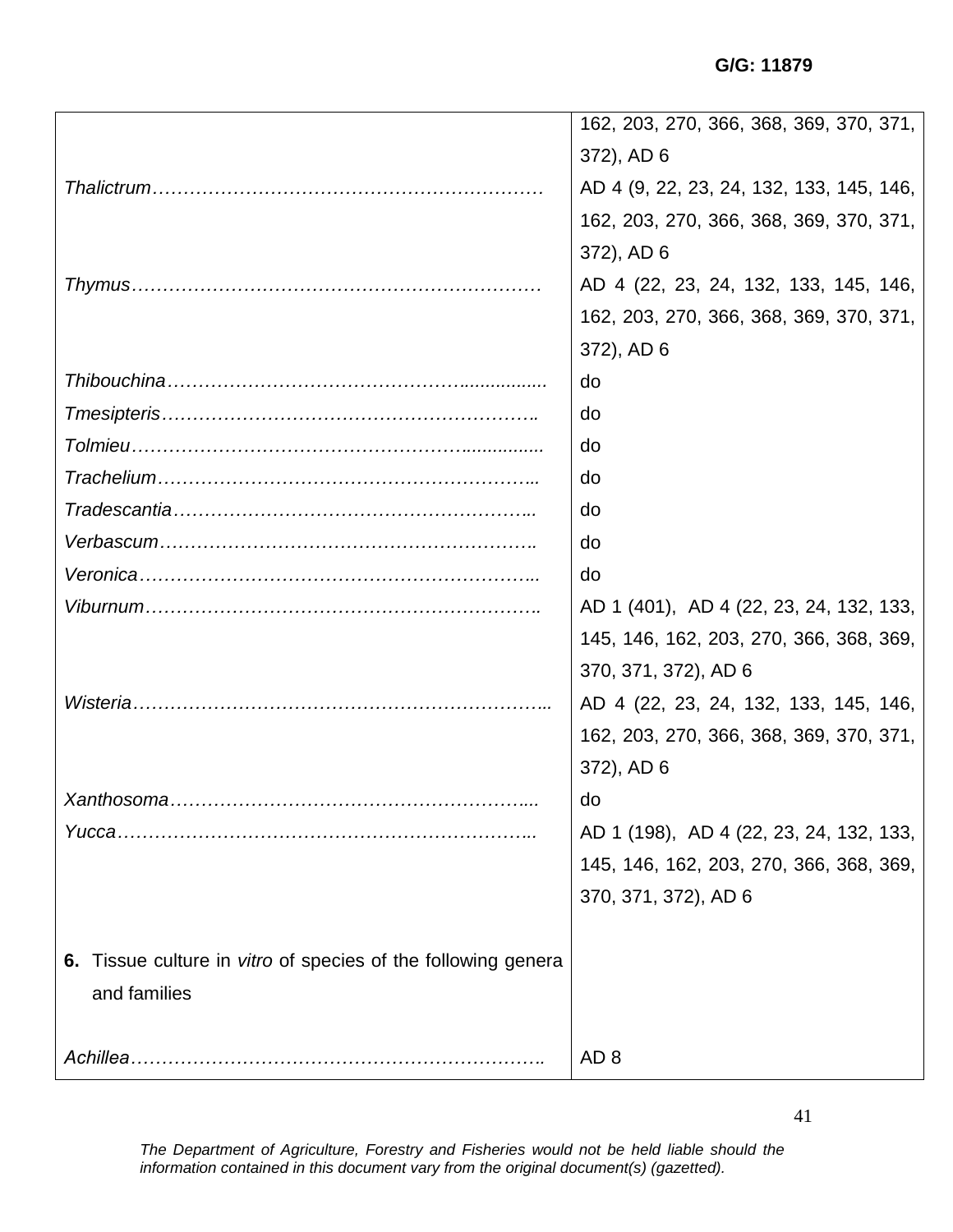|          | AD <sub>8</sub>                        |
|----------|----------------------------------------|
|          | AD <sub>8</sub>                        |
|          | AD <sub>8</sub>                        |
|          | AD 8, AD 10 (44, 123, 378, 381, 382)   |
|          | AD <sub>8</sub>                        |
|          | AD <sub>8</sub>                        |
|          | AD <sub>8</sub>                        |
|          | AD <sub>8</sub>                        |
|          | AD <sub>8</sub>                        |
|          | AD <sub>8</sub>                        |
|          | AD 8, AD 10 (35)                       |
|          | AD 4 (388), AD 8, AD 10 (38, 377, 380) |
|          | AD <sub>8</sub>                        |
|          | AD <sub>8</sub>                        |
|          | AD <sub>8</sub>                        |
|          | AD <sub>8</sub>                        |
|          | AD <sub>8</sub>                        |
|          |                                        |
|          | AD <sub>8</sub>                        |
|          | AD 8, AD 10 (44, 123)                  |
|          | AD <sub>8</sub>                        |
|          | AD <sub>8</sub>                        |
|          | AD <sub>8</sub>                        |
| Clematis | AD <sub>8</sub>                        |
|          | AD <sub>8</sub>                        |
|          | AD <sub>8</sub>                        |
|          | AD <sub>8</sub>                        |
|          | AD <sub>8</sub>                        |
|          | AD <sub>8</sub>                        |
|          | AD <sub>8</sub>                        |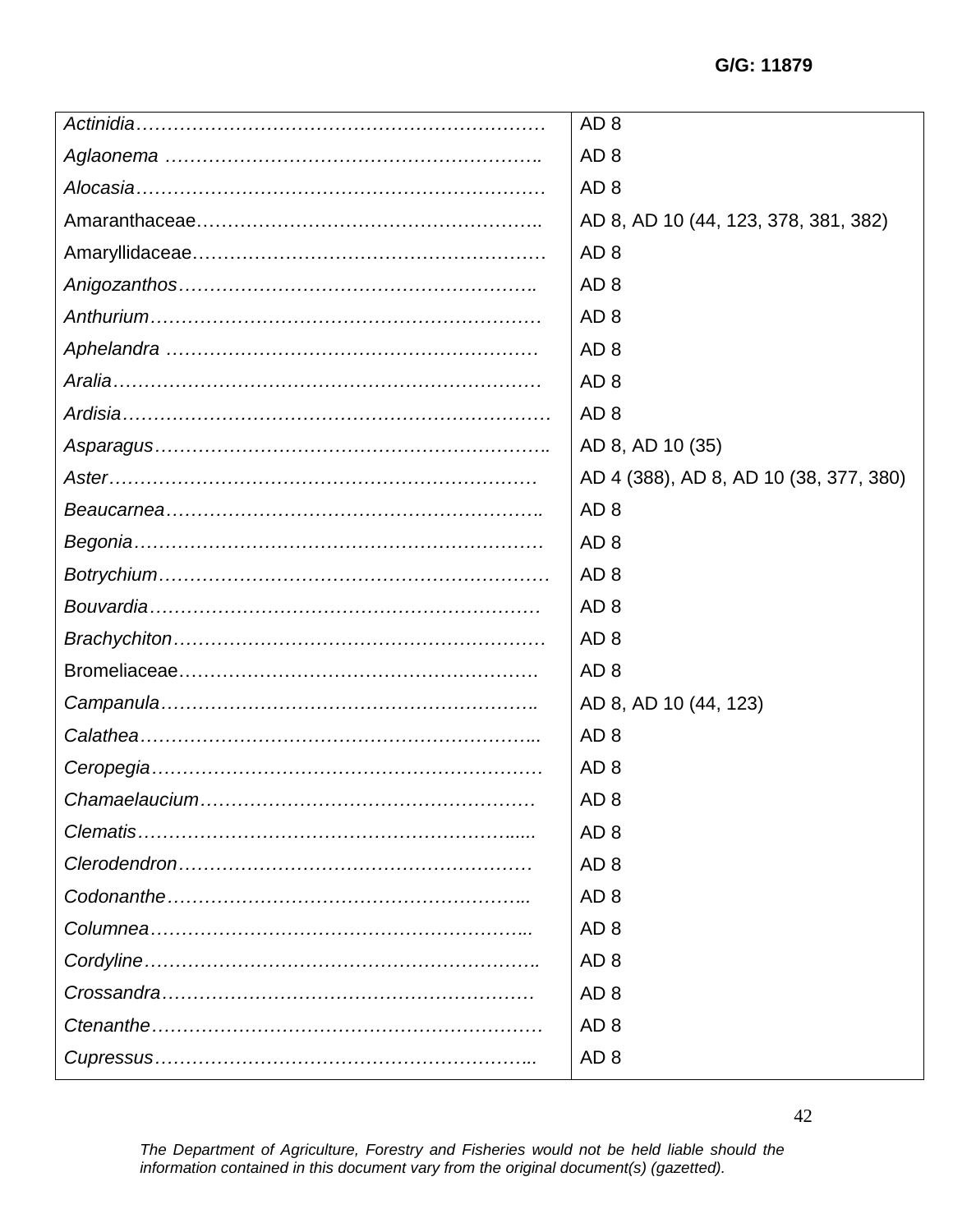| AD <sub>8</sub>                   |
|-----------------------------------|
| AD <sub>8</sub>                   |
| AD 8, AD 10 (38, 87, 380)         |
| AD 8, AD 10 (44, 56, 57, 58, 241) |
| AD <sub>8</sub>                   |
| AD <sub>8</sub>                   |
| AD <sub>8</sub>                   |
| AD <sub>8</sub>                   |
| AD <sub>8</sub>                   |
| AD <sub>8</sub>                   |
| AD 8, AD 10 (159, 287)            |
| AD 8, AD 10 (12)                  |
| AD <sub>8</sub>                   |
| AD 8, AD 10 (44, 241, 381)        |
| AD <sub>8</sub>                   |
| AD <sub>8</sub>                   |
| AD <sub>8</sub>                   |
| AD 8, AD 10 (12)                  |
| AD 8, AD 10 (1, 42)               |
| AD <sub>8</sub>                   |
| AD 8, AD 10 (44, 111)             |
| AD <sub>8</sub>                   |
| AD 8, AD 10 (186, 378, 382)       |
| AD <sub>8</sub>                   |
| AD 8, AD 10 (159, 287)            |
| AD <sub>8</sub>                   |
| AD <sub>8</sub>                   |
| AD <sub>8</sub>                   |
| AD <sub>8</sub>                   |
| AD 8, AD 10 (1,333)               |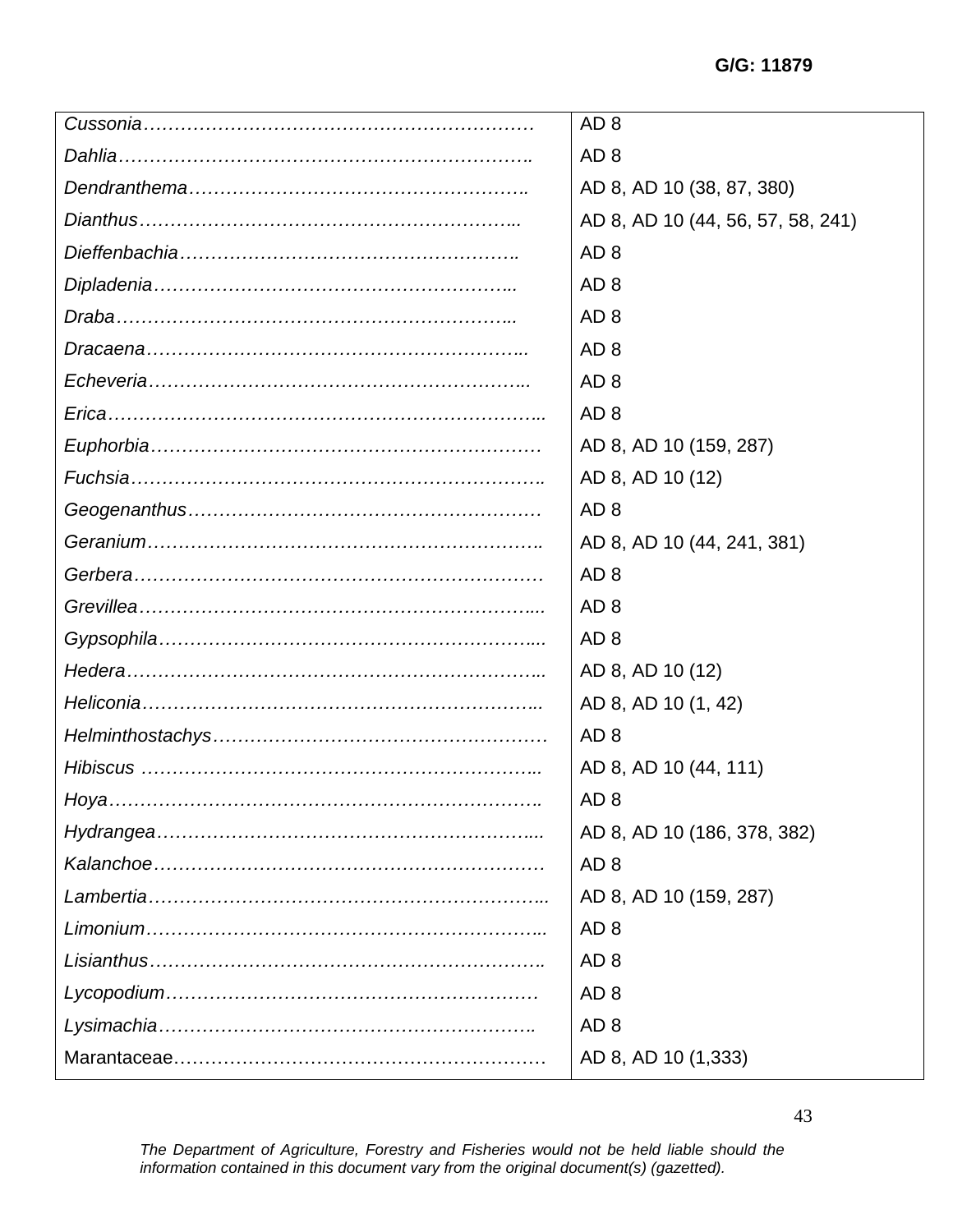| AD <sub>8</sub><br>AD <sub>8</sub><br>AD <sub>8</sub><br>AD <sub>8</sub><br>AD <sub>8</sub><br>AD <sub>8</sub><br>AD <sub>8</sub><br>AD 8, AD 10 (123)<br>AD <sub>8</sub><br>AD 8, AD 10 (380)<br>AD <sub>8</sub><br>AD <sub>8</sub><br>AD <sub>8</sub><br>AD <sub>8</sub><br>AD <sub>8</sub><br>AD <sub>8</sub><br>AD <sub>8</sub><br>AD <sub>8</sub><br>AD <sub>8</sub><br>AD <sub>8</sub><br>AD <sub>8</sub><br>AD <sub>8</sub><br>AD <sub>8</sub><br>AD 8, AD 10 (38, 377)<br>AD <sub>8</sub><br>AD <sub>8</sub> | AD <sub>8</sub> |
|----------------------------------------------------------------------------------------------------------------------------------------------------------------------------------------------------------------------------------------------------------------------------------------------------------------------------------------------------------------------------------------------------------------------------------------------------------------------------------------------------------------------|-----------------|
|                                                                                                                                                                                                                                                                                                                                                                                                                                                                                                                      |                 |
|                                                                                                                                                                                                                                                                                                                                                                                                                                                                                                                      |                 |
|                                                                                                                                                                                                                                                                                                                                                                                                                                                                                                                      |                 |
|                                                                                                                                                                                                                                                                                                                                                                                                                                                                                                                      |                 |
|                                                                                                                                                                                                                                                                                                                                                                                                                                                                                                                      |                 |
|                                                                                                                                                                                                                                                                                                                                                                                                                                                                                                                      |                 |
|                                                                                                                                                                                                                                                                                                                                                                                                                                                                                                                      |                 |
|                                                                                                                                                                                                                                                                                                                                                                                                                                                                                                                      |                 |
|                                                                                                                                                                                                                                                                                                                                                                                                                                                                                                                      |                 |
|                                                                                                                                                                                                                                                                                                                                                                                                                                                                                                                      |                 |
|                                                                                                                                                                                                                                                                                                                                                                                                                                                                                                                      |                 |
|                                                                                                                                                                                                                                                                                                                                                                                                                                                                                                                      |                 |
|                                                                                                                                                                                                                                                                                                                                                                                                                                                                                                                      |                 |
|                                                                                                                                                                                                                                                                                                                                                                                                                                                                                                                      |                 |
|                                                                                                                                                                                                                                                                                                                                                                                                                                                                                                                      |                 |
|                                                                                                                                                                                                                                                                                                                                                                                                                                                                                                                      |                 |
|                                                                                                                                                                                                                                                                                                                                                                                                                                                                                                                      |                 |
|                                                                                                                                                                                                                                                                                                                                                                                                                                                                                                                      |                 |
|                                                                                                                                                                                                                                                                                                                                                                                                                                                                                                                      |                 |
|                                                                                                                                                                                                                                                                                                                                                                                                                                                                                                                      |                 |
|                                                                                                                                                                                                                                                                                                                                                                                                                                                                                                                      |                 |
|                                                                                                                                                                                                                                                                                                                                                                                                                                                                                                                      |                 |
|                                                                                                                                                                                                                                                                                                                                                                                                                                                                                                                      |                 |
|                                                                                                                                                                                                                                                                                                                                                                                                                                                                                                                      |                 |
|                                                                                                                                                                                                                                                                                                                                                                                                                                                                                                                      |                 |
|                                                                                                                                                                                                                                                                                                                                                                                                                                                                                                                      |                 |
| AD 8, AD 10 (87)                                                                                                                                                                                                                                                                                                                                                                                                                                                                                                     |                 |
| AD 8, AD 10 (1, 42)                                                                                                                                                                                                                                                                                                                                                                                                                                                                                                  |                 |
| AD <sub>8</sub>                                                                                                                                                                                                                                                                                                                                                                                                                                                                                                      |                 |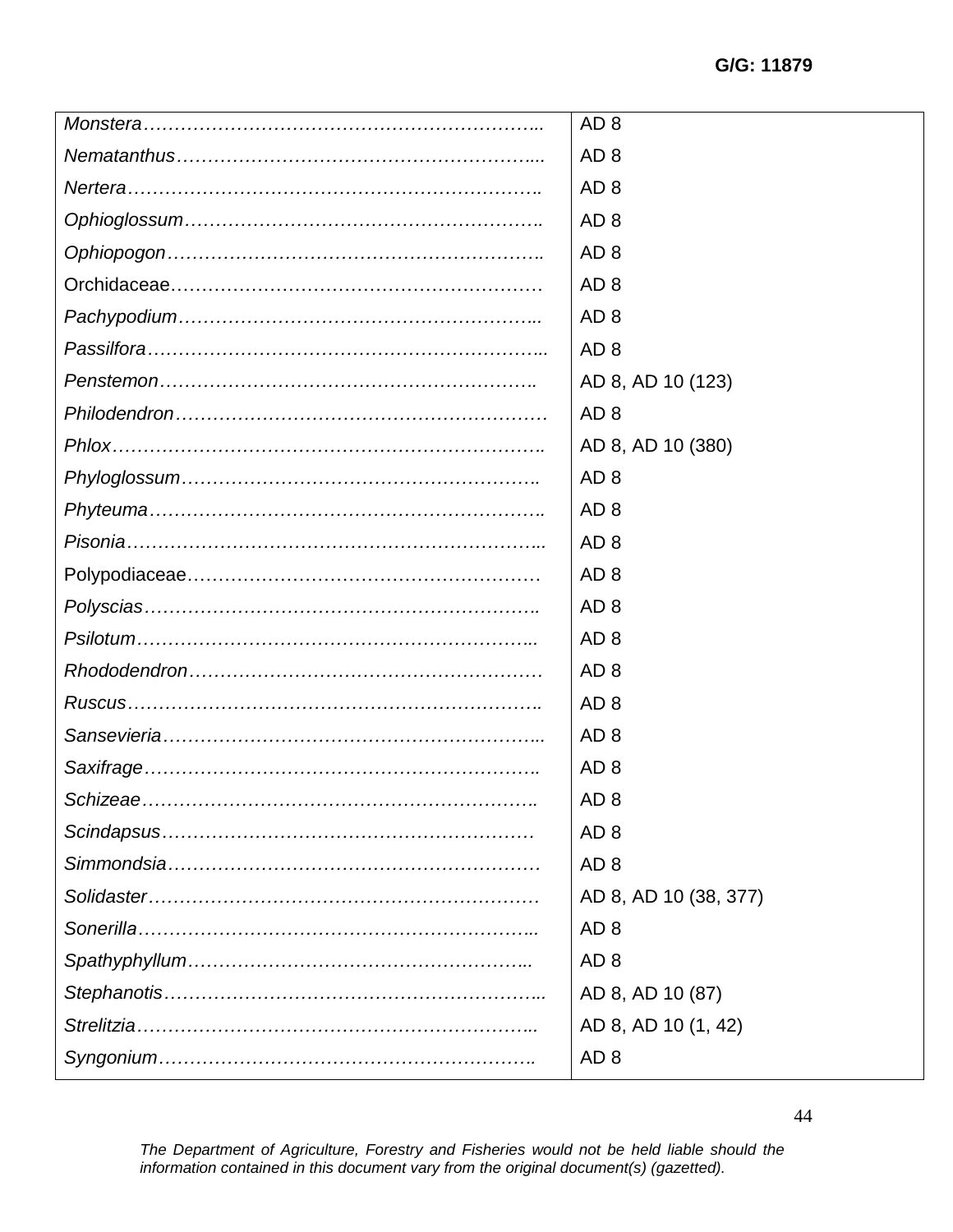|                                                                   | AD <sub>8</sub>                         |
|-------------------------------------------------------------------|-----------------------------------------|
|                                                                   | AD <sub>8</sub>                         |
|                                                                   | AD <sub>8</sub>                         |
|                                                                   | AD <sub>8</sub>                         |
|                                                                   | AD <sub>8</sub>                         |
| 7. deleted R.57 of 8 January 1999                                 |                                         |
| 8. deleted R.57 of 8 January 1999                                 |                                         |
| 9. deleted R.57 of 8 January 1999                                 |                                         |
| <b>10.</b> All kinds of timber and unmanufactured timber products | Must be free from bark.                 |
| 11)                                                               |                                         |
|                                                                   |                                         |
| 11. Timber and unmanufactured timber products of species          |                                         |
| of the following genera and families.                             |                                         |
|                                                                   |                                         |
|                                                                   | AD 3 (49, 350), AD 4 (175, 207) or AD 9 |
|                                                                   | <b>None</b>                             |
|                                                                   | AD 3 (65) or AD 9                       |
|                                                                   | None                                    |
|                                                                   | AD <sub>9</sub>                         |
|                                                                   | None                                    |
|                                                                   | None                                    |
|                                                                   | None                                    |
|                                                                   | None                                    |
|                                                                   | AD <sub>9</sub>                         |
|                                                                   | <b>None</b>                             |
|                                                                   | None                                    |
|                                                                   | None                                    |
|                                                                   | None                                    |
|                                                                   | None                                    |
|                                                                   | None                                    |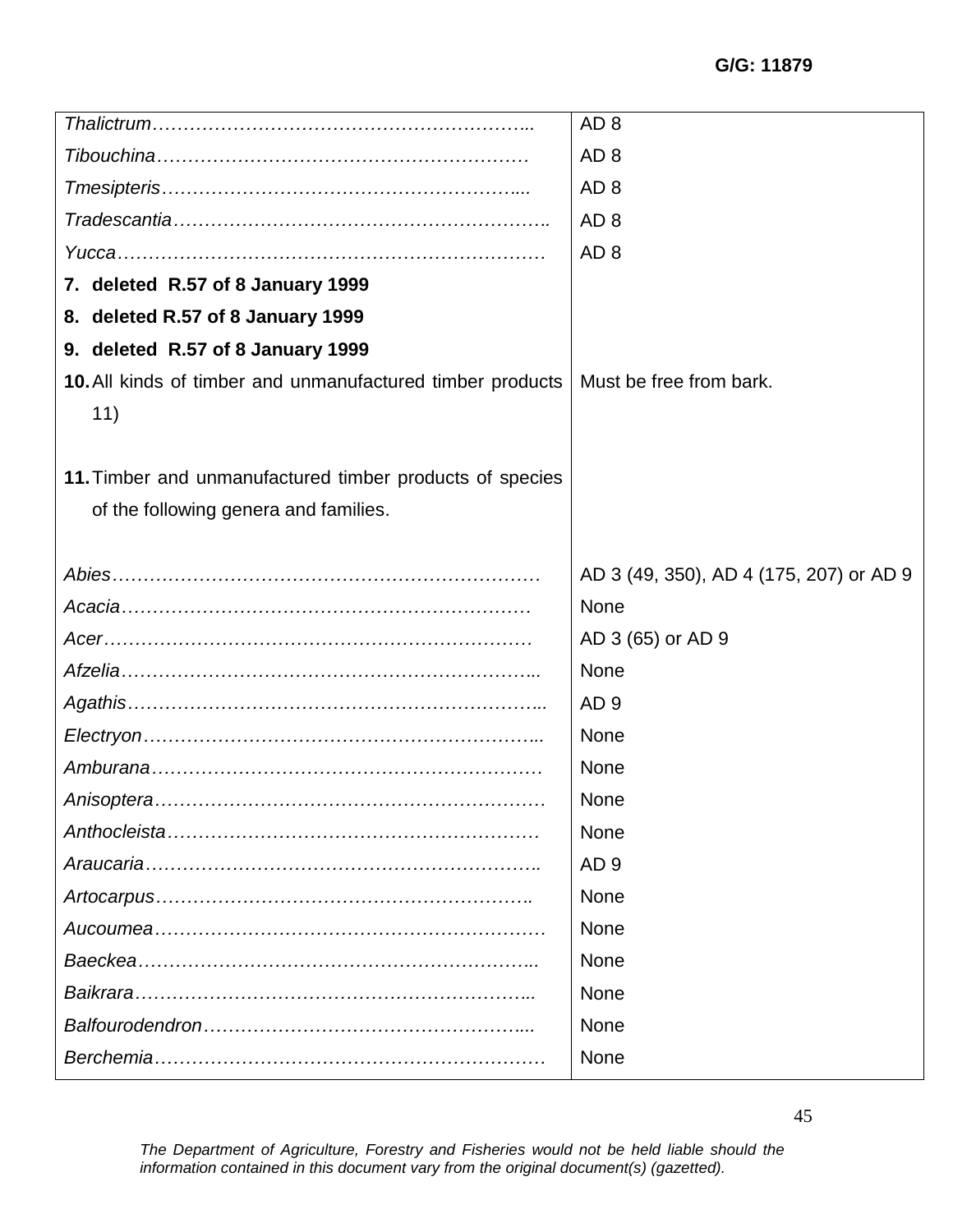| None                                    |
|-----------------------------------------|
| <b>None</b>                             |
| None                                    |
| AD <sub>9</sub>                         |
| AD <sub>9</sub>                         |
| <b>None</b>                             |
| AD 3 (66) or/of AD 9                    |
| AD 3 (66) or/of AD 9                    |
| AD <sub>9</sub>                         |
| None                                    |
| AD 3 (49, 350), AD 4 (175, 207) or AD 9 |
| AD 3 (70), AD 4 (207) or AD 9           |
| None                                    |
| None                                    |
| AD <sub>9</sub>                         |
| AD <sub>9</sub>                         |
| None                                    |
| None                                    |
| None                                    |
| None                                    |
| None                                    |
| AD 3 (70), AD 4 (207) or AD 9           |
| AD 3 (66) or AD 9                       |
| None                                    |
| None                                    |
| None                                    |
| <b>None</b>                             |
| None                                    |
| None                                    |
| None                                    |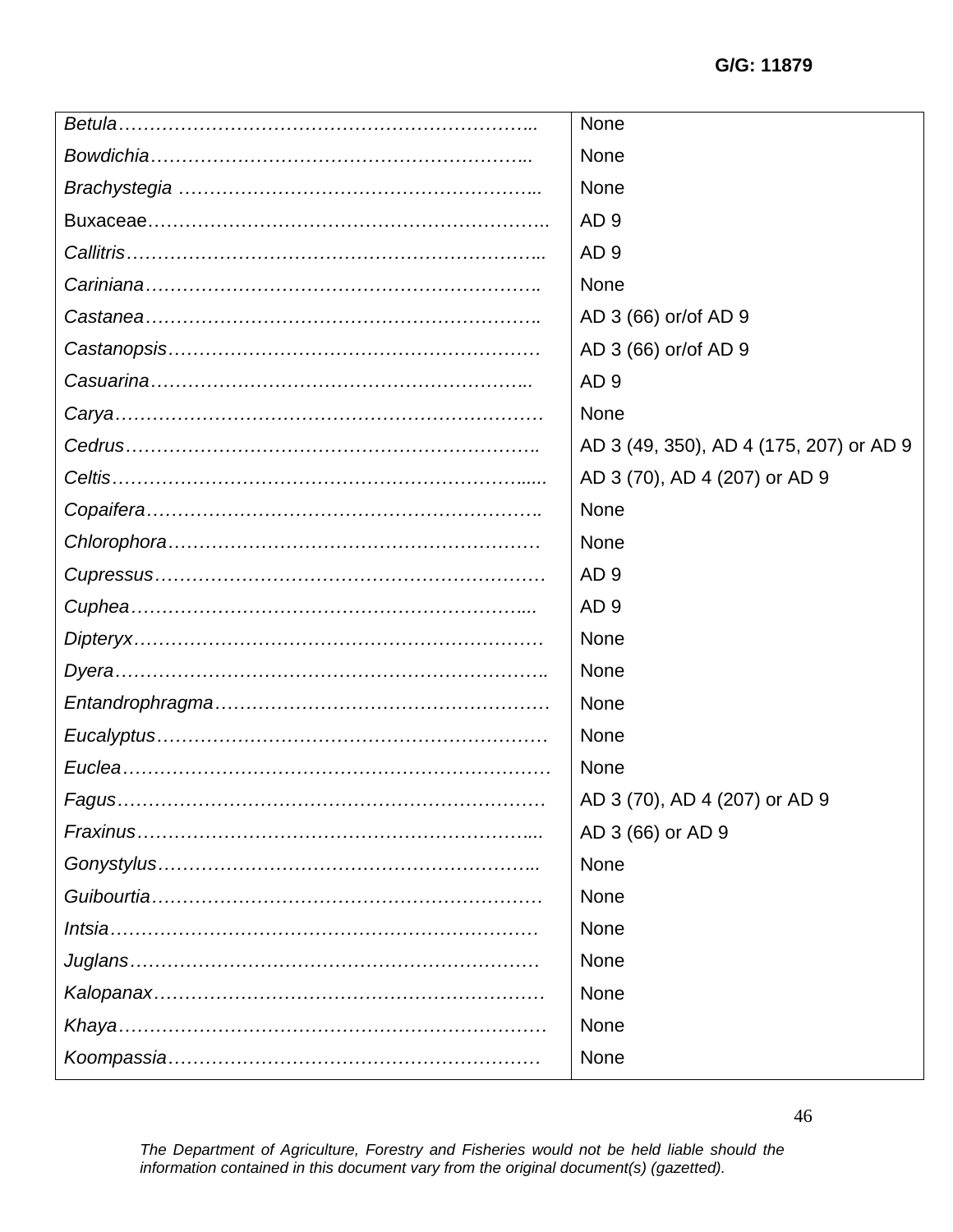| AD 3 (49, 350), AD 4 (175, 207) or AD   |
|-----------------------------------------|
| 9                                       |
| AD 3 (66) or AD 9                       |
| None                                    |
| None                                    |
| None                                    |
| AD <sub>9</sub>                         |
| AD 3 (49, 350), AD 4 (175, 207) or AD 9 |
| do                                      |
| None                                    |
| None                                    |
| AD 4 (55)                               |
| AD 3 (49, 350), AD 4 (175, 207), or AD  |
| 9                                       |
| None                                    |
| None                                    |
| AD 3 (66) or AD 9                       |
| AD <sub>9</sub>                         |
| AD <sub>9</sub>                         |
| None                                    |
| None                                    |
| <b>None</b>                             |
| None                                    |
| None                                    |
| None                                    |
| None                                    |
| None                                    |
| AD <sub>9</sub>                         |
| AD 3 (67) or AD 9                       |
| None                                    |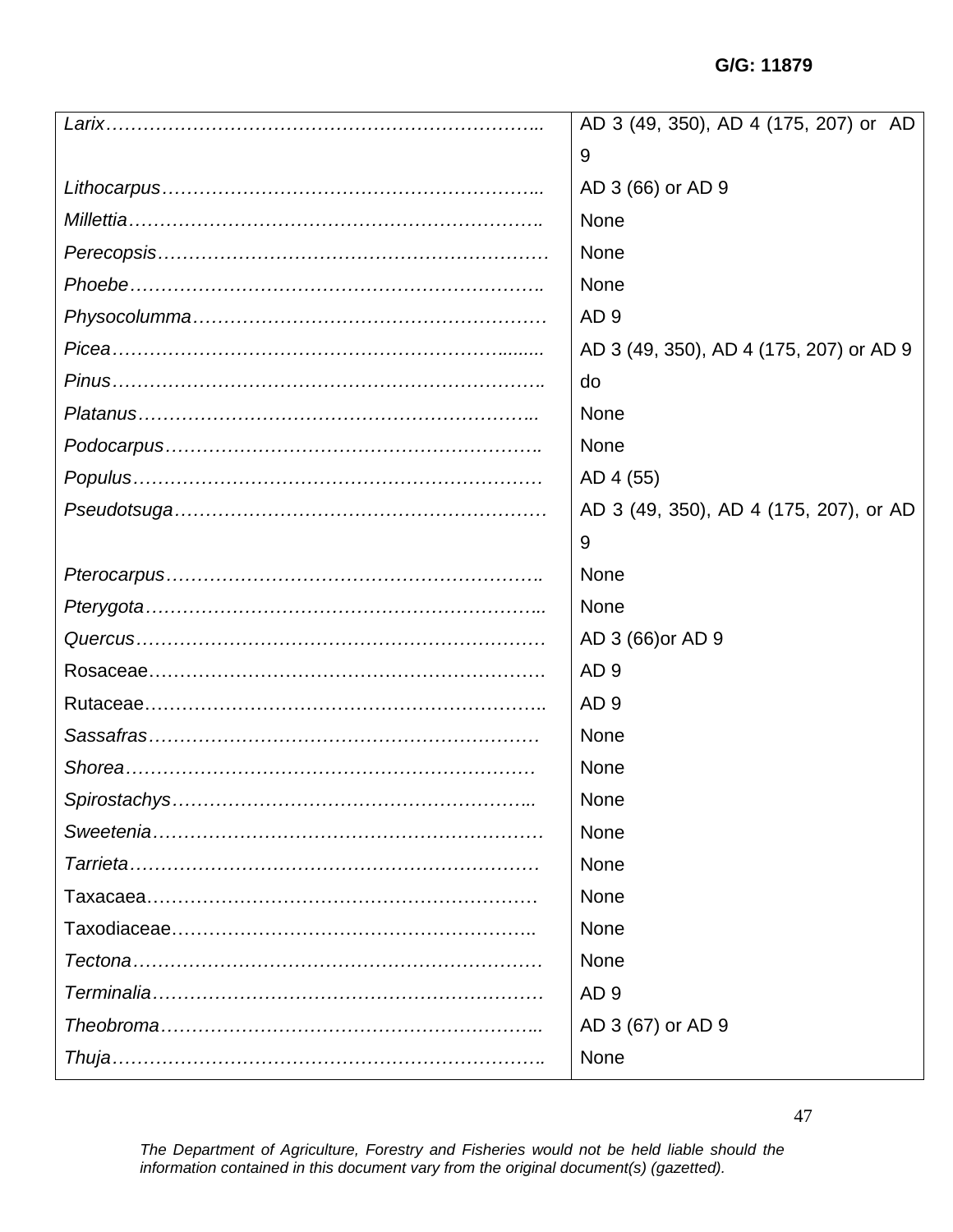|                                                             | <b>None</b>                           |
|-------------------------------------------------------------|---------------------------------------|
|                                                             | <b>None</b>                           |
|                                                             | None                                  |
|                                                             | AD 3 949, 350), AD 4 (175, 207) or AD |
|                                                             | 9                                     |
|                                                             | AD 3 (70), AD 4 (207) or AD 9         |
|                                                             | None                                  |
|                                                             | AD 3 (70), AD 4 (207) or AD 9         |
|                                                             |                                       |
| 12. deleted R.57 of 8 January 1999                          |                                       |
|                                                             |                                       |
| 13. Bark of                                                 |                                       |
| a) Acacia mearnsii (only fprm Swaziland)                    | <b>None</b>                           |
|                                                             | T <sub>7</sub>                        |
|                                                             |                                       |
| <b>14. Cork:</b>                                            |                                       |
|                                                             | T <sub>7</sub>                        |
|                                                             | <b>None</b>                           |
|                                                             |                                       |
| 15. Vegetables fibre of species of the following genera and |                                       |
| families:                                                   |                                       |
|                                                             |                                       |
| Bombacaceae (with more than 1 seed per 500 g of fibre       | T <sub>7</sub>                        |
| vesel)                                                      |                                       |
|                                                             | T 7 if necessary                      |
| Corchoris.                                                  | do                                    |
| Gossypium (with more than 1 seed per 2 kg sample)           | T <sub>7</sub>                        |
|                                                             | T <sub>7</sub>                        |
|                                                             | T 7 if necessary                      |
|                                                             | None                                  |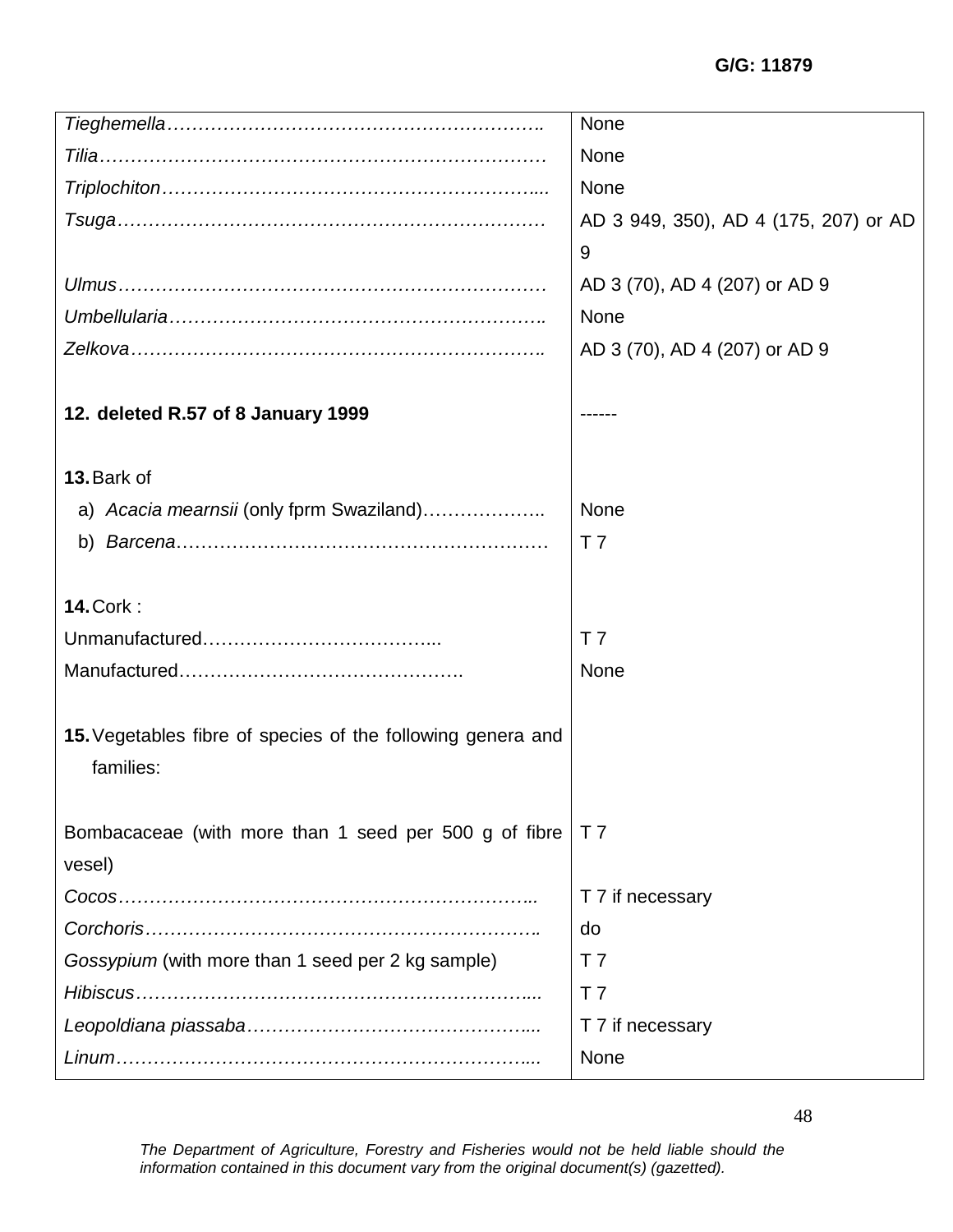|                                                            | T 7         |
|------------------------------------------------------------|-------------|
|                                                            |             |
| 16. Vegetable gums and resins of the following species and |             |
| genera:                                                    |             |
|                                                            | None        |
|                                                            | None        |
|                                                            | <b>None</b> |
|                                                            | None        |
|                                                            | None        |
|                                                            | None        |
|                                                            | None        |
|                                                            | None        |
|                                                            | None        |
|                                                            | None        |
|                                                            | None        |
|                                                            | None        |
|                                                            | None        |
|                                                            | None        |
|                                                            | None        |
|                                                            | None        |
|                                                            | None        |
|                                                            | None        |
|                                                            | None        |
|                                                            | None        |
|                                                            | None        |
|                                                            | <b>None</b> |
|                                                            | None        |
|                                                            | None        |
|                                                            | None        |
|                                                            | None        |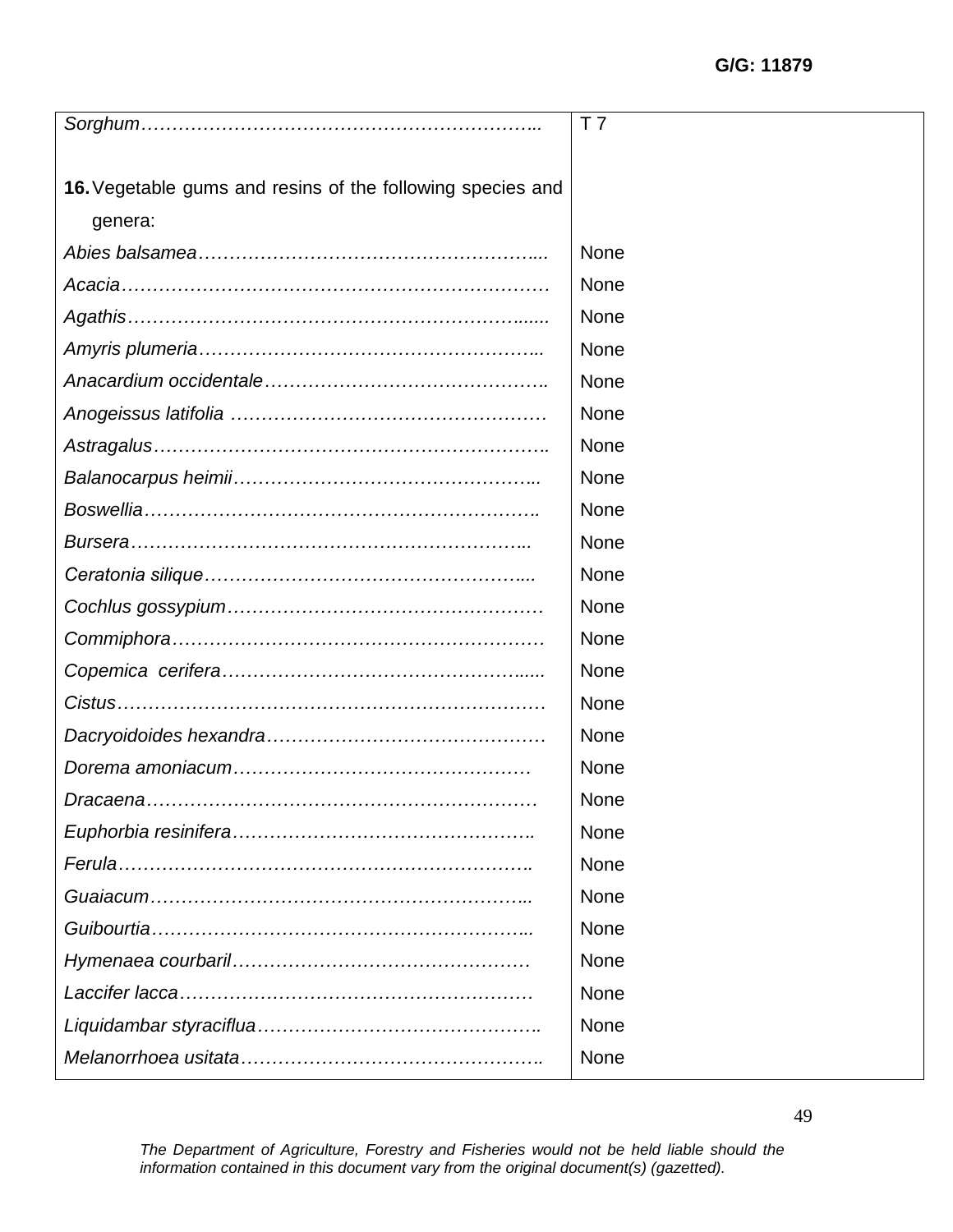|                                                                                                   | None |
|---------------------------------------------------------------------------------------------------|------|
|                                                                                                   | None |
|                                                                                                   | None |
|                                                                                                   | None |
|                                                                                                   | None |
|                                                                                                   | None |
|                                                                                                   | None |
|                                                                                                   | None |
|                                                                                                   | None |
|                                                                                                   | None |
|                                                                                                   | None |
|                                                                                                   | None |
|                                                                                                   | None |
| 17. Rattan and bamboo obtained from the species of the                                            |      |
| following genera                                                                                  |      |
|                                                                                                   | None |
|                                                                                                   | None |
|                                                                                                   | None |
|                                                                                                   | None |
|                                                                                                   | None |
|                                                                                                   | None |
|                                                                                                   | None |
|                                                                                                   | None |
|                                                                                                   | None |
| 18. deleted by R.57 of 8 January 1999<br>19. Herbs, spices and other parts of plants intended for |      |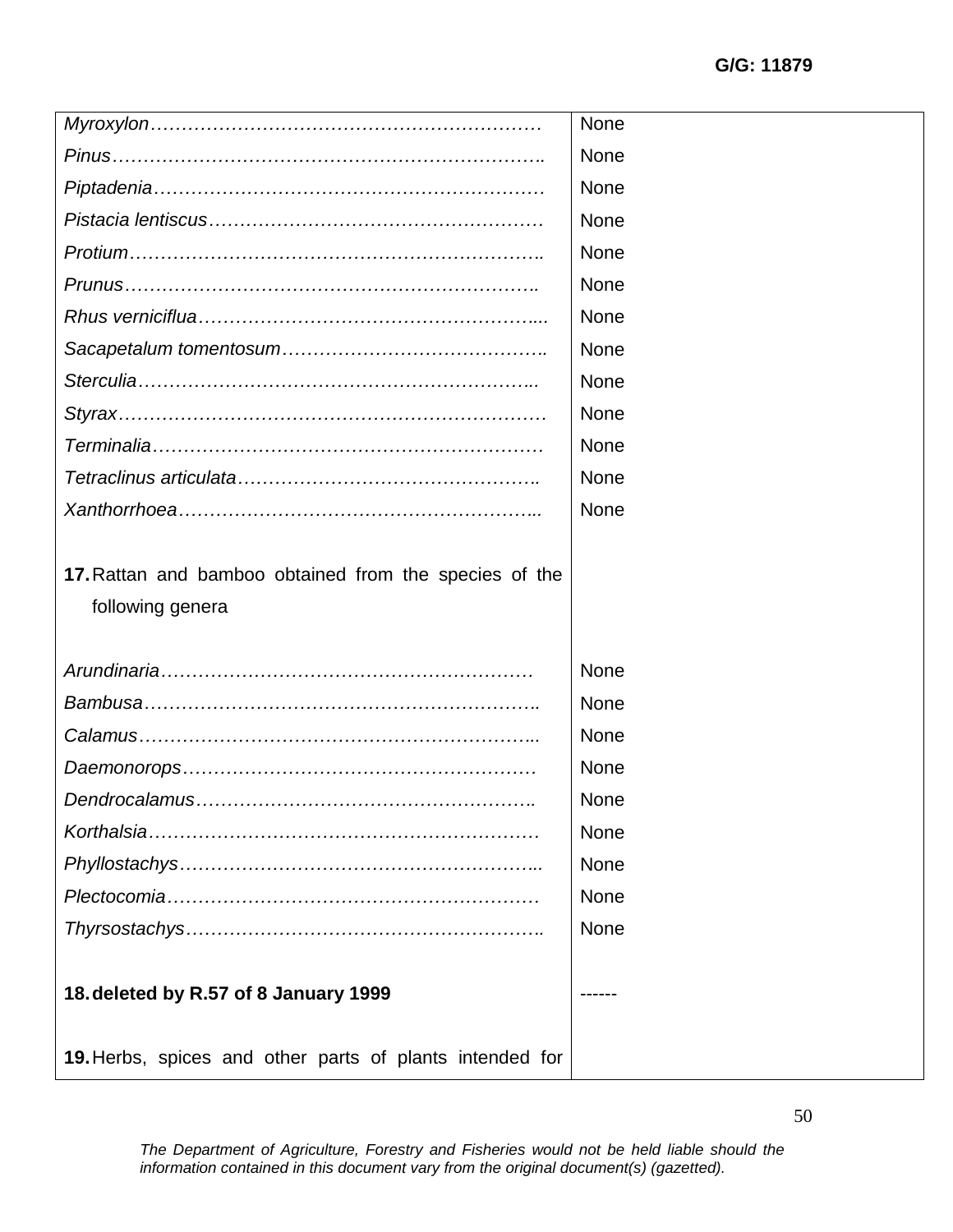| medicinal, human or animal consumption and obtained        |              |
|------------------------------------------------------------|--------------|
| from plants of the following species, genera and families: |              |
|                                                            |              |
|                                                            | <b>None</b>  |
|                                                            | None         |
|                                                            | None         |
|                                                            | <b>None</b>  |
|                                                            | None         |
|                                                            | None         |
|                                                            | None         |
|                                                            | None         |
|                                                            | None         |
|                                                            | None         |
| Allium (only dried, flaked and powdered)                   | <b>None</b>  |
|                                                            | None         |
|                                                            | None         |
| Anacardium (Only the seed thereof)                         | None         |
|                                                            |              |
|                                                            | None         |
|                                                            | None         |
|                                                            | None         |
|                                                            | AD 11        |
|                                                            | None         |
|                                                            | None         |
|                                                            | None         |
|                                                            | <b>None</b>  |
|                                                            | None         |
|                                                            | None         |
|                                                            | <b>AD 11</b> |
|                                                            | None         |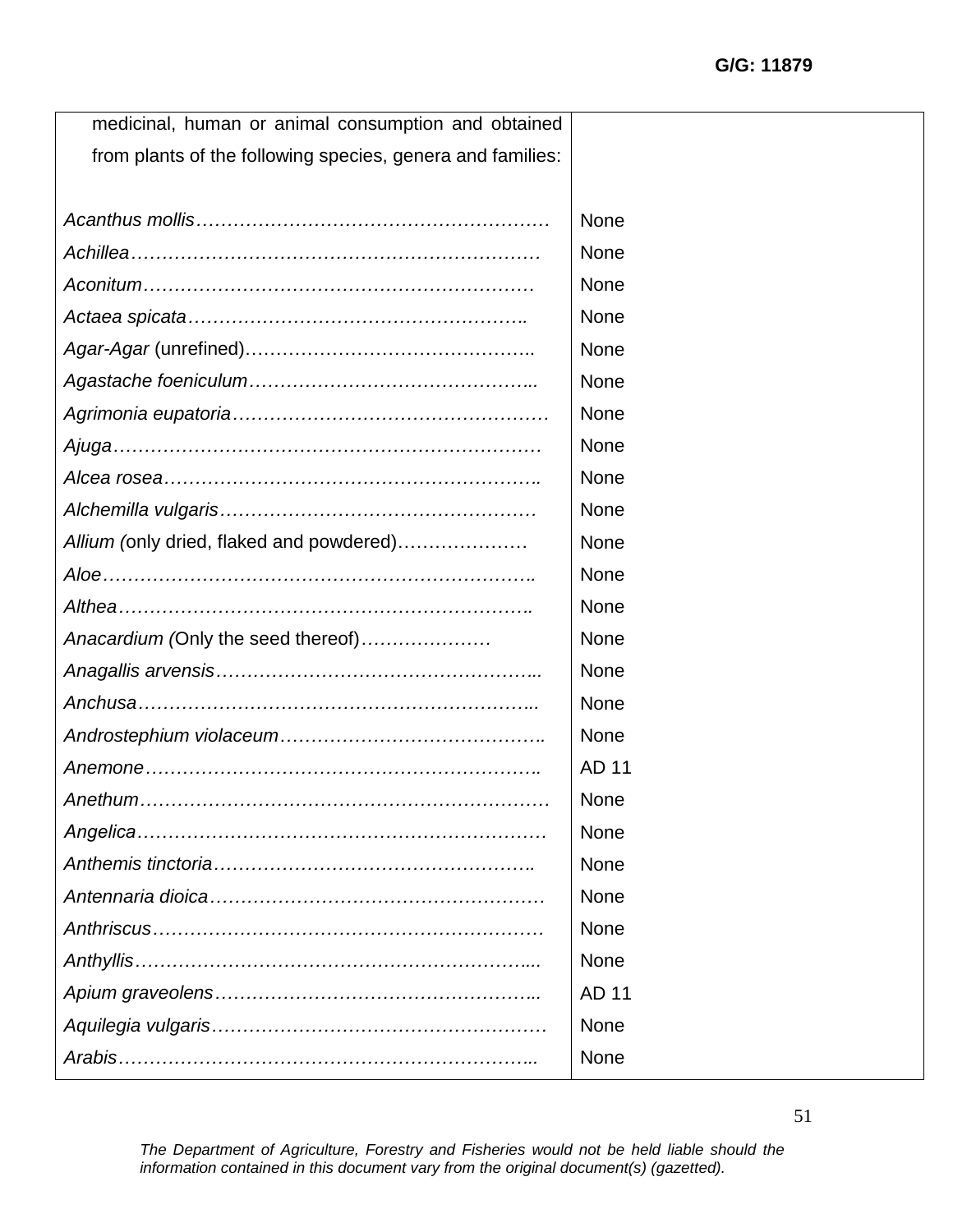|                                       | <b>None</b> |
|---------------------------------------|-------------|
|                                       | None        |
| Areca catechu (only the nuts thereof) | None        |
|                                       | <b>None</b> |
|                                       | <b>None</b> |
|                                       | None        |
|                                       | None        |
|                                       | None        |
|                                       | AD 11       |
|                                       | None        |
|                                       | <b>None</b> |
|                                       | <b>None</b> |
|                                       | None        |
|                                       | <b>None</b> |
| Brassica (only the seed thereof)      | D           |
|                                       |             |
|                                       | None        |
| Cajanus [only the seed thereof)       | D           |
|                                       | None        |
|                                       | <b>None</b> |
| Canavalia (only the seed thereof)     | D           |
|                                       | None        |
|                                       | None        |
|                                       | None        |
| Carya (only the nuts thereof)         | <b>None</b> |
|                                       | None        |
|                                       | None        |
|                                       | None        |
|                                       | None        |
|                                       | <b>None</b> |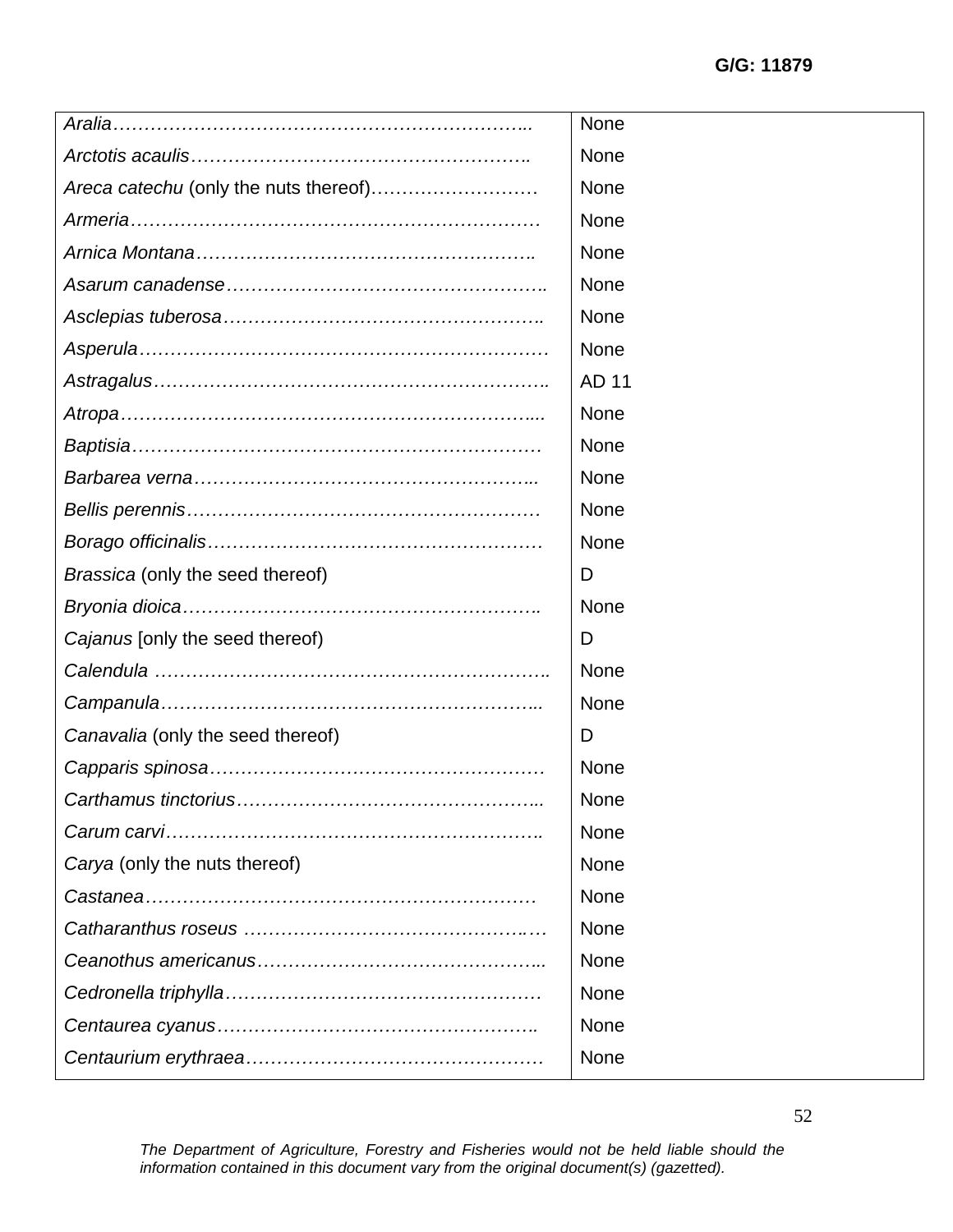| Ceratonia siliqua (only the seed thereof) | D            |
|-------------------------------------------|--------------|
|                                           | <b>None</b>  |
|                                           | <b>None</b>  |
|                                           | None         |
|                                           | None         |
|                                           | D            |
|                                           | <b>AD 11</b> |
|                                           | <b>None</b>  |
|                                           | <b>None</b>  |
|                                           | None         |
|                                           | <b>None</b>  |
|                                           | <b>None</b>  |
|                                           | AD 11        |
|                                           | <b>None</b>  |
|                                           | None         |
|                                           | None         |
|                                           | <b>None</b>  |
|                                           | None         |
|                                           | <b>None</b>  |
|                                           | <b>None</b>  |
|                                           | <b>None</b>  |
|                                           | <b>None</b>  |
|                                           | <b>None</b>  |
|                                           | <b>None</b>  |
|                                           | None         |
| Cucurbitaceae (only the seed thereof)     | D            |
|                                           | <b>None</b>  |
|                                           | <b>None</b>  |
|                                           | <b>AD 11</b> |
|                                           | D            |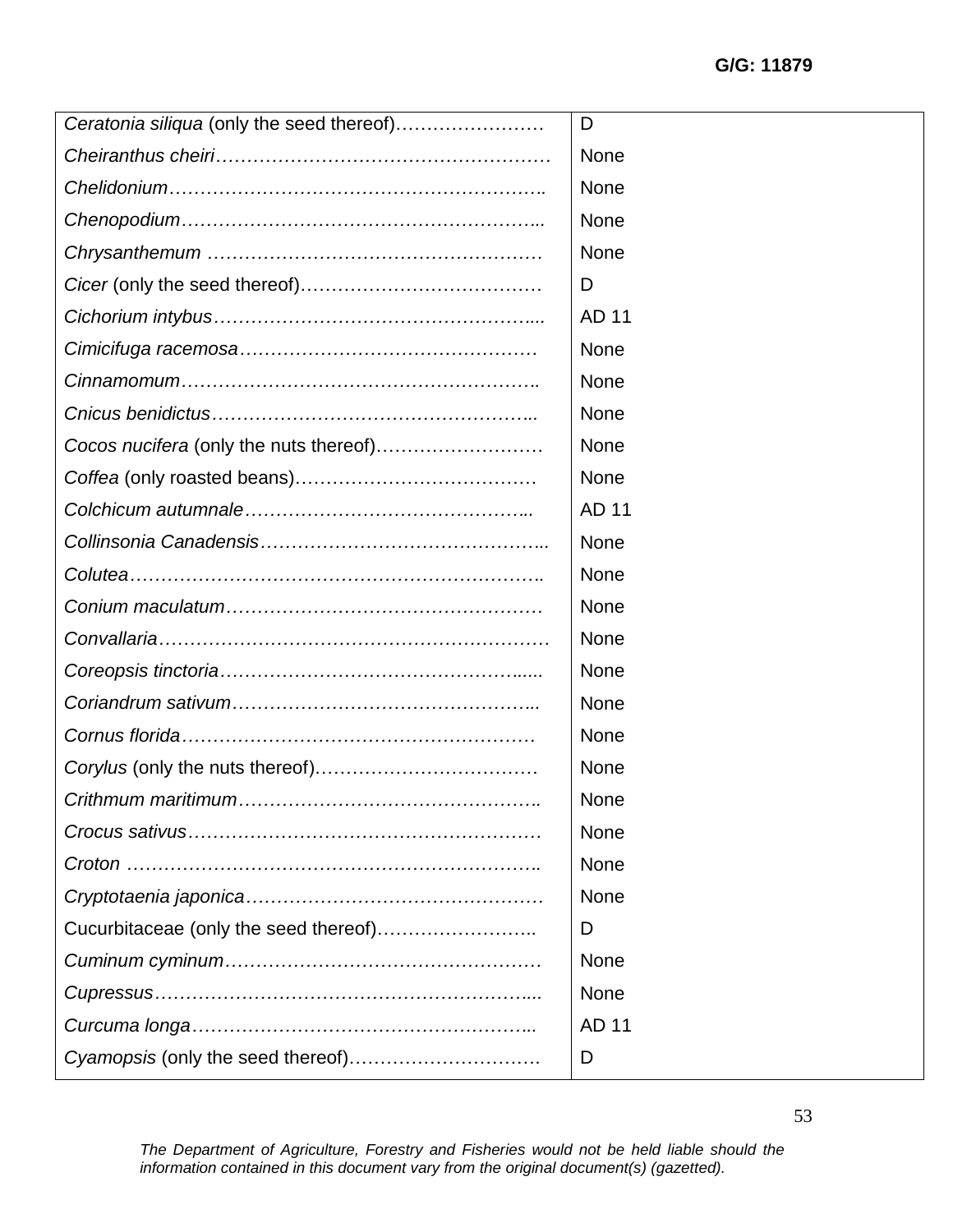|                                 | None        |
|---------------------------------|-------------|
|                                 | None        |
|                                 | None        |
|                                 | None        |
|                                 | None        |
|                                 | <b>None</b> |
|                                 | $T$ 7, $D$  |
|                                 | None        |
|                                 | None        |
|                                 | None        |
|                                 | None        |
|                                 | None        |
|                                 | None        |
|                                 | None        |
|                                 | None        |
|                                 | None        |
|                                 | None        |
|                                 | None        |
|                                 | None        |
|                                 | None        |
|                                 | None        |
|                                 | None        |
|                                 | None        |
| Glycine (only the seed thereof) | D           |
|                                 | AD 11       |
|                                 | None        |
|                                 | $T$ 2, D    |
|                                 | None        |
|                                 | None        |
|                                 | None        |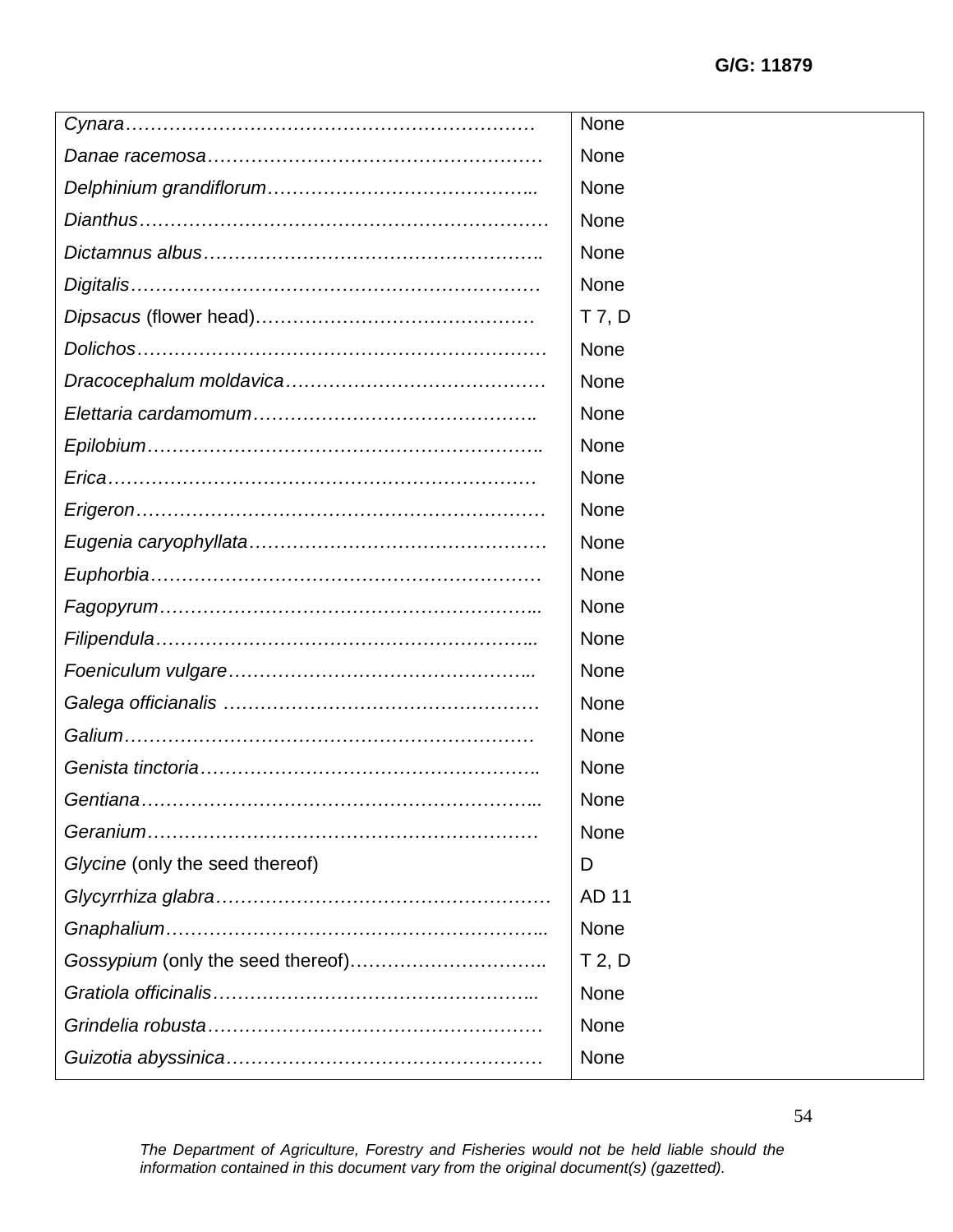| None         |
|--------------|
| None         |
| None         |
| None         |
| None         |
| None         |
| None         |
| None         |
| D            |
| <b>None</b>  |
| None         |
| None         |
| None         |
| None         |
| <b>AD 11</b> |
| None         |
| None         |
| None         |
| None         |
| <b>AD 11</b> |
| None         |
| None         |
| D            |
| None         |
| None         |
| None         |
| None         |
| None         |
| D            |
| None         |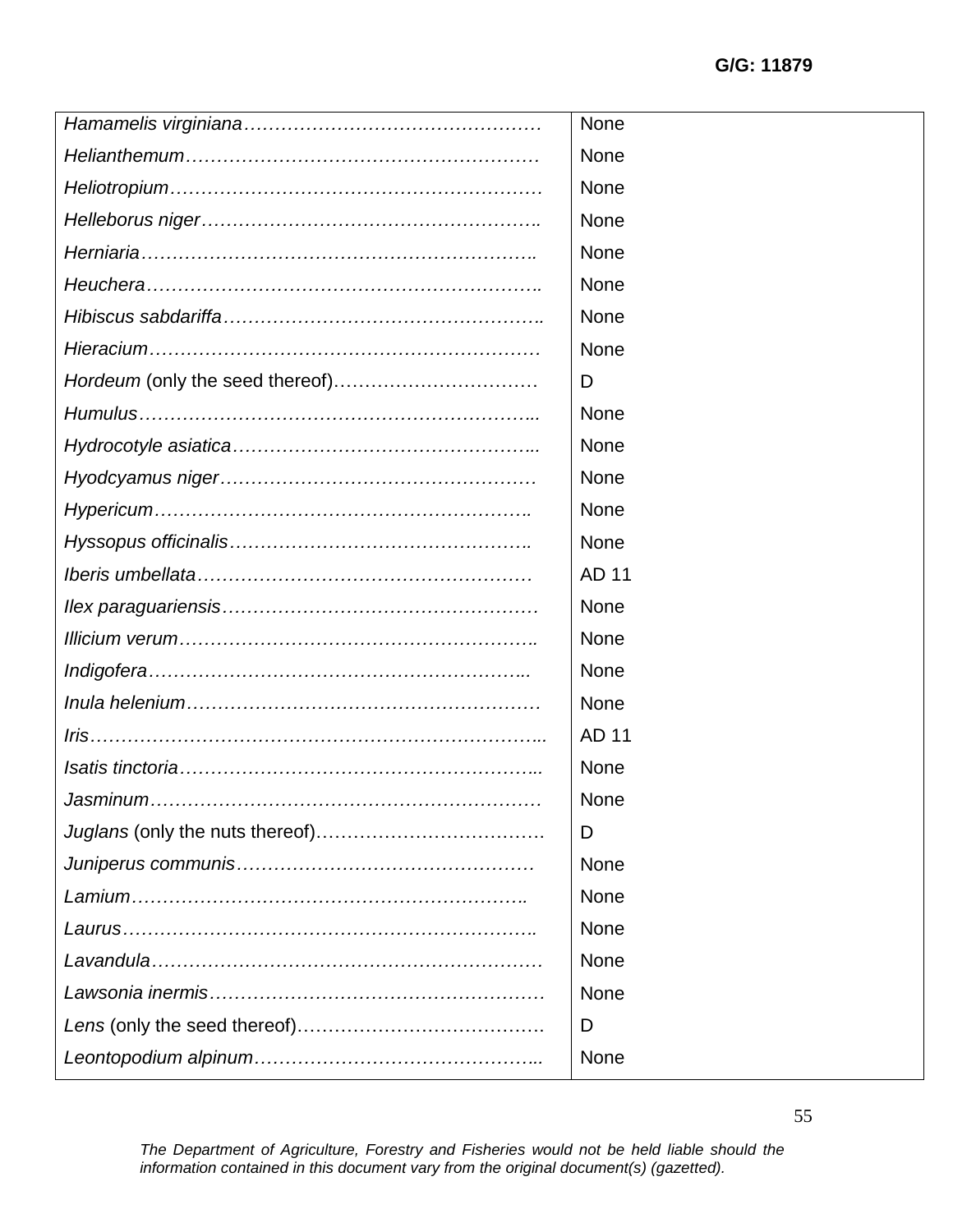|                                   | None        |
|-----------------------------------|-------------|
|                                   | None        |
|                                   | <b>None</b> |
|                                   | None        |
|                                   | <b>None</b> |
|                                   | <b>None</b> |
|                                   | None        |
|                                   | None        |
|                                   | None        |
|                                   | None        |
|                                   | D           |
|                                   | None        |
|                                   | None        |
|                                   | <b>None</b> |
|                                   | <b>None</b> |
|                                   | <b>None</b> |
| Macadamia (only the nuts thereof) | None        |
|                                   | None        |
| Mangifera (only the seed thereof) | None        |
|                                   | None        |
|                                   | AD 11       |
|                                   | AD 11       |
|                                   | None        |
|                                   | <b>None</b> |
|                                   | None        |
|                                   | None        |
|                                   | None        |
|                                   | None        |
|                                   | None        |
|                                   | <b>None</b> |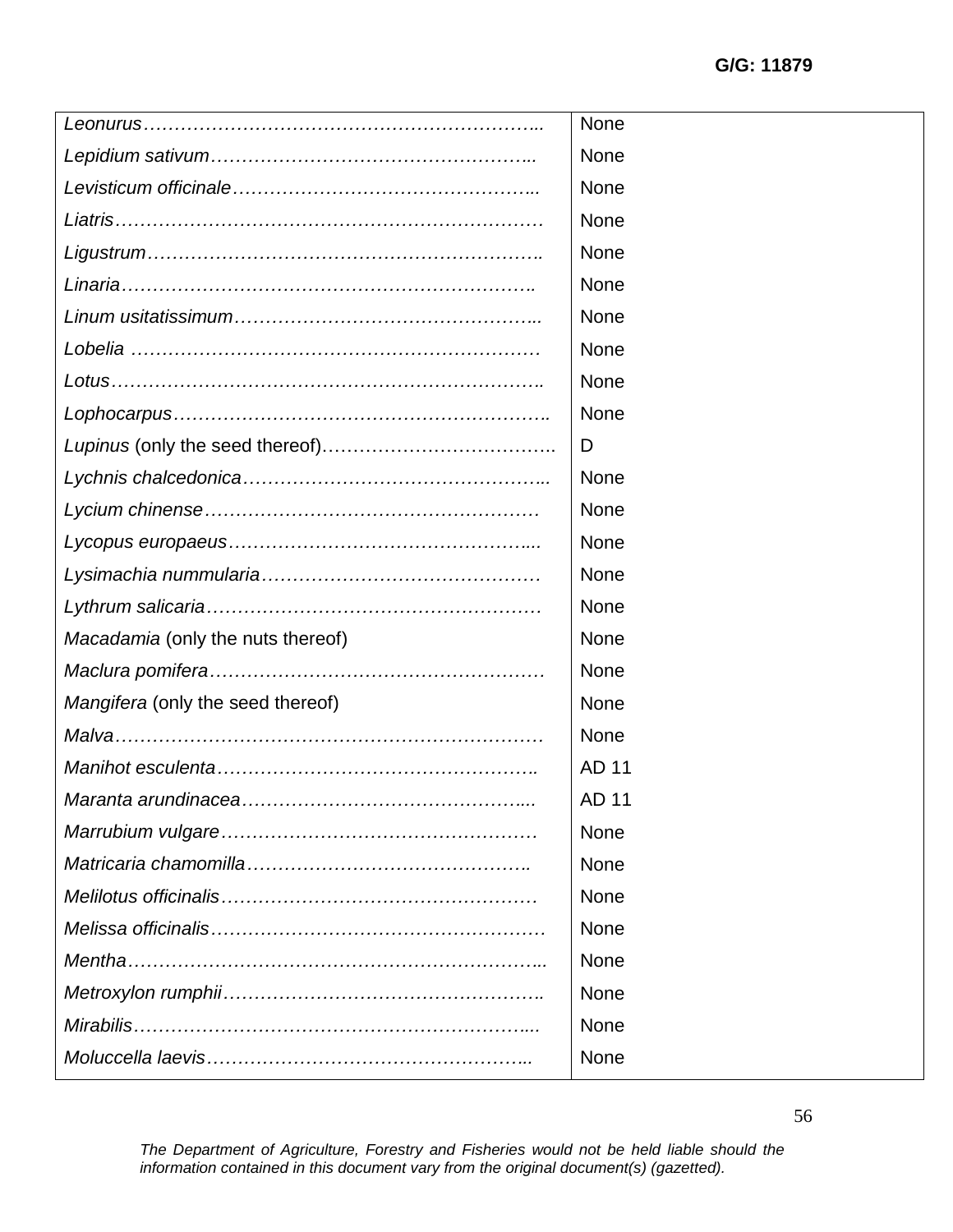|                                | None     |
|--------------------------------|----------|
|                                | None     |
|                                | None     |
|                                | None     |
|                                | None     |
|                                | None     |
|                                | None     |
|                                | None     |
|                                | None     |
|                                | None     |
|                                | None     |
|                                | None     |
|                                | None     |
|                                | D        |
|                                | AD 11    |
|                                | $T$ 7, D |
|                                | None     |
|                                | None     |
|                                | None     |
|                                | None     |
|                                | None     |
|                                | D        |
|                                | D        |
|                                | None     |
|                                | D        |
|                                | None     |
|                                | None     |
| Secale (only the seed thereof) | D        |
|                                | None     |
|                                | None     |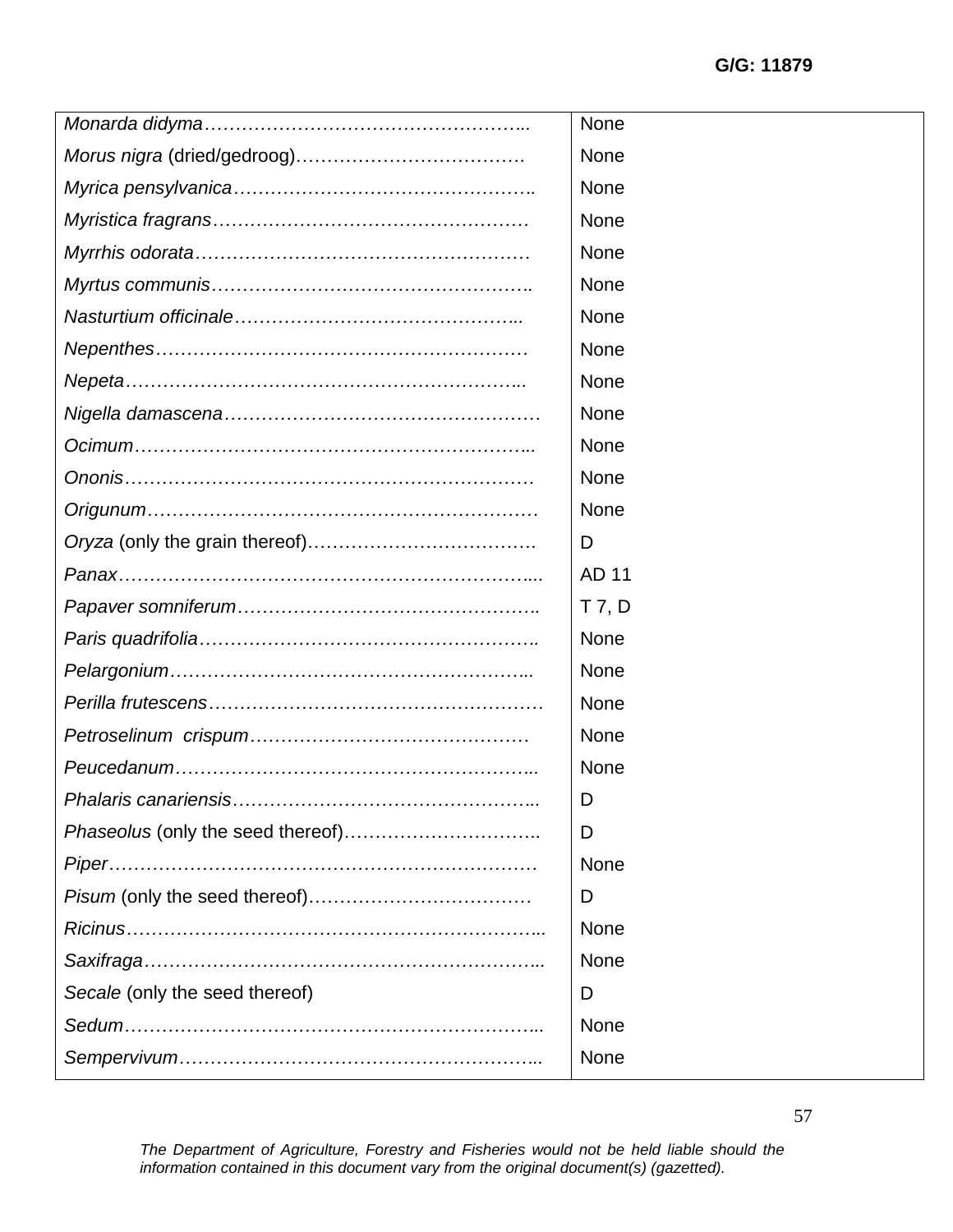| None        |
|-------------|
| None        |
| None        |
| None        |
| D           |
| AD 11       |
| None        |
| None        |
| None        |
| None        |
| None        |
| None        |
| None        |
| None        |
| None        |
| None        |
| None        |
| None        |
| None        |
| None        |
| <b>None</b> |
| <b>None</b> |
| None        |
| None        |
| None        |
| None        |
| D           |
| None        |
| None        |
| D           |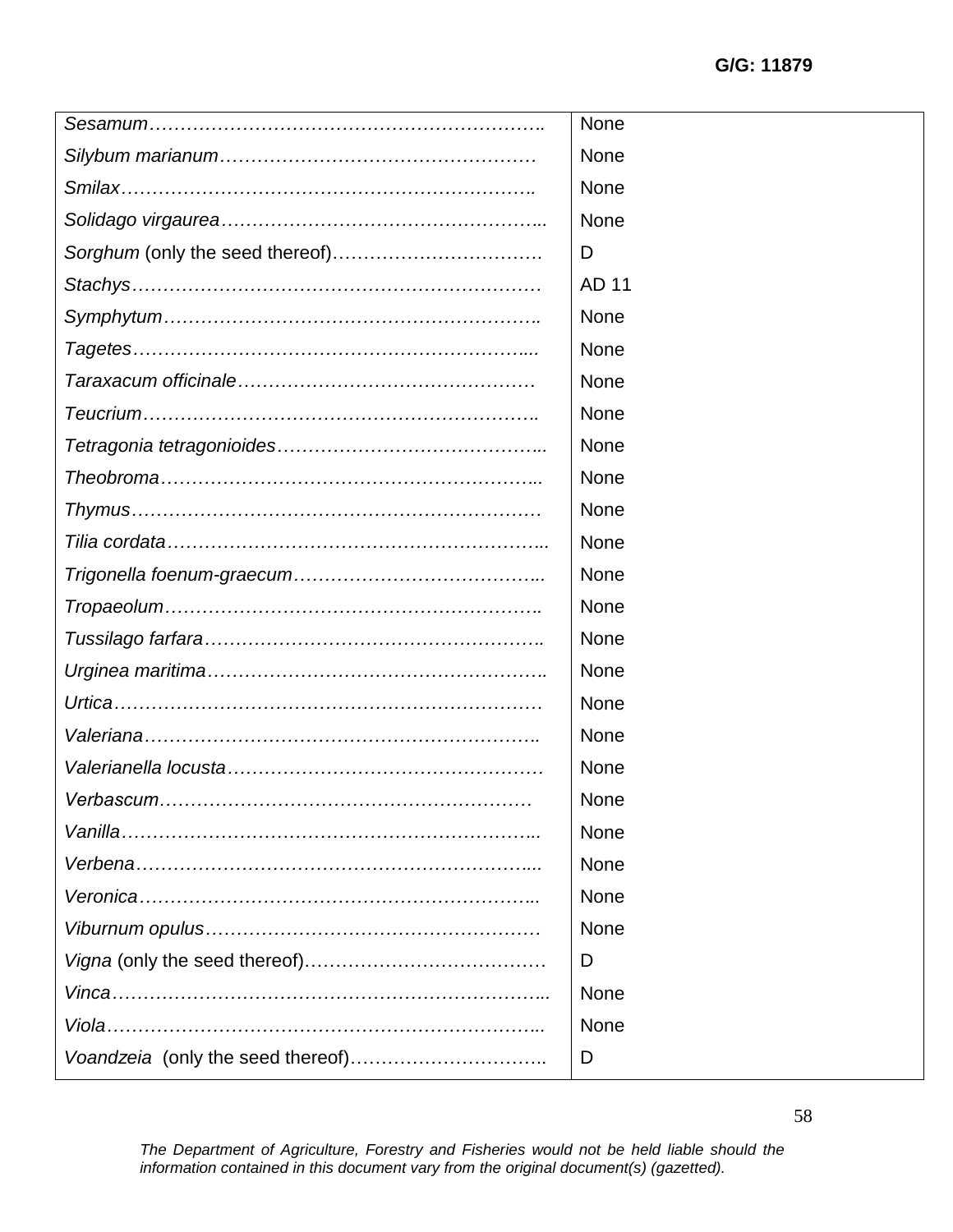|                                       | D                                                            |
|---------------------------------------|--------------------------------------------------------------|
| 20. deleted by R.306 of 15 March 2002 |                                                              |
|                                       | AD 4 (206) and as for Biological material<br>indicated above |
| 22. deleted by R.57 of 8 January 1999 |                                                              |
| 23. deleted by R.57 of 8 January 1999 |                                                              |

*[Amended by R.2252 of 26 November 1993,* 

*R. 23 of 8 January 1999 as revoked by, R.57 of 8 January 1999,* 

*R. 306 of 15 March 2002* 

*R. 830 of 21 June 2002],*

*R. 49 of 05 February 2010]*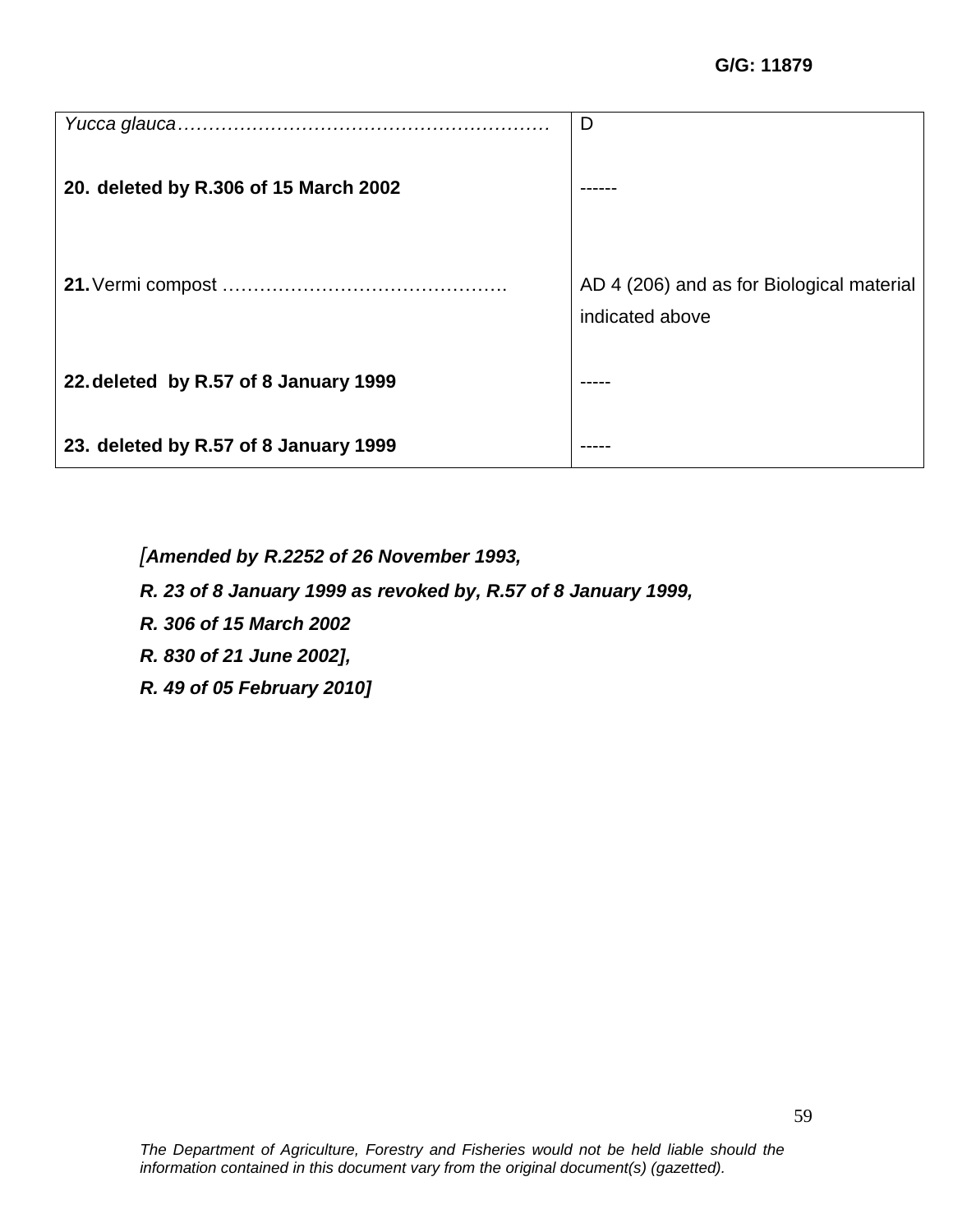## **TABLE 2**

## **INSECTS AND PATHOGENS**

- 1. Abaca mosaic virus
- 2. Abutilon mosaic virus
- 3. *Acalitus essigi*
- 4. *Acalitus orthomera*
- 5. *Acarapis woodi*
- 6. *Aceria biopsida*
- 7. *Aceria breakeyi*
- 8. *Aceria peucedamum*
- 9. *Aceria tulipae*
- 10.*Actinomyces ipomoeae*
- 11.*Aecidium fragiforme*
- 12.Alfalfa dwarf mosaic virus
- 13.*Alternaria cichorii*
- 14.*Alternaria padwickii*
- 15.*Anarsia lineatella*
- 16.*Anastrepha fraterculus*
- 17.*Anastrepha ludens*
- 18.*Anastrepha mombinpraeoptans*
- 19.*Anguina* spp.
- 20.*Anguina tritici*
- 21.Annual ryegrass toxicity syndrome
- 22.*Aphelenchoides besseyi*
- 23.*Aphelenchoides fragariae*
- 24.*Aphelenchoides ritzema-bosi*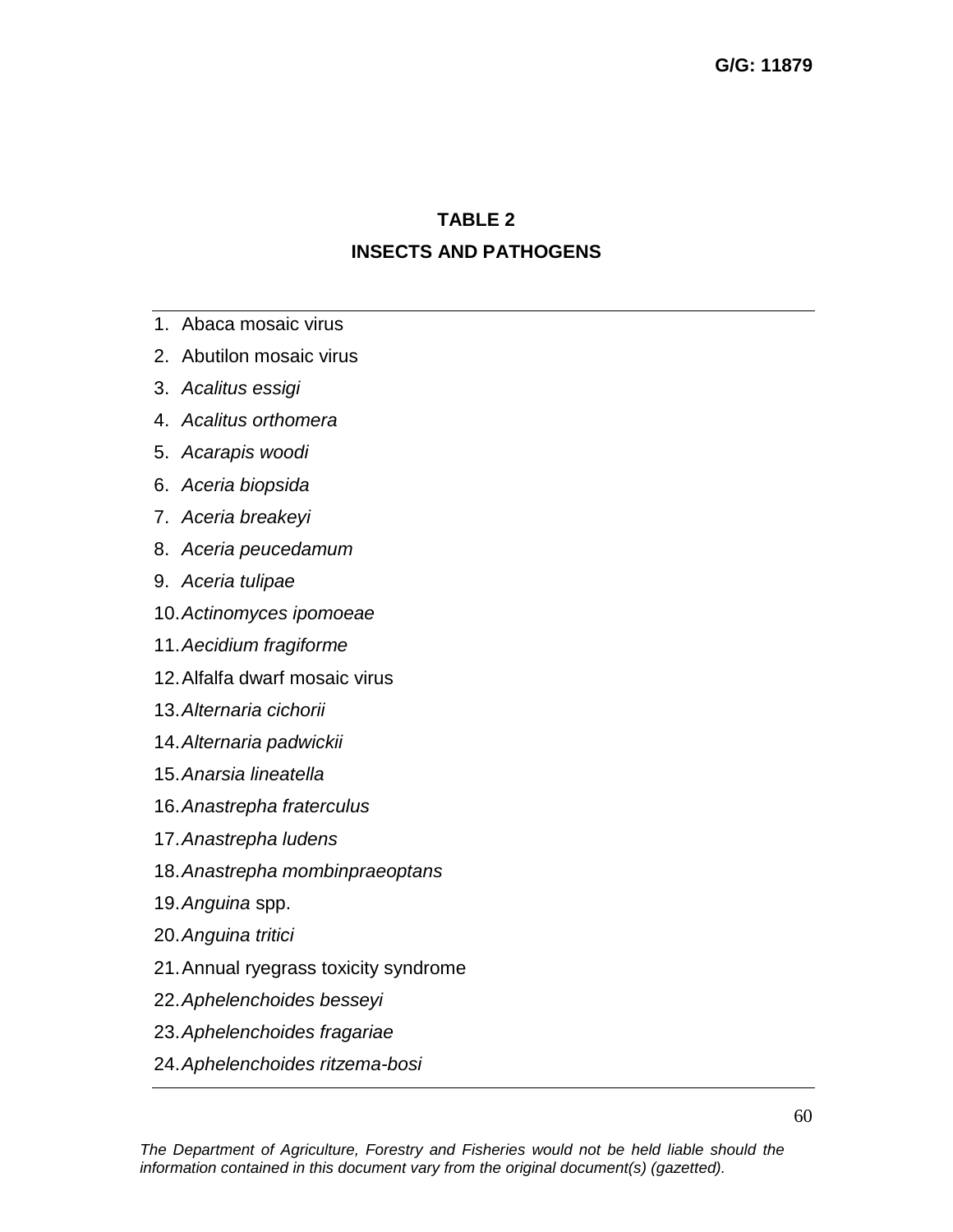- 25.Arabis mosaic virus
- 26.Artichoke curly dwarf virus
- 27.Artichoke mosaic virus
- 28.Artichoke mottle crinkle virus
- 29.*Ascochyta abelmoschi*
- 30.*Ascochyta gossypii*
- 31.*Ascochyta pisi*
- 32.*Ascochyta rabiei*
- 33.*Ascochyta* spp*.*
- 34.*Ascosphaera apis*
- 35.Asparagus virus
- 36.*Aspergillus niger* f *floridanus*
- 37.*Aspidiella hartii*
- 38.Aster yellows mycoplasma
- 39.*Bacillus larvae*
- 40.Bacterial pathogens
- 41.*Balansia oryzae*
- 42.Banana bunchy top virus
- 43.Bean Yellow Mosaic virus
- 44.Beet curly top virus
- 45.Black pepper stunt virus
- 46.Blueberry stunt virus
- 47.*Botrytis tulipae*
- 48.Broadbean stain virus
- 49.*Bursaphelenchus xylophilus*
- 50.*Cacoecimorpha pronubana*
- 51.Cadang-cadang viroid
- 52.*Caeoma sanctae-crucis*
- 53.*Caeoma torreya*
- 54.*Calacarus carinatus*
- 55.*Campanotus herculeanus*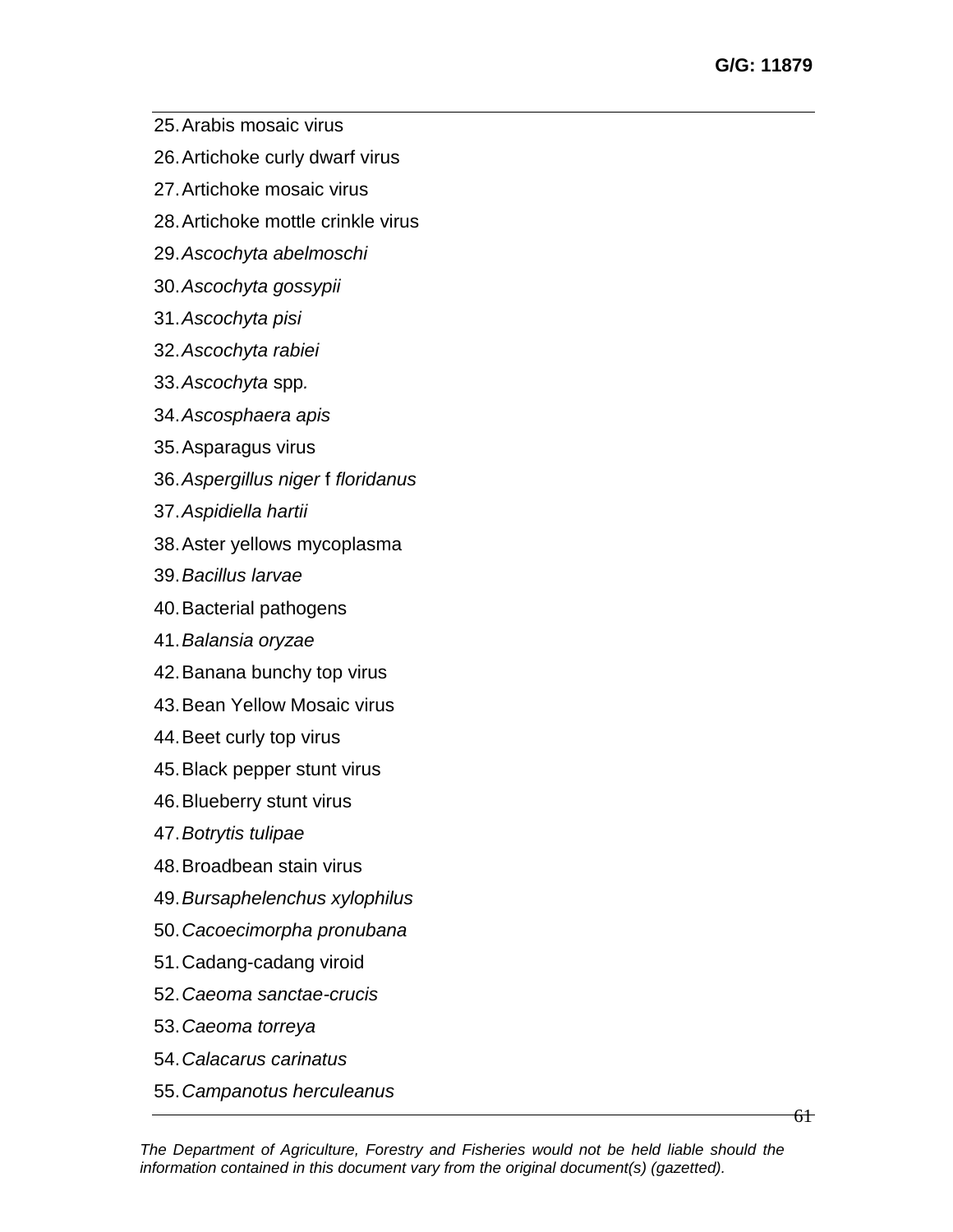- 56.Carnation etched ring virus
- 57.Carnation necrotic fleck virus
- 58.Carnation streak virus
- 59.*Cecidophyopsis ribis*
- 60.Celery mosaic virus
- 61.*Cephaleuros parasiticus*
- 62.*Cephalosporium diospyri*
- 63.*Cephalosporium maydis*
- 64.*Cephalosporium sacchari*
- 65.*Ceratocystis coerulescens*
- 66.*Ceratocystis fagacearum*
- 67.*Ceratocystis fimbriata*
- 68.*Ceratocystis fimbriata* var *platani*
- 69.*Ceratocystis* spp.
- 70.*Ceratocystis ulmi*
- 71.*Ceratostomella fimbriata*
- 72.*Cercospora angolensis* (Redescribed as *Phaeoranularia angolensis*)
- 73.*Cercospora coffeicola*
- 74.*Cercospora corchori*
- 75.*Cercospora ixorae*
- 76.*Cercospora mangifera*
- 77.*Cercospora pini-densiflorae*
- 78.*Cercospora purpurea*
- 79.*Cercospora sequioae*
- 80.*Cercospora sojina*
- 81.*Cercospora* spp*.*
- 82.*Cercospora transversiana*
- 83.*Ceutospora litchii*
- 84.*Chaetocnema pulicaria*
- 85.Cherry leafroll virus
- 86.Cherry rasp leaf virus

 $62-$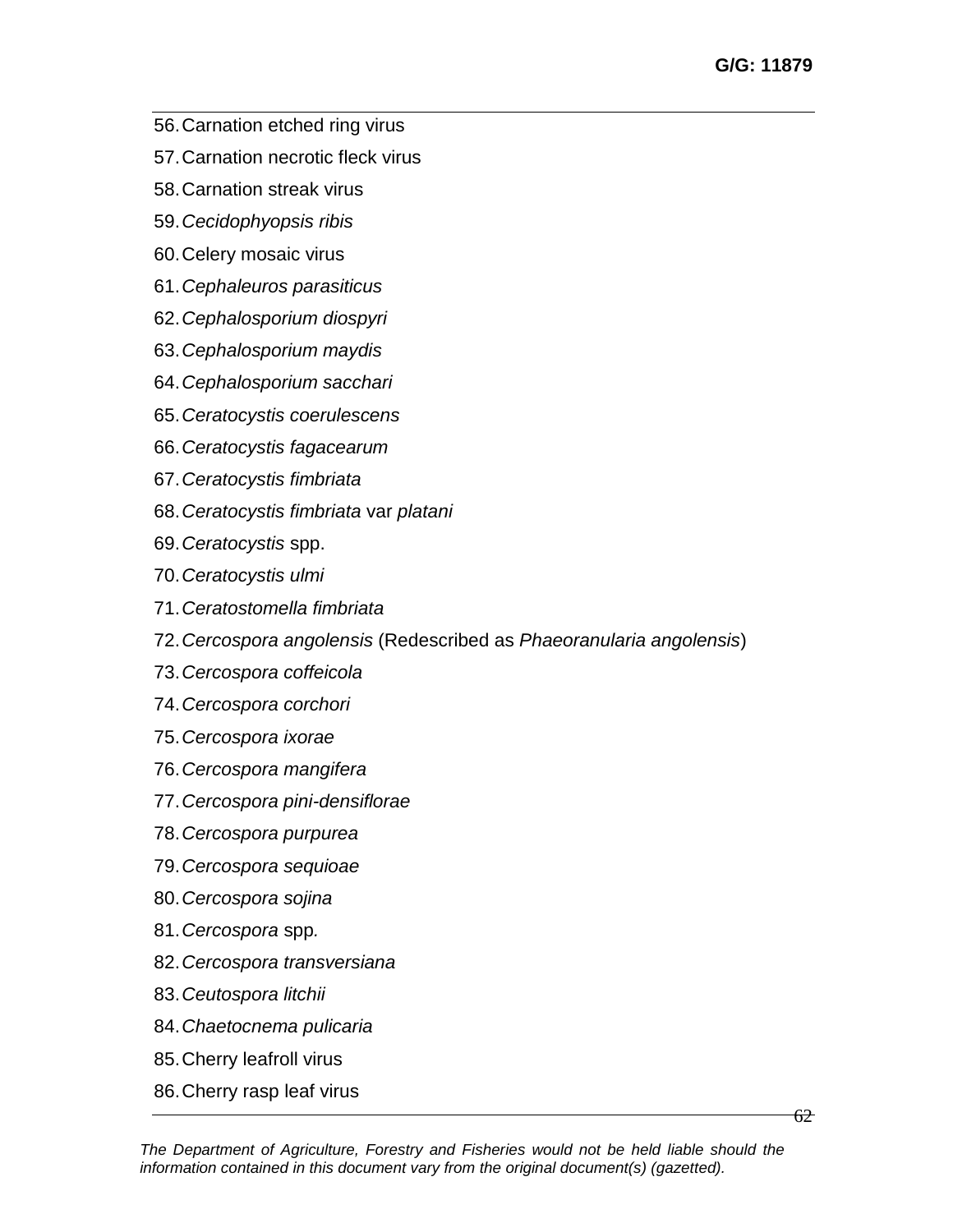- 87.Chrysanthemum stunt viroid
- 88.*Chrysomyxa rhododendri*
- 89.*Ciboria betulae*
- 90.Citrus stubborn mycoplasma
- 91.*Claviceps purpurea*
- 92.*Claviceps* spp.
- 93.*Clitocybe tabescens*
- 94.Clostero viruses
- 95.Clover phyllody mycoplasma
- 96.*Cochliobolus miyabeanus* (Syn *Helminthosporium oryzae*)
- 97.*Colletotrichum cajani*
- 98.*Colletotrichum capsici*
- 99.*Colletotrichum coffeanum* (CBD Strain/Ras)
- 100. *Colletotrichum dematium* f *sp. truncatum*
- 101. *Colletotrichum fuscum*
- 102. *Colletotrichum lini*
- 103. *Colletotrichum panacicola*
- 104. *Colletotrichum villosum*
- 105. *Coniella diplodiella*
- 106. *Corynebacterium flaccumfaciens* pv *betae*
- 107. *Corynebacterium flaccumfaciens* pv *flaccumfaciens*
- 108. *Corynebacterium michiganense* pv *michiganense*
- 109. *Corynebacterium michiganense* pv *sepedonicum*
- 110. *Corynespora casiicola*
- 111. Cotton leaf curl virus
- 112. Cranbery false blossom mycoplasma
- 113. *Crinipellis palmivora*
- 114. *Crinipellis perniciosa*
- 115. *Cronartium coleosporioides*
- 116. *Cronartium comptoriae*
- 117. *Cronartium fusiforme*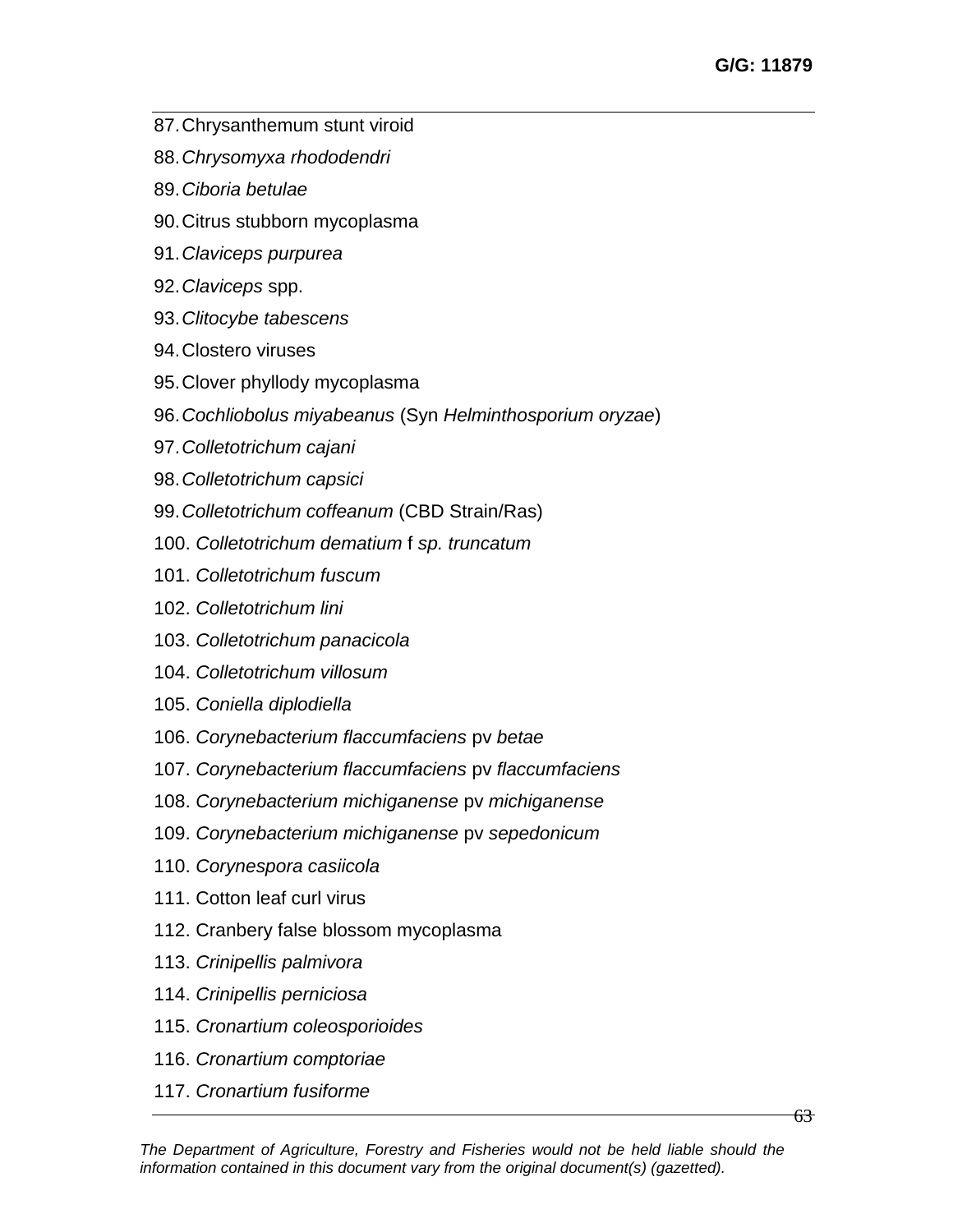- 118. *Cronartium quercuum*
- 119. *Cronartium strobultinum*
- 120. *Cryptospora longispora*
- 121. *Cryptostictis cupressi*
- 122. Cucumber leaf roll virus
- 123. Cucumber mosaic virus
- 124. *Cydia molesta*
- 125. *Dacus cucurbitae*
- 126. *Dacus dorsalis*
- 127. *Dacus tryoni*
- 128. *Dacus zonatus*
- 129. *Diaporthe phaseolorum* var *batatatis*
- 130. *Diaporthe phaseolorum* var *caulivora*
- 131. *Didymella chrysanthemi*
- 132. *Ditylenchus destructor*
- 133. *Ditylenchus dipsaci*
- 134. *Ditylenchus* spp
- 135. *Dothistroma pini*
- 136. *Dotichiza populea*
- 137. *Drechslera iridis*
- 138. *Drechslera maydis*
- 139. *Dysmicoccus brevipes*
- 140. *Echinodentium taxodii*
- 141. Elm mosaic virus
- 142. *Endothia gyrosa*
- 143. *Endothia parasitica*
- 144. *Ennomos subsignarius*
- 145. *Eotetranychus pruni (E. pomi)*
- 146. *Eotetranychus sexmaculatus*
- 147. *Ephelis pallida*
- 148. *Eriophyes gastrotrichus*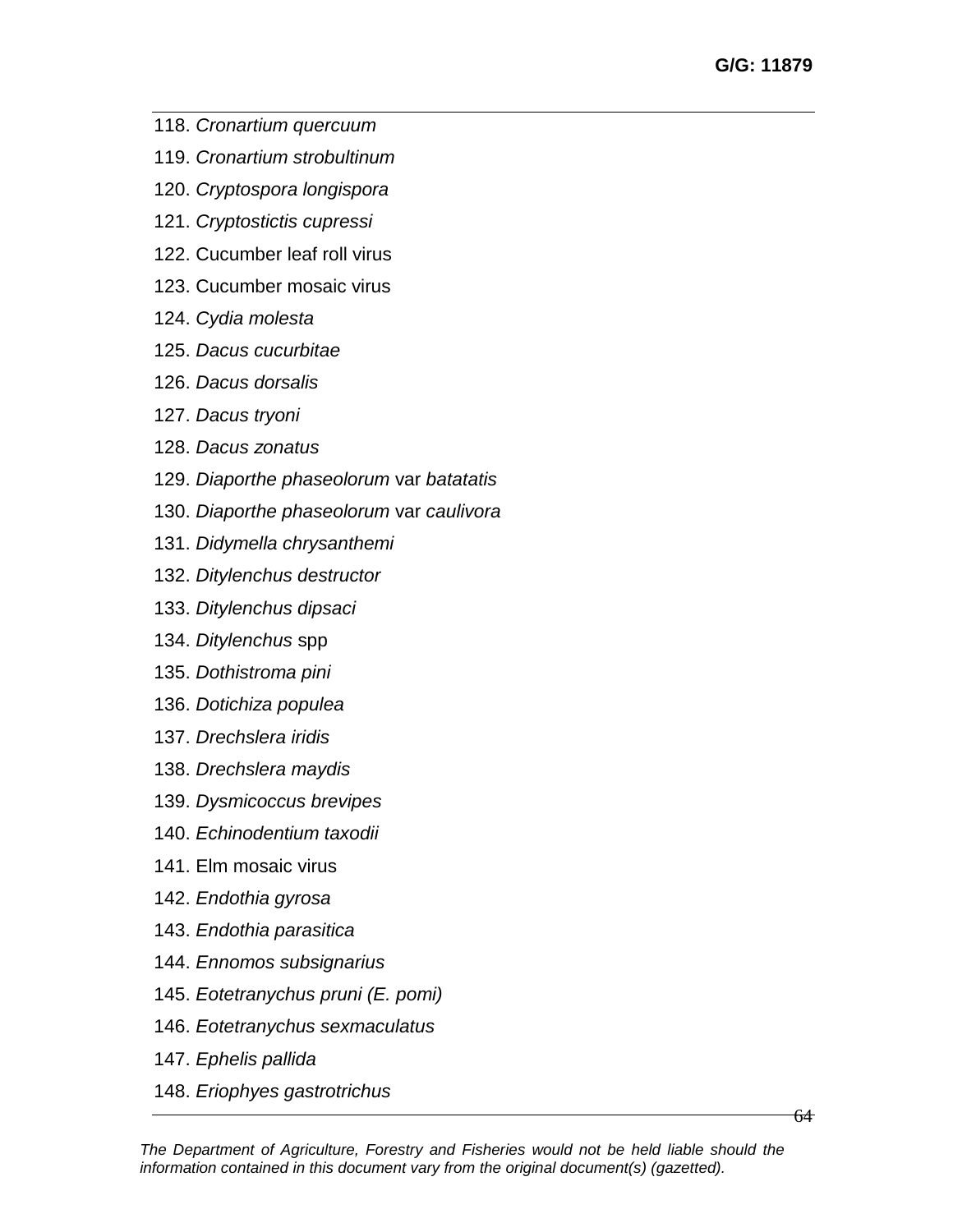- 149. *Erwinia amylovora*
- 150. *Erwinia carotovora* f sp *musae*
- 151. *Erwinia carotovora* pv *atroseptica*
- 152. *Erwinia chrysanthemi*
- 153. *Erwinia chrysanthemi* f sp *dianthi*
- 154. *Erwinia nigrifluens*
- 155. *Erwinia rhapontici*
- 156. *Erwinia rubrifaciens*
- 157. *Erwinia stewartii*
- 158. Euonymus variegation virus
- 159. Euphorbia mosaic virus
- 160. *Exobasidium camelliae*
- 161. *Exobasidium vexans*
- 162. *Frankliniella occidentalis*
- 163. Fungal pathogens
- 164. *Fusarium oxysporum* f *cubense*
- 165. *Fusarium oxysporum* f. sp. *lycopersici* Race III
- 166. *Fusarium oxysporum* f. sp. *psidii*
- 167. *Fusarium oxysporum* f. *zingiberi*
- 168. *Ganoderma lucidum*
- 169. *Globodera* spp
- 170. *Gloeotinia temulenta*
- 171. *Glomerella cingulata*
- 172. *Gnomonia platani (syn G.veneta)*
- 173. *Godrona cassandrae*
- 174. *Goplana dioscorea*
- 175. *Gremmeniela abeitina*
- 176. Guar top necrosis virus
- 177. *Guignardia aesculi*
- 178. *Guignardia bidwelii*
- 179. *Gymnosporangium* spp

 $65^{\circ}$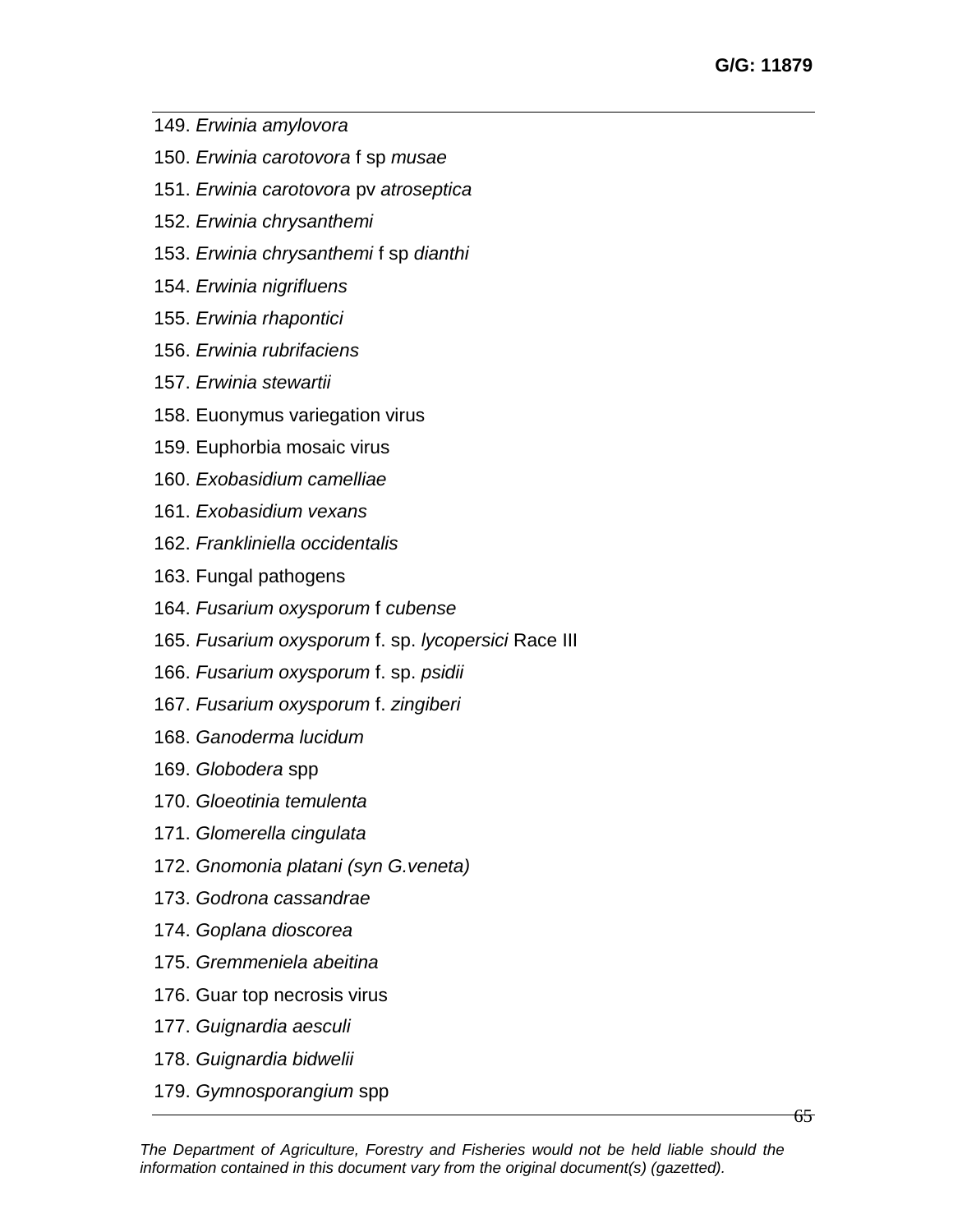- 180. *Hendersonia agathi*
- 181. *Heterodera glycines*
- 182. *Heterodera humuli*
- 183. *Heterodera* spp
- 184. Hop mosaic virus
- 185. Hop nettle virus complex
- 186. Hydrangea ringspot virus
- 187. *Hymenochaeta mongeotii*
- 188. *Hymenoptera* spp
- 189. Ilar group viruses
- 190. *Kabathina thujae*
- 191. *Kabatiella nigricans*
- 192. *Kabatiella zeae*
- 193. *Keithia thujina*
- 194. *Koleroga noxia*
- 195. Leaf scorch
- 196. *Leptinotarsa decemlineata*
- 197. *Leptosphaeria maculans (Syn Phoma lingam)*
- 198. *Leptosphaeria obtusispora*
- 199. Lethal yellowing mycoplasma
- 200. Lettuce mosaic virus
- 201. Lily mosaic virus
- 202. Lily rosette virus
- 203. *Liriomyza* spp
- 204. *Lophodermium cedri*
- 205. *Lophodermium* spp
- 206. *Lumbricus rubellus*
- 207. *Lymantria disparina*
- 208. *Magnaporthe salvinii*
- 209. *Malpigamoeba mellificae*
- 210. *Mampava rhodoneura*

66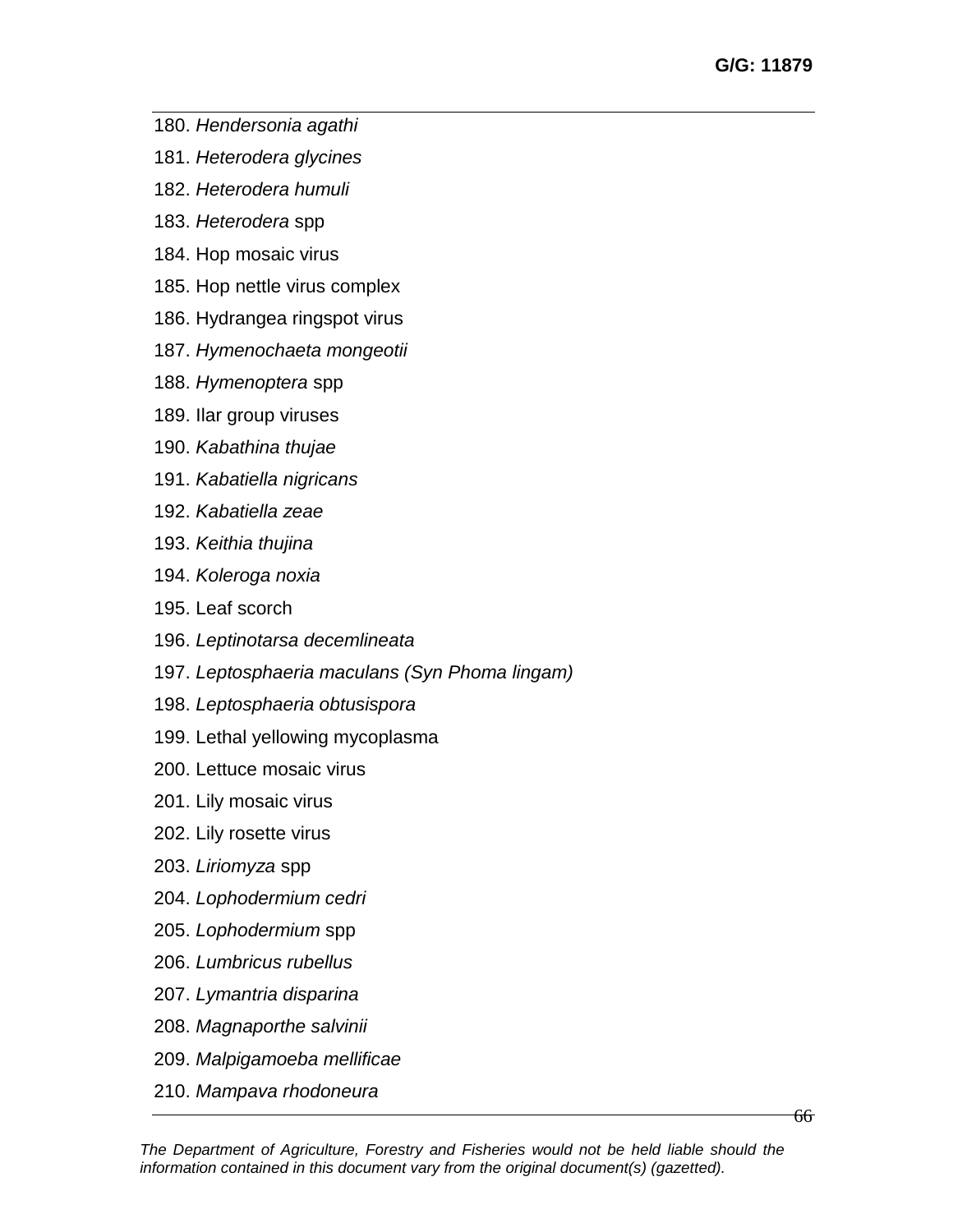- 211. *Marssonina brannea*
- 212. *Melampsora hypericorum*
- 213. *Melampsora pinitorqua*
- 214. *Meloidogyne* spp
- 215. *Microcyclus ulei*
- 216. *Microsphaeria alni*
- 217. Mollusca
- 218. *Monilia roreri*
- 219. *Monilochaetes infuscans*
- 220. Mosaic
- 221. Mosaic virus infection
- 222. *Mycosphaerella citri*
- 223. *Mycosphaerella fijiensis*
- 224. *Mycosphaerella linorum*
- 225. Myrobolan latent ringspot virus
- 226. Narcissus yellow stripe virus
- 227. Necrotic ringspot virus serotypes
- 228. *Nectria cinnabarina*
- 229. *Nectria galligena*
- 230. Nematodes (plant parasitic)
- 231. *Neovossia indica*
- 232. *Oidium euonymi-japonici*
- 233. *Opogona sacchari*
- 234. *Ovulina azaleae*
- 235. *Paramyelois transitella*
- 236. *Pardalaspis cyanescens*
- 237. Pea seedborne mosaic virus
- 238. Peanut marginal chlorosis virus
- 239. Peanut mottle virus (syn. Groundnut mottle virus)
- 240. Peanut stunt virus
- 241. Pelargonium leaf curl virus

67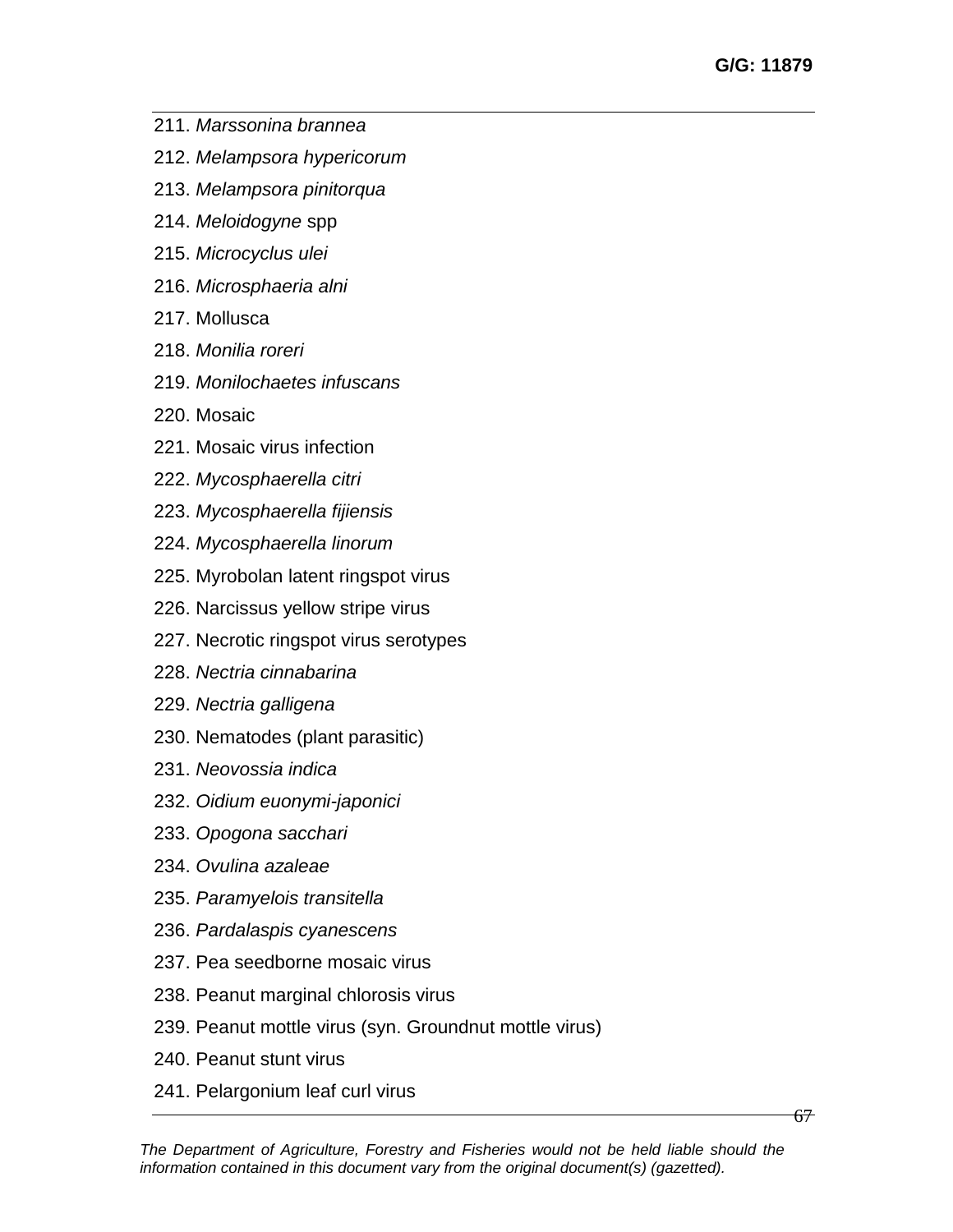- 242. Peperomia ringspot virus
- 243. *Perenosclerospora maydis*
- 244. *Perenosclerospora phillipinensis*
- 245. *Perenosclerospora sacchari*
- 246. *Perenosclerospora spontanea*
- 247. *Peridermium cedri*
- 248. *Peronospora arborescens*
- 249. *Peronospora documeti*
- 250. *Perenospora farinosa*
- 251. *Peronospora hyoschyami*
- 252. *Peronospora jacksonii*
- 253. *Peronospora mesembryanthemi*
- 254. *Peronospora schachtii*
- 255. *Peronospora tabacina*
- 256. *Phakopsora cheoana*
- 257. *Phakopsora jatrophicola*
- 258. *Phakopsora pachyrhizi*
- 259. *Phakopsora zizyphi-vulgaris*
- 260. *Phoma cisti*
- 261. *Phoma sabdariffae*
- 262. *Phoma* spp
- 263. *Phoma strasseri*
- 264. *Phomopsis annonacearum*
- 265. *Phomopsis heveae*
- 266. *Phomopsis theae*
- 267. *Phomopsis vexans*
- 268. Phormium yellowing mycoplasma
- 269. *Phyllosticta dracaenae*
- 270. *Phymatotrichum omnivorum*
- 271. *Physalospora miyabeana*
- 272. *Physopella ampelopsidis*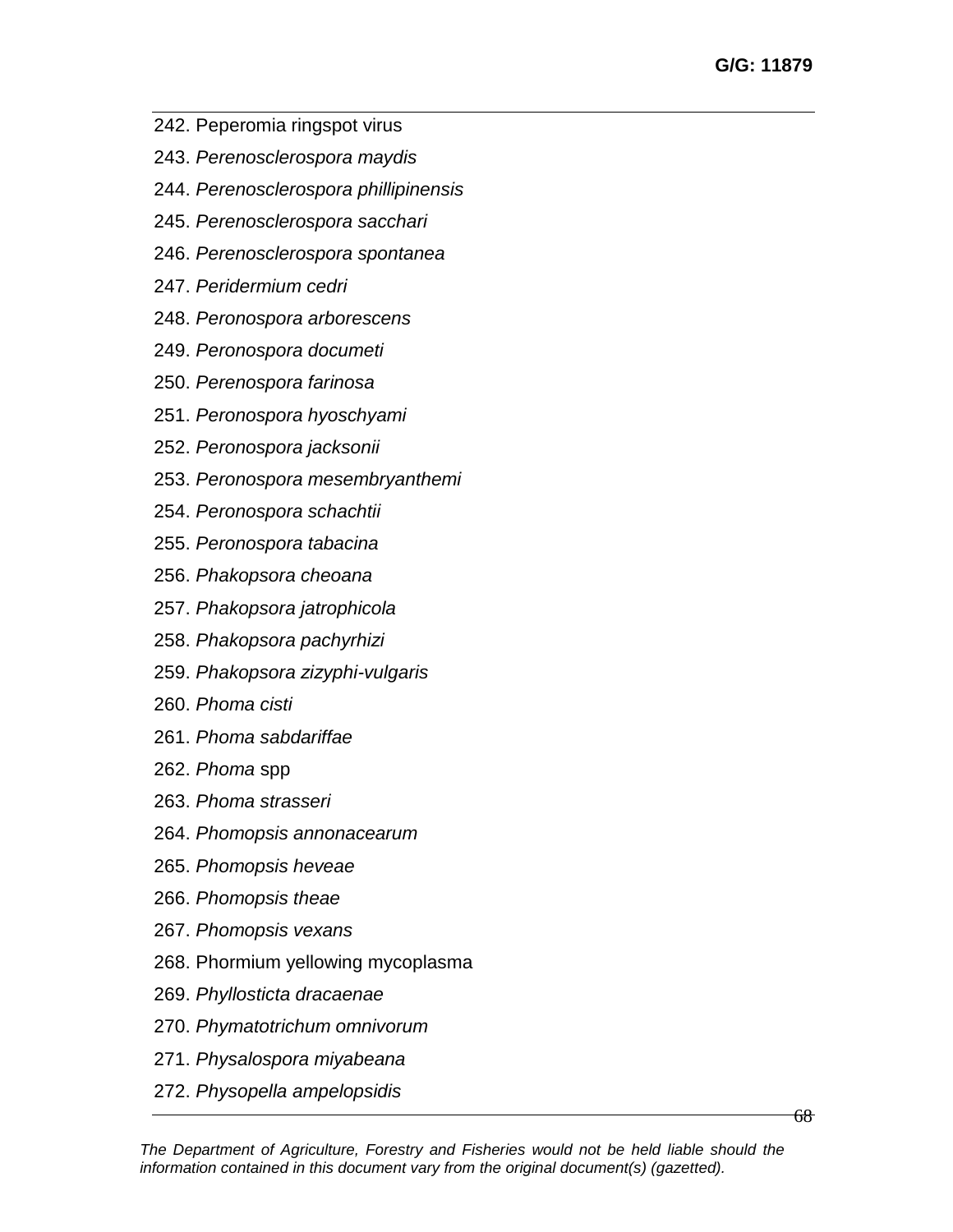- 273. Phytophagous mites
- 274. *Phytophthora capsici*
- 275. *Phytophthora cryptogea*
- 276. *Phytophthora fragariae*
- 277. *Phytophthora infestans*
- 278. *Phytophthora palmivora*
- 279. *Phytophthora* spp
- 280. Plant parasitic nematodes
- 281. *Plasmodiophora brassicae*
- 282. *Plasmopara chrysanthemi-coronarii*
- 283. *Plasmopara halstedii*
- 284. *Pleospora papaveracea*
- 285. *Ploioderma lethale*
- 286. Plum Pox virus (Sharka)
- 287. Poinsettia mosaic virus
- 288. *Polaccia saliciperda*
- 289. *Polyporus gilvus*
- 290. *Polyporus sanguineus*
- 291. *Polyscytalum pustulans*
- 292. Potato spindle tuber viroid
- 293. *Pratylenchus brachyurus*
- 294. *Pratylenchus scribneri*
- 295. *Prostephanus truncatus*
- 296. *Pseudococcus citri*
- 297. *Pseudomonas aleuritides*
- 298. *Pseudomonas andropogonis*
- 299. *Pseudomonas aptata*
- 300. *Pseudomonas caryophylli*
- 301. *Pseudomonas maublanci*
- 302. *Pseudomonas phaseolicola*
- 303. *Pseudomonas saliciperda*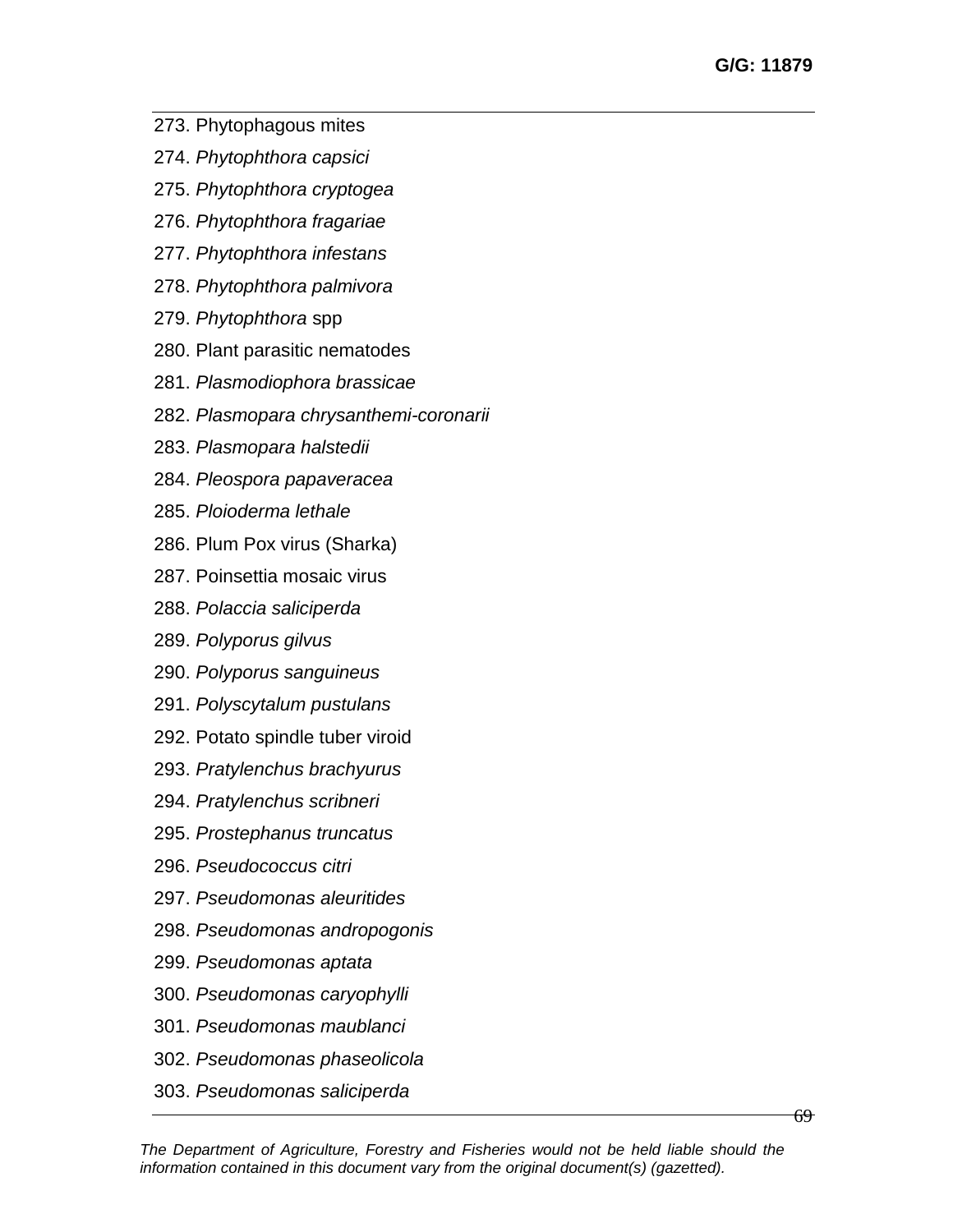- 304. *Pseudomonas solanacearum*
- 305. *Pseudomonas solanacearum* biotypes III and IV
- 306. *Pseudomonas syringae* pv *mellea*
- 307. *Pseudomonas syringae* pv *pisi*
- 308. *Pseudomonas syringae* pv *populae*
- 309. *Pseudomonas syringae* pv *savastanoi*
- 310. *Pseudomonas viridiflava*
- 311. *Pseudoperonospora humuli*
- 312. *Psylla pyricola*
- 313. *Puccinia cari-bistortea*
- 314. *Puccinia graminis*
- 315. *Puccinia horiana*
- 316. *Puccinia psidii*
- 317. *Puccinia* spp
- 318. *Pucciniastrum actinidiae*
- 319. *Pyrenochaeta phlogina*
- 320. *Pythium myriotylum*
- 321. *Radopholus citrophilis*
- 322. *Radopholus similis*
- 323. *Ramularia bellulensis*
- 324. *Ramularia cyclaminicola*
- 325. *Rhadinaphelenchus cocophilus*
- 326. *Rhagoletis cerasi*
- 327. *Rhagoletis pomonella*
- 328. *Rhizoctonia solani*
- 329. *Rhyncophorus palmarum*
- 330. Root wilt/Wortelverwelking
- 331. Rose Rosette virus
- 332. Rose wilt virus
- 333. *Rosselinia bunodes*
- 334. *Rotylenchus reniformis*

70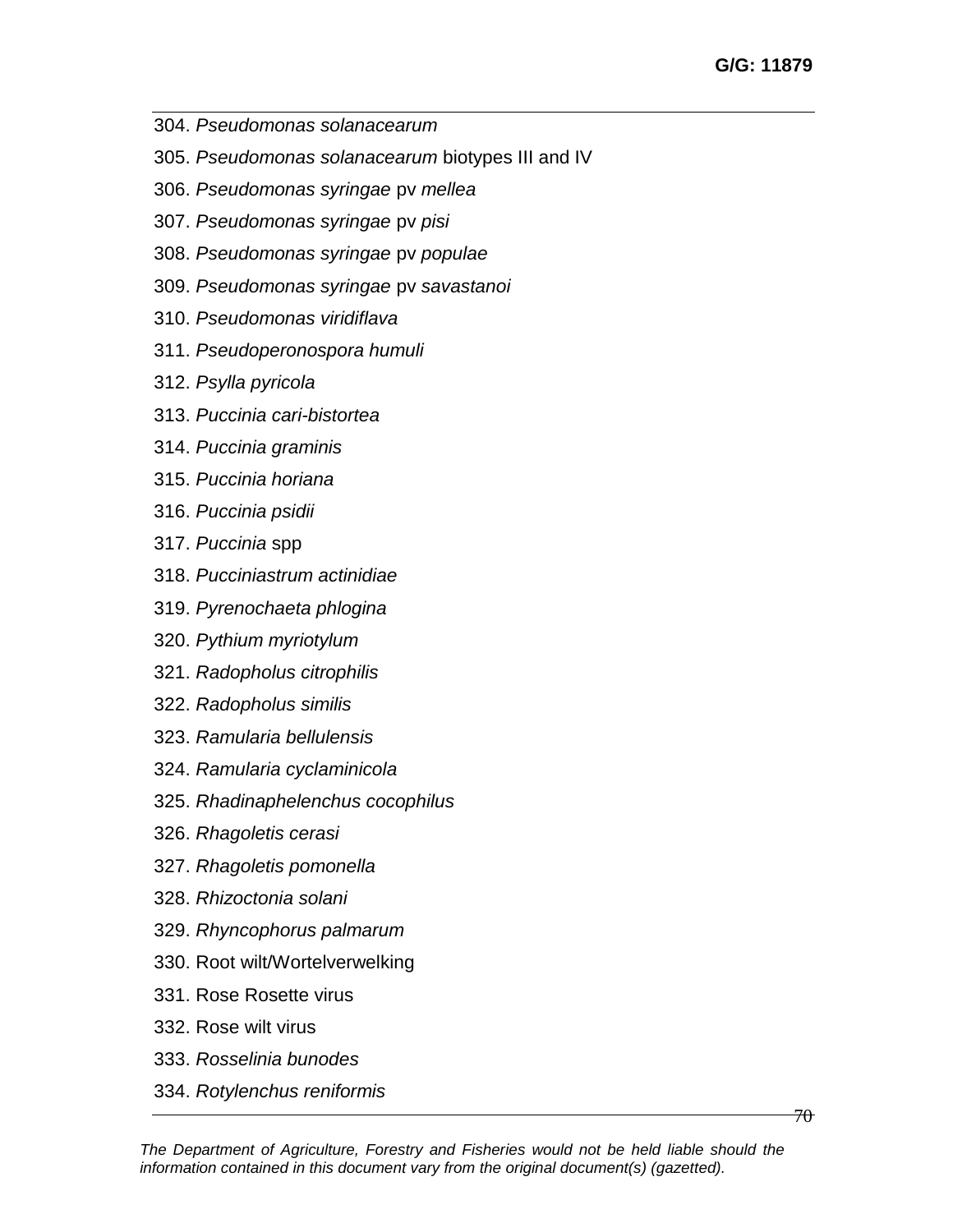- 335. *Sanninoidea exitiosa*
- 336. *Sclerophthora rayssiae* var *zeae*
- 337. *Sclerotinia bulborum*
- 338. *Sclerotinia convulata*
- 339. *Sclerotinia narcissicola*
- 340. *Sclerotinia polyblastis*
- 341. *Sclerotinia ricini*
- 342. *Sclerotinia trifolium*
- 343. *Sclerotium tuliparum*
- 344. *Seiridium cardinale*
- 345. *Septobasidium aleuritides*
- 346. *Septoria azaleae*
- 347. *Septoria gladioli*
- 348. *Septoria glycines*
- 349. Shuck die-back disease
- 350. *Sirex noctilio*
- 351. Soil-borne viruses
- 352. *Sorosporium syntherismae*
- 353. Soyabean mild mosaic virus
- 354. Soyabean stunt virus
- 355. *Sphaceloma manihoticola*
- 356. *Sphaceloma punicae*
- 357. *Sphaerotheca mors-uvae*
- 358. *Sphaerulina taxicola*
- 359. *Spongospora* spp
- 360. *Steneotarsonemus laticeps*
- 361. Strawberry latent ringspot virus
- 362. *Streptomyces scabies*
- 363. Sugarcane fiji virus
- 364. Sugarcane grassy shoot virus
- 365. Sugarcane sereh virus

71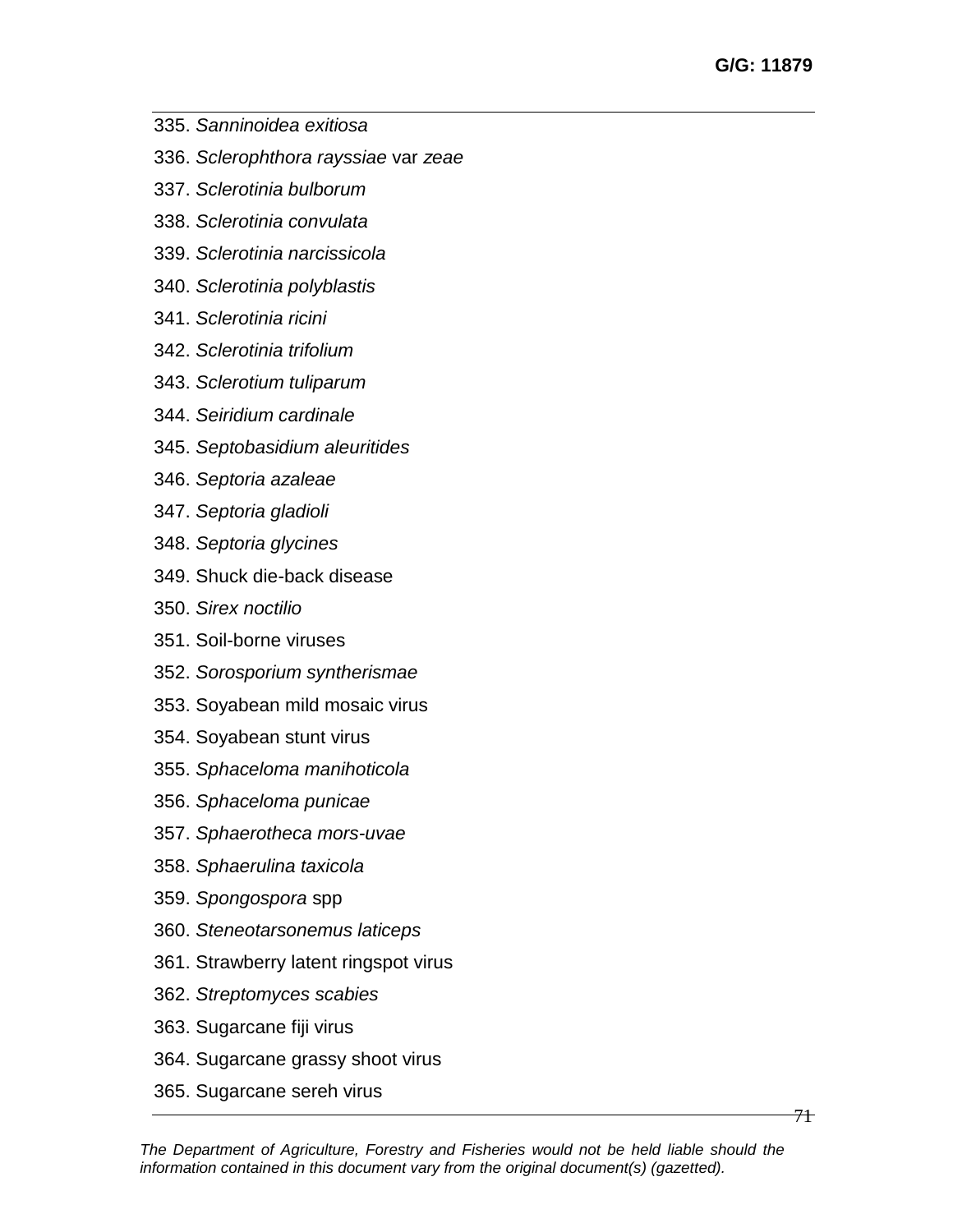- 366. *Synchytrium endobioticum*
- 367. *Synchytrium piperi*
- 368. *Tetranychus Canadensis*
- 369. *Tetranychus mcdanielli*
- 370. *Tetranychus pacificus*
- 371. *Tetranychus schoenei*
- 372. *Tetranychus viennensis*
- 373. *Thyronectria denigrata*
- 374. *Tilletia barclayana*
- 375. *Tilletia contraversa*
- 376. Tobacco leaf curl virus
- 377. Tobacco rattle virus
- 378. Tobacco ringspot virus
- 379. Tobacco streak virus
- 380. Tomato aspermy virus
- 381. Tomato black ring virus
- 382. Tomato ringspot virus
- 383. *Trioza calacarus*
- 384. *Trogoderma granarium*
- 385. *Tropilaelops clareae*
- 386. Tulip white streak virus
- 387. Uredinales
- 388. Uradinales (Pine rusts)
- 389. *Uredo phormii*
- 390. *Urocystis agropyri*
- 391. *Urocystis cepulae (Syn U. colchici)*
- 392. *Uromyces cytisi*
- 393. *Uromyces genistae-tinctoriae*
- 394. *Uromyces* spp
- 395. *Ustilaginoidea virens*
- 396. *Ustilago coicis*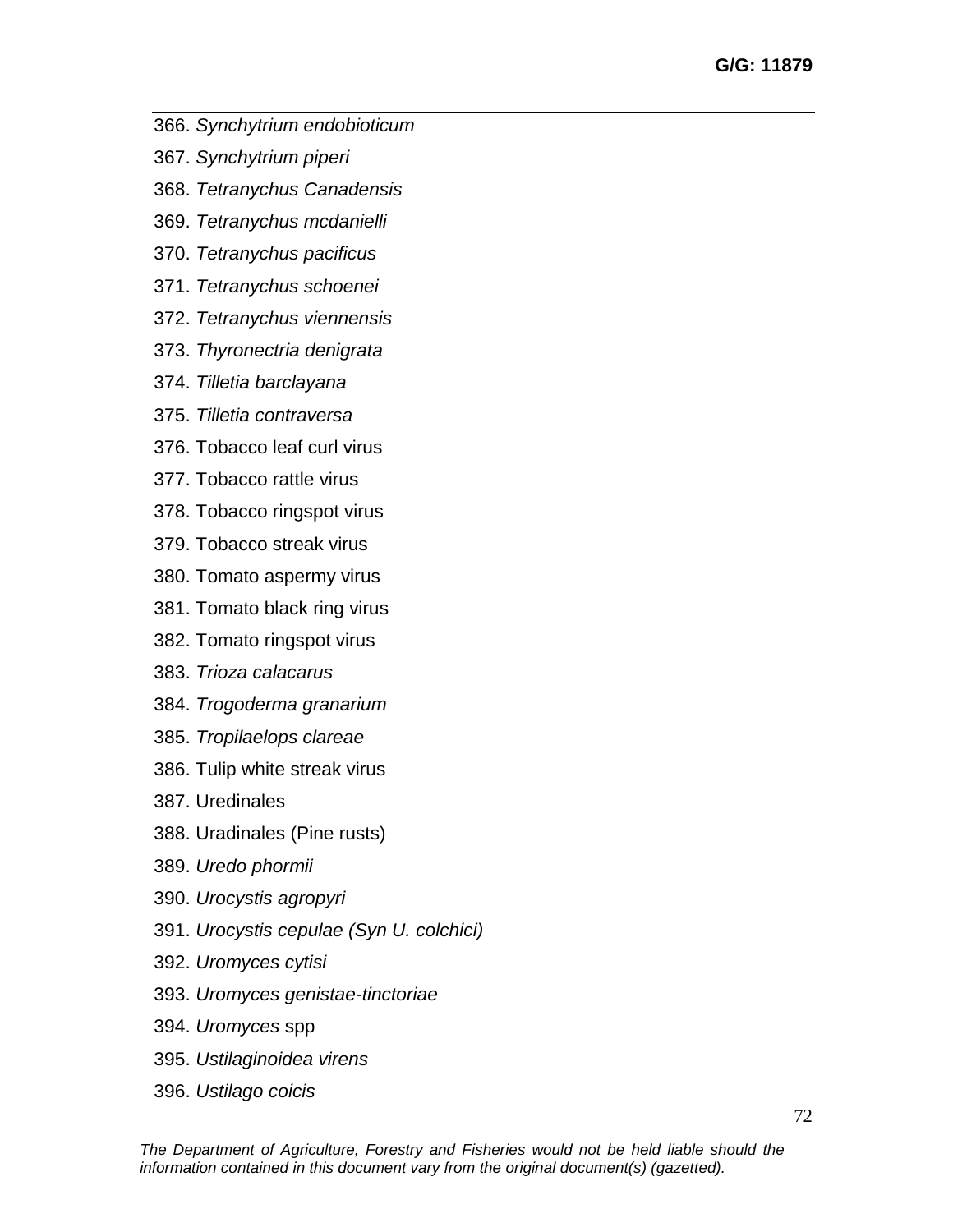- 397. *Ustilago nuda*
- 398. *Ustilago utriculosa*
- 399. *Ustilago violacea*
- 400. *Varroa jacobsoni*
- 401. *Verticillium albo-atrum*
- 402. *Verticillium dahliae*
- 403. *Verticillium* spp
- 404. Virus and virus-like diseases affecting honey bees
- 405. Virus and virus-like diseases
- 406. Virus chlorosis
- 407. Wilt diseases caused by fungi
- 408. *Xanthomonas campestris* pv *begoniae*
- 409. *Xanthomonas campestris* pv *campestris*
- 410. *Xanthomonas campestris* pv *cassavae*
- 411. *Xanthomonas campestris* pv *cassiae*
- 412. *Xanthomonas campestris* pv *celebensis*
- 413. *Xanthomonas campestris* pv *citri*
- 414. *Xanthomonas campestris* pv *corylina*
- 415. *Xanthomonas campestris* pv *erythrinae*
- 416. *Xanthomonas campestris* pv *hyacinthi*
- 417. *Xanthomonas campestris* pv *khayae*
- 418. *Xanthomonas campestris* pv *manihotis*
- 419. *Xanthomonas campestris* pv *oryzae*
- 420. *Xanthomonas campestris* pv *oryzicola*
- 421. *Xanthomonas campestris* pv *phormicola*
- 422. *Xanthomonas campestris* pv *vasculorum*
- 423. *Xanthomonas campestris* pv *versicatoria*
- 424. *Xanthomonas fragariae*
- 425. *Xanthomonas gorlencovianum*
- 426. *Xanthomonas* spp
- 427. *Xanthomonas panici*